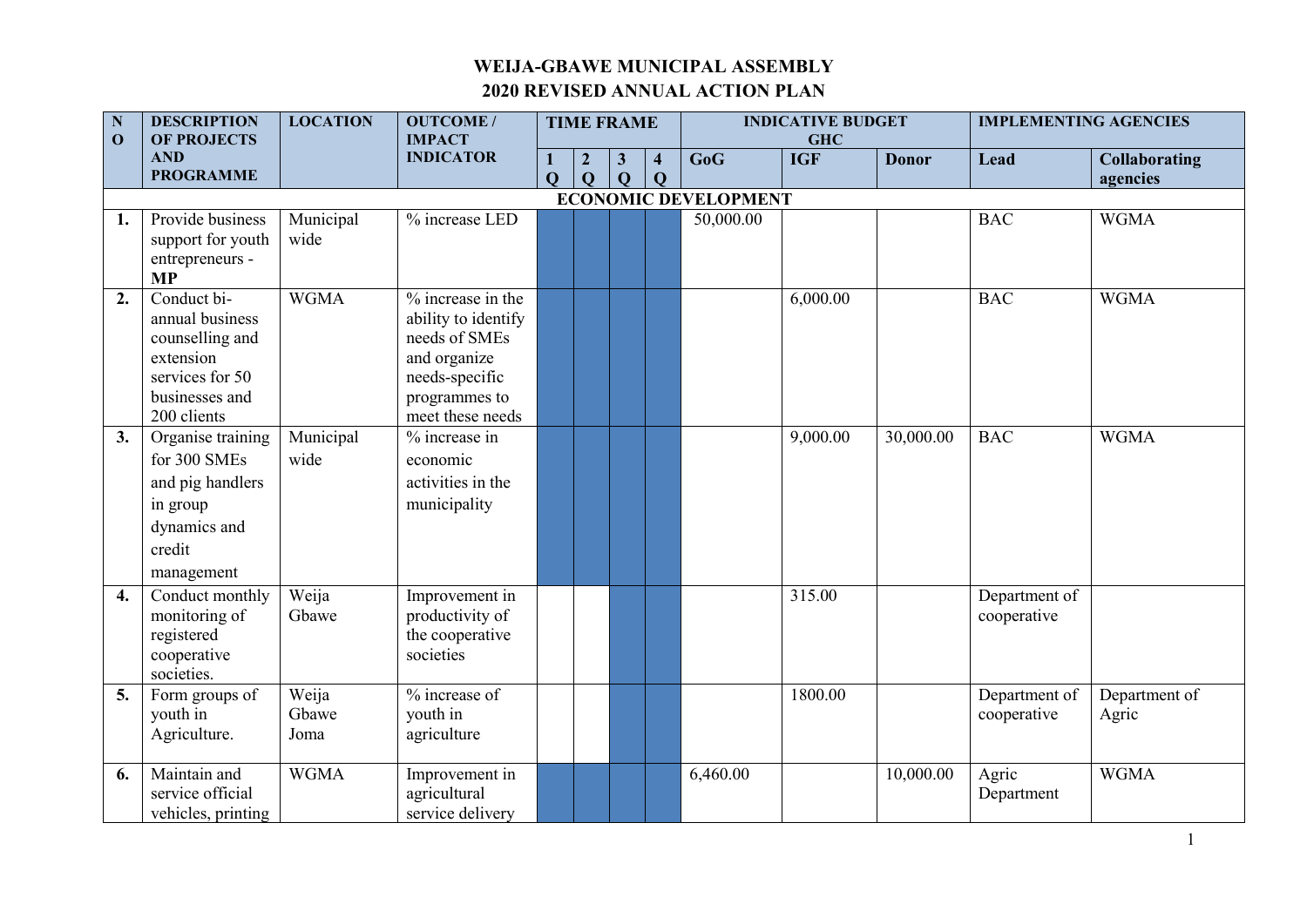| $\mathbf N$<br>$\mathbf{O}$ | <b>DESCRIPTION</b><br><b>OF PROJECTS</b>                                                                                                                                                                                                                                  | <b>LOCATION</b>     | <b>OUTCOME/</b><br><b>IMPACT</b>                           |                            | <b>TIME FRAME</b>              |                              |                                         | <b>INDICATIVE BUDGET</b><br><b>GHC</b> |            |              | <b>IMPLEMENTING AGENCIES</b> |                                  |
|-----------------------------|---------------------------------------------------------------------------------------------------------------------------------------------------------------------------------------------------------------------------------------------------------------------------|---------------------|------------------------------------------------------------|----------------------------|--------------------------------|------------------------------|-----------------------------------------|----------------------------------------|------------|--------------|------------------------------|----------------------------------|
|                             | <b>AND</b><br><b>PROGRAMME</b>                                                                                                                                                                                                                                            |                     | <b>INDICATOR</b>                                           | $\bf{1}$<br>$\overline{Q}$ | $\overline{2}$<br>$\mathbf{Q}$ | $\mathbf{3}$<br>$\mathbf{Q}$ | $\overline{\mathbf{4}}$<br>$\mathbf{Q}$ | GoG                                    | <b>IGF</b> | <b>Donor</b> | Lead                         | <b>Collaborating</b><br>agencies |
|                             | & photocopy<br>Management &<br>Technical<br>Review<br>/Performance<br>meeting                                                                                                                                                                                             |                     |                                                            |                            |                                |                              |                                         |                                        |            |              |                              |                                  |
|                             | 7.<br>Train about 75<br>poultry and<br>livestock farmers<br>on disease<br>recognition,<br>reporting and<br>prevention by the<br>end of the year<br>(30 poultry<br>farmers, 30 pig<br>farmers and 15<br>farmers on early<br>detection and<br>control of Fall<br>Army Worm) | Agric<br>Department | Improvement in<br>agricultural<br>growth and<br>production |                            |                                |                              |                                         | 1,500.00                               |            | 7,950.00     | Agric<br>Department          | <b>WGMA</b>                      |
|                             | 8.<br>Promote PERD<br>in the<br>municipality by<br>supplying 500<br>coconut<br>seedlings to<br>farmers,<br>institution and<br>households                                                                                                                                  | Agric<br>Department | Improvement in<br>agricultural<br>growth and<br>production |                            |                                |                              |                                         |                                        |            | 3,425.00     | Agric<br>Department          | <b>WGMA</b>                      |
|                             | 9.<br>Update database<br>for crops and                                                                                                                                                                                                                                    | Agric<br>Department | Improvement in<br>agricultural                             |                            |                                |                              |                                         |                                        | 437.50     |              | Agric<br>Department          | <b>WGMA</b>                      |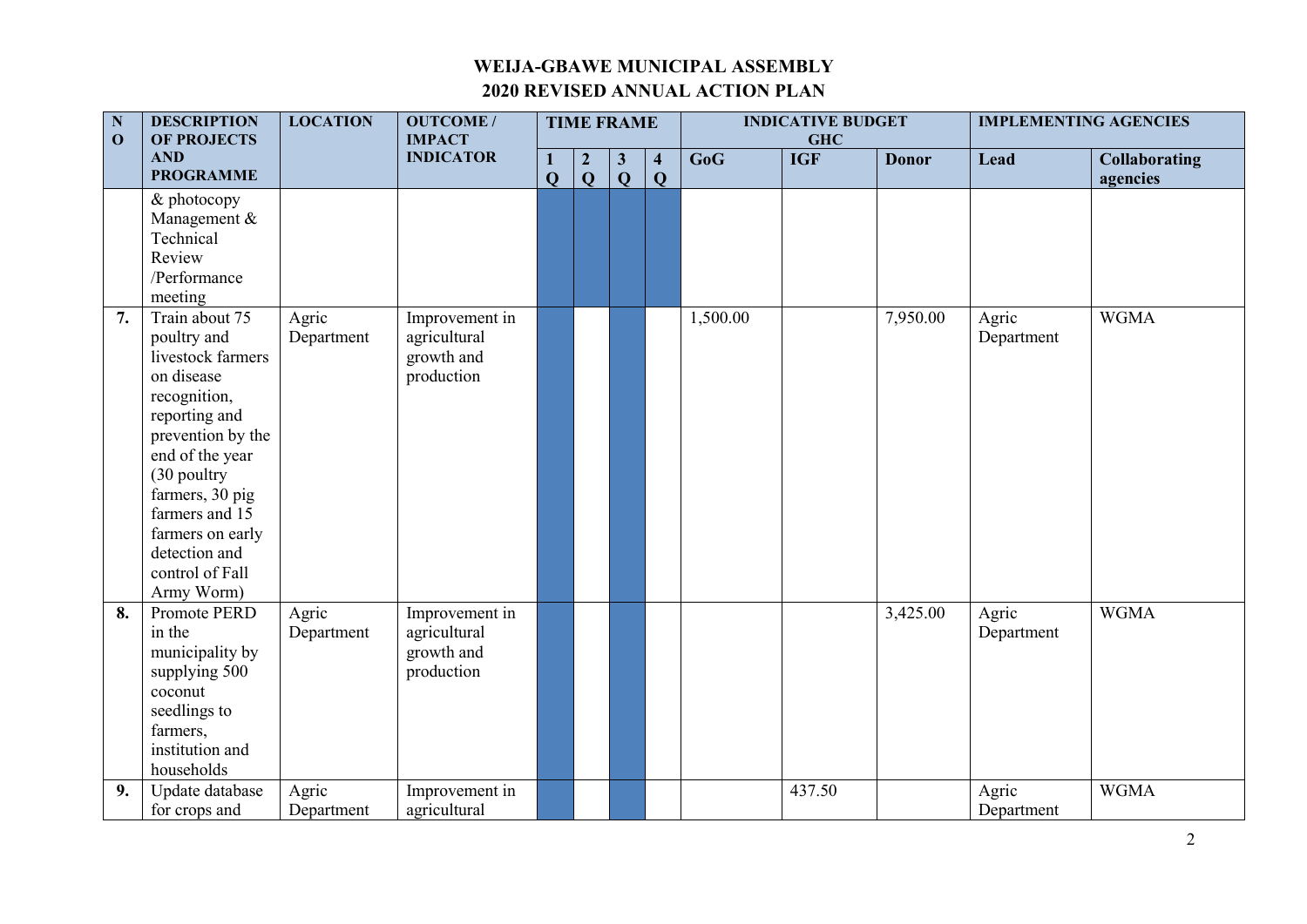| $\mathbf N$<br>$\mathbf{O}$ | <b>DESCRIPTION</b><br><b>OF PROJECTS</b>                                                                                                                                                                                                                                                                                                                                                       | <b>LOCATION</b>     | <b>OUTCOME/</b><br><b>IMPACT</b>                                                     |                              | <b>TIME FRAME</b>                |                              |                                         |          | <b>INDICATIVE BUDGET</b><br><b>GHC</b> |              | <b>IMPLEMENTING AGENCIES</b> |                                  |
|-----------------------------|------------------------------------------------------------------------------------------------------------------------------------------------------------------------------------------------------------------------------------------------------------------------------------------------------------------------------------------------------------------------------------------------|---------------------|--------------------------------------------------------------------------------------|------------------------------|----------------------------------|------------------------------|-----------------------------------------|----------|----------------------------------------|--------------|------------------------------|----------------------------------|
|                             | <b>AND</b><br><b>PROGRAMME</b>                                                                                                                                                                                                                                                                                                                                                                 |                     | <b>INDICATOR</b>                                                                     | $\mathbf{1}$<br>$\mathbf{Q}$ | $\boldsymbol{2}$<br>$\mathbf{Q}$ | $\mathbf{3}$<br>$\mathbf{Q}$ | $\overline{\mathbf{4}}$<br>$\mathbf{Q}$ | GoG      | <b>IGF</b>                             | <b>Donor</b> | Lead                         | <b>Collaborating</b><br>agencies |
|                             | livestock farmers<br>in the<br>municipality                                                                                                                                                                                                                                                                                                                                                    |                     | service delivery                                                                     |                              |                                  |                              |                                         |          |                                        |              |                              |                                  |
|                             | Carry out routine<br>10.<br>disease<br>surveillance in<br>the district<br>throughout the<br>year and<br>vaccinate poultry<br>and livestock<br>against diseases.<br>[New Castle<br>disease for<br>poultry, Rabies<br>for pets dogs,<br>cats, donkeys,<br>Peste De Petite<br>Ruminate for<br>2,966 sheep and<br>4,080 goats and<br>4,266 cattle<br>against<br>Contagious<br><b>Bovine Pleuro</b> | Agric<br>Department | % reduction in<br>the outbreak of<br>infection and<br>diseases among<br>farm animals |                              |                                  |                              |                                         | 2,000.00 | 2,475.00                               | 10,775.00    | Agric<br>Department          | <b>WGMA</b>                      |
|                             | Pneumonia]<br>Promote the<br>11.<br>cultivation of<br>improved<br>cassava varieties<br>in the<br>municipality by                                                                                                                                                                                                                                                                               | Municipal<br>wide   | Improvement in<br>agricultural<br>service delivery                                   |                              |                                  |                              |                                         | 1,700.00 |                                        |              | Agric<br>Department          | <b>WGMA</b>                      |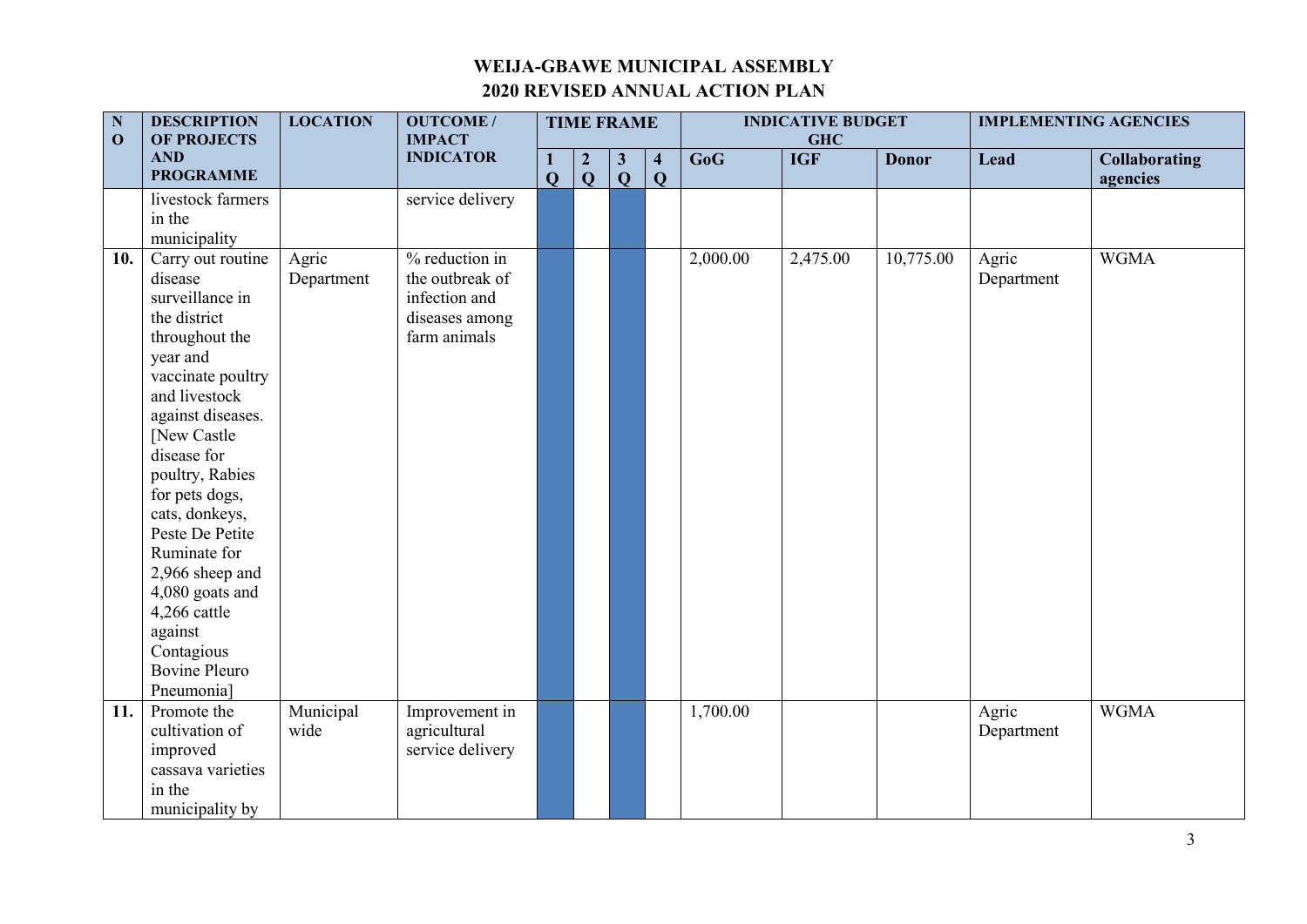| ${\bf N}$<br>$\mathbf{O}$ | <b>DESCRIPTION</b><br><b>OF PROJECTS</b> | <b>LOCATION</b> | <b>OUTCOME/</b><br><b>IMPACT</b> |                   |                                  | <b>TIME FRAME</b>            |                                         |          | <b>INDICATIVE BUDGET</b><br><b>GHC</b> |              |            | <b>IMPLEMENTING AGENCIES</b>     |
|---------------------------|------------------------------------------|-----------------|----------------------------------|-------------------|----------------------------------|------------------------------|-----------------------------------------|----------|----------------------------------------|--------------|------------|----------------------------------|
|                           | <b>AND</b><br><b>PROGRAMME</b>           |                 | <b>INDICATOR</b>                 | 1<br>$\mathbf{Q}$ | $\boldsymbol{2}$<br>$\mathbf{Q}$ | $\mathbf{3}$<br>$\mathbf{Q}$ | $\overline{\mathbf{4}}$<br>$\mathbf{Q}$ | GoG      | <b>IGF</b>                             | <b>Donor</b> | Lead       | <b>Collaborating</b><br>agencies |
|                           | training AEAs                            |                 |                                  |                   |                                  |                              |                                         |          |                                        |              |            |                                  |
| 12.                       | Carry out anti-                          | Vet. Dept       | % reduction in                   |                   |                                  |                              |                                         | 1,650.00 |                                        | 750.00       | Agric      | <b>WGMA</b>                      |
|                           | rabbis campaign                          |                 | the outbreak of                  |                   |                                  |                              |                                         |          |                                        |              | Department |                                  |
|                           | and sensitization                        |                 | infection and                    |                   |                                  |                              |                                         |          |                                        |              |            |                                  |
|                           | in the                                   |                 | diseases among                   |                   |                                  |                              |                                         |          |                                        |              |            |                                  |
|                           | municipality                             |                 | farm animals                     |                   |                                  |                              |                                         |          |                                        |              |            |                                  |
| 13.                       | Establish a                              | Agric Dept      | Improvement in                   |                   |                                  |                              |                                         | 2,085.00 | 692.50                                 | 3,502.00     | Agric      | <b>WGMA</b>                      |
|                           | demonstration on                         |                 | agricultural                     |                   |                                  |                              |                                         |          |                                        |              | Department |                                  |
|                           | container grown                          |                 | service delivery                 |                   |                                  |                              |                                         |          |                                        |              |            |                                  |
|                           | agriculture and                          |                 |                                  |                   |                                  |                              |                                         |          |                                        |              |            |                                  |
|                           | on tree crop                             |                 |                                  |                   |                                  |                              |                                         |          |                                        |              |            |                                  |
|                           | nursery                                  |                 |                                  |                   |                                  |                              |                                         |          |                                        |              |            |                                  |
|                           | establishment                            |                 |                                  |                   |                                  |                              |                                         |          |                                        |              |            |                                  |
|                           | under the PERD                           |                 |                                  |                   |                                  |                              |                                         |          |                                        |              |            |                                  |
|                           | programme for                            |                 |                                  |                   |                                  |                              |                                         |          |                                        |              |            |                                  |
|                           | Staff, NABCO<br>Trainees and             |                 |                                  |                   |                                  |                              |                                         |          |                                        |              |            |                                  |
|                           | Schools                                  |                 |                                  |                   |                                  |                              |                                         |          |                                        |              |            |                                  |
| 14.                       | Organize farmer                          | Agric           | Improvement in                   |                   |                                  |                              |                                         | 2,175.00 | 1,037.50                               |              | Agric      | <b>WGMA</b>                      |
|                           | field day on                             | Department      | agricultural                     |                   |                                  |                              |                                         |          |                                        |              | Department |                                  |
|                           | rabbit and grass                         |                 | growth and                       |                   |                                  |                              |                                         |          |                                        |              |            |                                  |
|                           | cutter rearing                           |                 | production                       |                   |                                  |                              |                                         |          |                                        |              |            |                                  |
| 15.                       | Establish a                              | Agric           | $%$ reduction in                 |                   |                                  |                              |                                         |          | 11,063.00                              |              | Agric      | <b>WGMA</b>                      |
|                           | quarantine and                           | Department      | loss of farm                     |                   |                                  |                              |                                         |          |                                        |              | Department |                                  |
|                           | veterinary base                          |                 | animals                          |                   |                                  |                              |                                         |          |                                        |              |            |                                  |
|                           | and procure                              |                 |                                  |                   |                                  |                              |                                         |          |                                        |              |            |                                  |
|                           | vaccines and                             |                 |                                  |                   |                                  |                              |                                         |          |                                        |              |            |                                  |
|                           | veterinary                               |                 |                                  |                   |                                  |                              |                                         |          |                                        |              |            |                                  |
|                           | logistics                                |                 |                                  |                   |                                  |                              |                                         |          |                                        |              |            |                                  |
| 16.                       | Conduct yield                            | Agric           | Improvement in                   |                   |                                  |                              |                                         |          |                                        | 1,480.00     | Agric      | <b>WGMA</b>                      |
|                           | studies on                               | Department      | agricultural                     |                   |                                  |                              |                                         |          |                                        |              | Department |                                  |
|                           | selected                                 |                 | service delivery                 |                   |                                  |                              |                                         |          |                                        |              |            |                                  |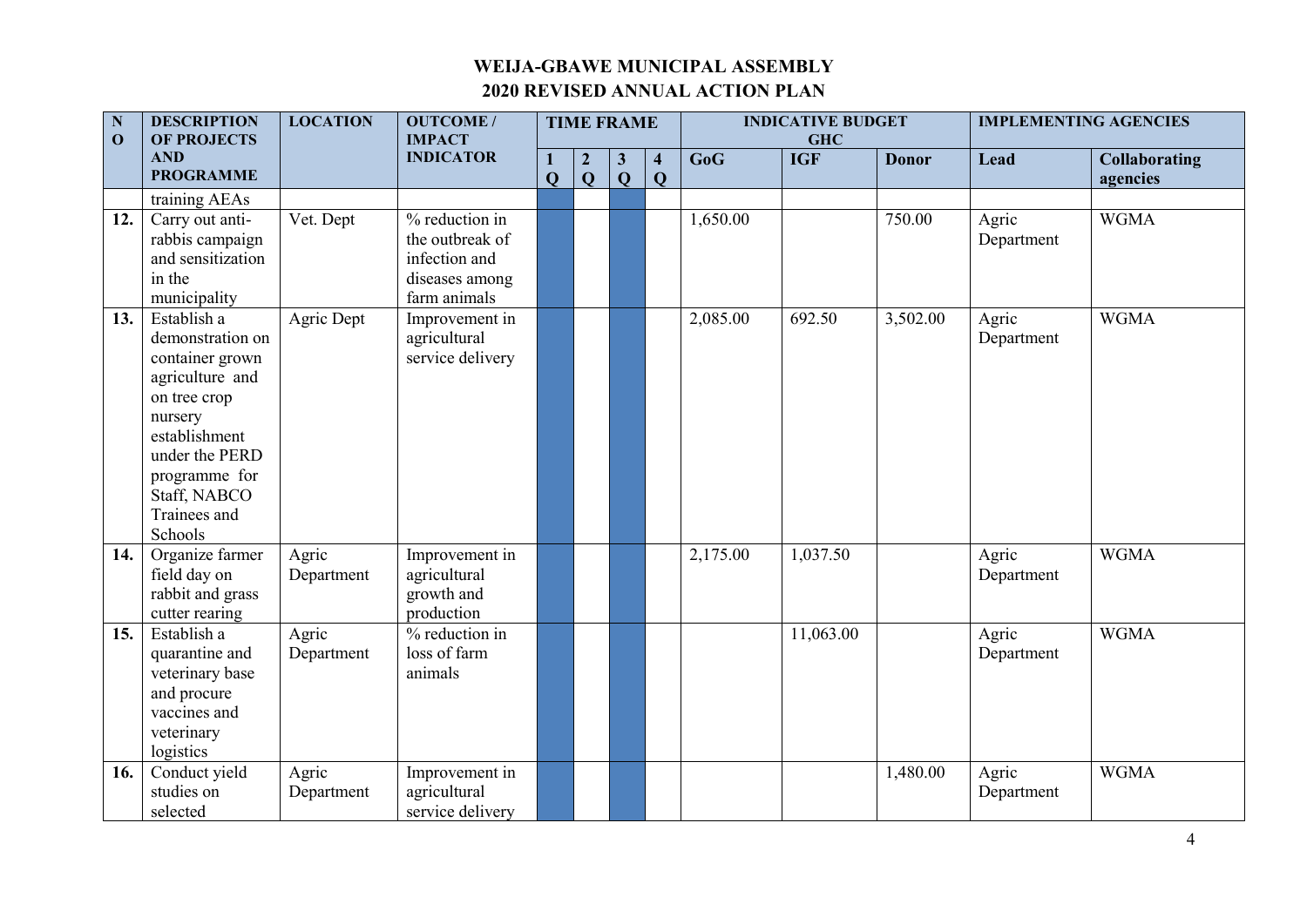| ${\bf N}$<br>$\mathbf{O}$ | <b>DESCRIPTION</b><br><b>OF PROJECTS</b>                                                                    | <b>LOCATION</b>     | <b>OUTCOME/</b><br><b>IMPACT</b>                   |              |                                             | <b>TIME FRAME</b>              |                                         |                           | <b>INDICATIVE BUDGET</b><br><b>GHC</b> |                               |                     | <b>IMPLEMENTING AGENCIES</b>       |
|---------------------------|-------------------------------------------------------------------------------------------------------------|---------------------|----------------------------------------------------|--------------|---------------------------------------------|--------------------------------|-----------------------------------------|---------------------------|----------------------------------------|-------------------------------|---------------------|------------------------------------|
|                           | <b>AND</b><br><b>PROGRAMME</b>                                                                              |                     | <b>INDICATOR</b>                                   | $\mathbf{Q}$ | $\boldsymbol{2}$<br>$\overline{\mathbf{Q}}$ | $\mathbf{3}$<br>$\overline{Q}$ | $\overline{\mathbf{4}}$<br>$\mathbf{Q}$ | GoG                       | <b>IGF</b>                             | <b>Donor</b>                  | Lead                | <b>Collaborating</b><br>agencies   |
|                           | commodities<br>during the major<br>and minor<br>seasons                                                     |                     |                                                    |              |                                             |                                |                                         |                           |                                        |                               |                     |                                    |
| 17.                       | Monitor poultry<br>birds (layers,<br>broilers and<br>cockerels)<br>distributed to<br>farmers/<br>households | Agric<br>Department | Improvement in<br>agricultural<br>service delivery |              |                                             |                                |                                         |                           | 448.00                                 |                               | Agric<br>Department | <b>WGMA</b>                        |
| 18.                       | Train 80 women<br>in alternative<br>livelihood skills<br>G                                                  | Municipal<br>wide   | % increase in<br><b>LED</b>                        |              |                                             |                                |                                         |                           | 3,000.00                               |                               | SW&CD               | <b>WGMA</b>                        |
| 19.                       | Implement EU<br>project on<br>Sustainable<br>Economic<br>Development                                        | <b>WGMA</b>         | Improvement in<br>local economy                    |              |                                             |                                |                                         |                           |                                        |                               | <b>WGMA</b>         | <b>OLIVES &amp; EU</b>             |
| 20.                       | Support PWDs in<br>the area of start-<br>ups, top-ups,<br>apprenticeship,<br>$\rm etc$ $-{\bf V}$           | Municipal<br>wide   | Betterment in the<br>lives of PWDs                 |              |                                             |                                |                                         |                           |                                        | 146,256.8<br>$\boldsymbol{0}$ | <b>DFMC</b>         | SW & CD                            |
| 21.                       | Build capacity of<br>35 PWDs<br>$\mathbf{V}$                                                                | Municipal<br>wide   | Betterment in the<br>lives of PWDs                 |              |                                             |                                |                                         |                           |                                        | 4,075.00                      | SW & CD             | <b>Business Advisory</b><br>Centre |
|                           |                                                                                                             |                     |                                                    |              |                                             |                                |                                         | <b>SOCIAL DEVELOPMENT</b> |                                        |                               |                     |                                    |
| 22.                       | Organize Arts<br>and Crafts                                                                                 | Mallam<br>Gbawe     | Improvement in<br>livelihood of the                |              |                                             |                                |                                         |                           | 6,000.00                               |                               | Culture             | <b>BAC/</b> Assembly<br>Members    |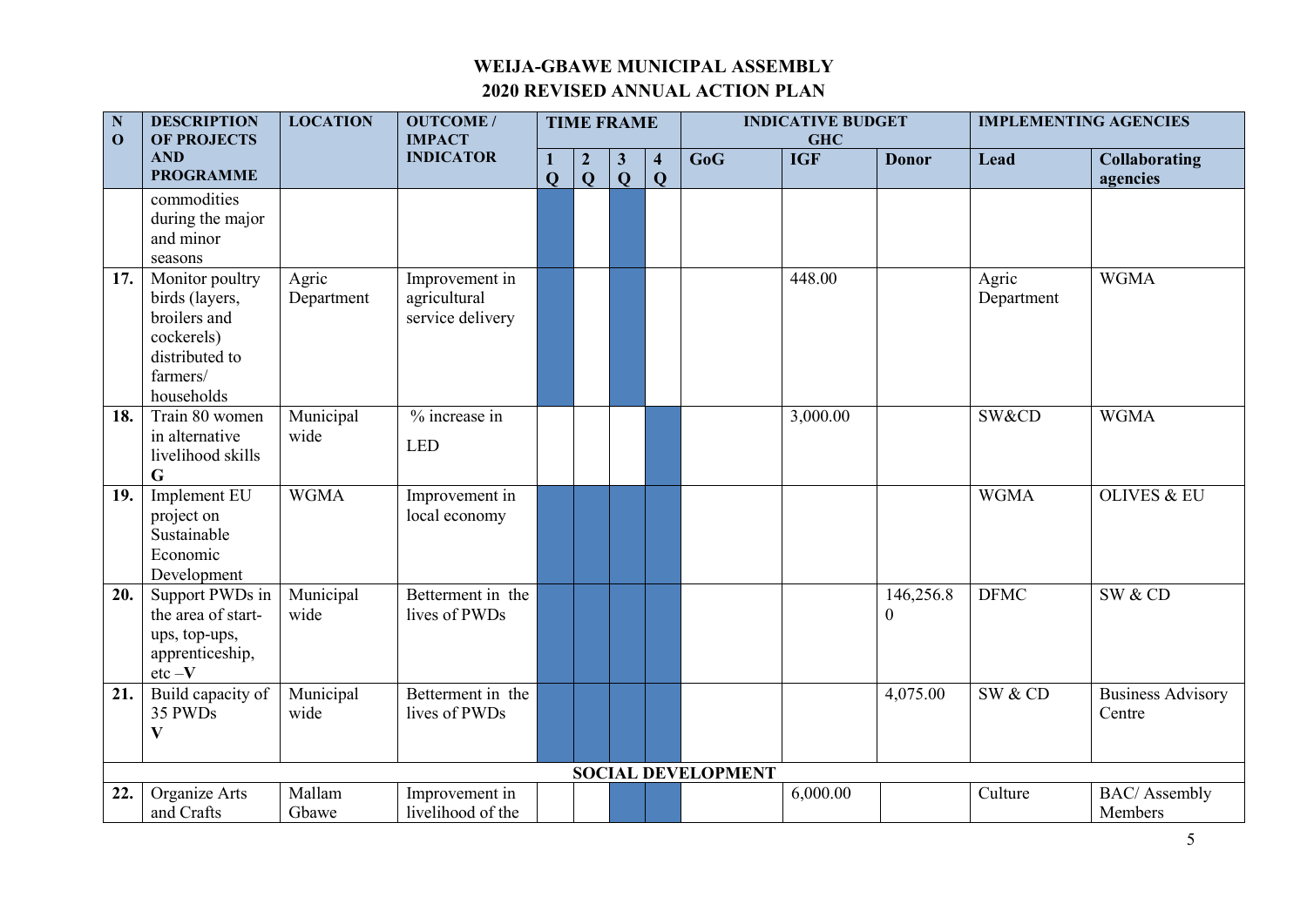| $\overline{\mathbf{N}}$<br>$\mathbf{O}$ | <b>DESCRIPTION</b><br><b>OF PROJECTS</b>                                                                                                                | <b>LOCATION</b>                  | <b>OUTCOME/</b><br><b>IMPACT</b>                                                                     |                     | <b>TIME FRAME</b>                  |                              |                                        |     | <b>INDICATIVE BUDGET</b><br><b>GHC</b> |              | <b>IMPLEMENTING AGENCIES</b> |                                                |
|-----------------------------------------|---------------------------------------------------------------------------------------------------------------------------------------------------------|----------------------------------|------------------------------------------------------------------------------------------------------|---------------------|------------------------------------|------------------------------|----------------------------------------|-----|----------------------------------------|--------------|------------------------------|------------------------------------------------|
|                                         | <b>AND</b><br><b>PROGRAMME</b>                                                                                                                          |                                  | <b>INDICATOR</b>                                                                                     | 1<br>$\overline{Q}$ | $\boldsymbol{2}$<br>$\overline{Q}$ | $\mathbf{3}$<br>$\mathbf{Q}$ | $\overline{\mathbf{4}}$<br>$\mathbf Q$ | GoG | <b>IGF</b>                             | <b>Donor</b> | Lead                         | <b>Collaborating</b><br>agencies               |
|                                         | training<br>programme in<br>nose masks, hand<br>sanitizers and<br>soap making                                                                           | Weija<br>Oblogo                  | residents                                                                                            |                     |                                    |                              |                                        |     |                                        |              |                              |                                                |
| 23.                                     | Educate the<br>public on the<br>importance of<br>cooperative<br>registration                                                                            | Weija<br>Gbawe<br>Joma           | % increase in<br>community<br>development and<br>employment<br>opportunities in<br>the municipality. |                     |                                    |                              |                                        |     | 1100.05                                |              | Department of<br>cooperative |                                                |
| 24.                                     | Conduct a<br>sensitization<br>exercise with the<br>various<br>cooperative<br>wholesalers and<br>retailers on<br>sanitation<br>/Education on<br>COVID-19 | Weija<br>Gbawe<br>Joma<br>Oblogo | Improvement in<br>sanitation<br>practices amongst<br>wholesalers and<br>retailers                    |                     |                                    |                              |                                        |     | 1100.00                                |              | Department of<br>cooperative | Environmental<br><b>Health Department</b>      |
| 25.                                     | Organize a<br>training program<br>for the<br>monitoring and<br>evaluation unit                                                                          | <b>ITS</b>                       | % increase in<br>productivity.                                                                       |                     |                                    |                              |                                        |     | 2,550.00                               |              | YEA WGMA                     | Institute Of<br>Technical<br>Supervision (ITS) |
| 26.                                     | Organize<br>Orientation and<br>Training for<br>sanitation                                                                                               | <b>ITS</b>                       | Improvement in<br>health and<br>wellbeing                                                            |                     |                                    |                              |                                        |     | 1,636.00                               |              | YEA WGMA                     | Zoomlion Ghana                                 |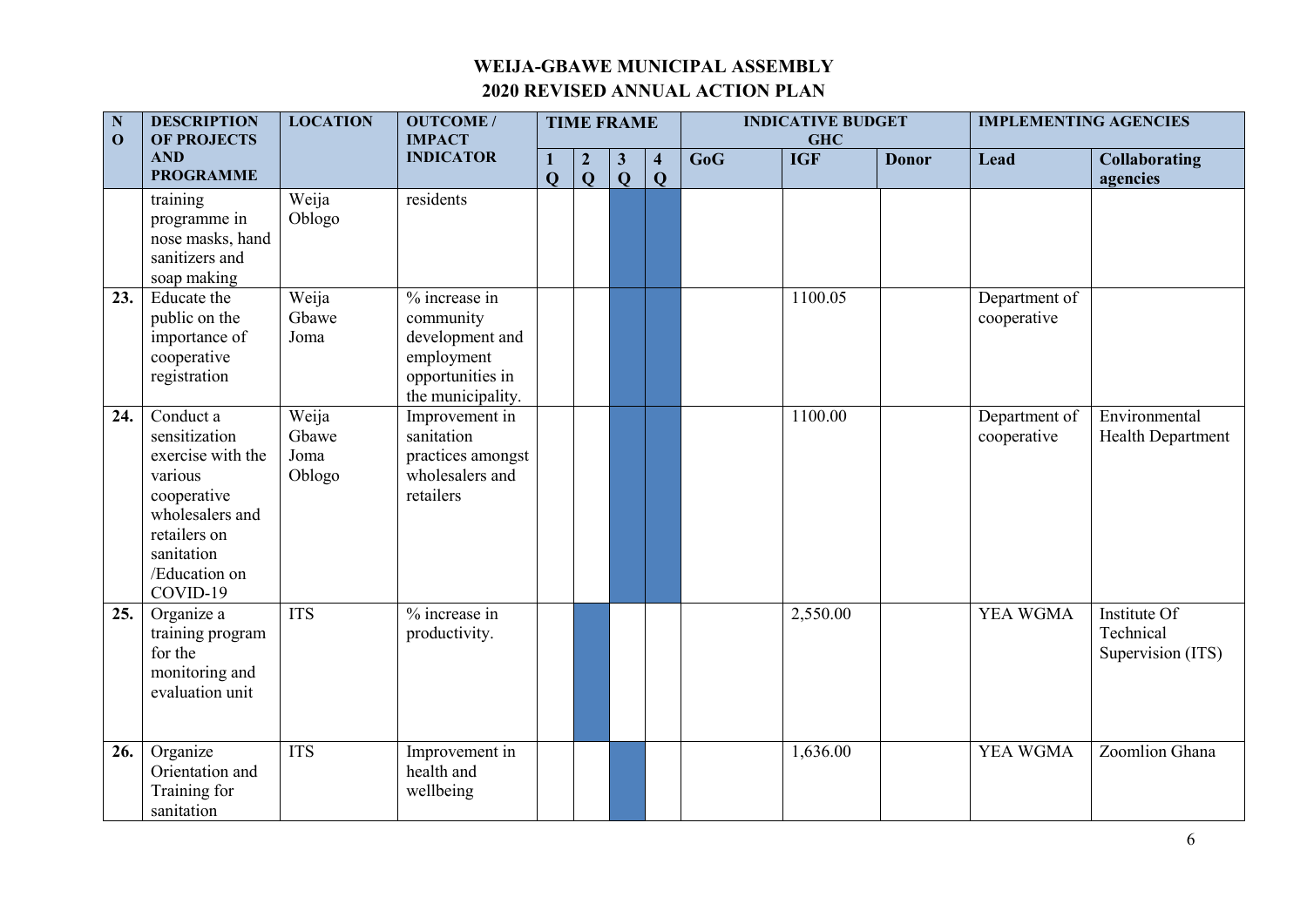| $\overline{\mathbf{N}}$<br>$\mathbf{0}$ | <b>DESCRIPTION</b><br><b>OF PROJECTS</b>                                                                                                                                                        | <b>LOCATION</b>     | <b>OUTCOME/</b><br><b>IMPACT</b>                            |                                         | <b>TIME FRAME</b>                |                              |                                         |          | <b>INDICATIVE BUDGET</b><br><b>GHC</b> |              |                     | <b>IMPLEMENTING AGENCIES</b>     |
|-----------------------------------------|-------------------------------------------------------------------------------------------------------------------------------------------------------------------------------------------------|---------------------|-------------------------------------------------------------|-----------------------------------------|----------------------------------|------------------------------|-----------------------------------------|----------|----------------------------------------|--------------|---------------------|----------------------------------|
|                                         | <b>AND</b><br><b>PROGRAMME</b>                                                                                                                                                                  |                     | <b>INDICATOR</b>                                            | $\mathbf{1}$<br>$\overline{\mathbf{Q}}$ | $\boldsymbol{2}$<br>$\mathbf{Q}$ | $\mathbf{3}$<br>$\mathbf{Q}$ | $\overline{\mathbf{4}}$<br>$\mathbf{Q}$ | GoG      | <b>IGF</b>                             | <b>Donor</b> | Lead                | <b>Collaborating</b><br>agencies |
|                                         | module<br>beneficiaries                                                                                                                                                                         |                     |                                                             |                                         |                                  |                              |                                         |          |                                        |              |                     |                                  |
| 27.                                     | Organize six<br><b>TEDMAG</b><br>trainings for 26<br>staff                                                                                                                                      | Agric<br>Department | Improvement in<br>agricultural<br>service delivery          |                                         |                                  |                              |                                         |          |                                        | 5,700.00     | Agric<br>Department | <b>WGMA</b>                      |
| 28.                                     | Train 15<br>participants in<br>post-harvest<br>management<br>Train 10 women<br>farmers on<br>processing of<br>seasonal fruits to<br>reduce post-<br>harvest losses by<br>the end of the<br>year | Agric<br>Department | Improvement in<br>agricultural<br>growth and<br>development |                                         |                                  |                              |                                         | 2,382.50 |                                        | 1,388.00     | Agric<br>Department | <b>WGMA</b>                      |
| 29.                                     | Educate 12<br>participants on<br>greenhouse<br>technology to<br>mitigate climate<br>change by the<br>end of the year.<br>$\mathbf C$                                                            | Agric<br>Department | % increase in<br>measures to<br>control climate<br>change   |                                         |                                  |                              |                                         |          |                                        |              | Agric<br>Department | <b>WGMA</b>                      |
| 30.                                     | Train 26 staff on<br>Monitoring and<br>Evaluation M&E<br>web base and<br><b>Result Oriented</b>                                                                                                 | Agric<br>Department | Improvement in<br>agriculture sector                        |                                         |                                  |                              |                                         | 1,220.00 |                                        | 1,220.00     | Agric<br>Department | <b>WGMA</b>                      |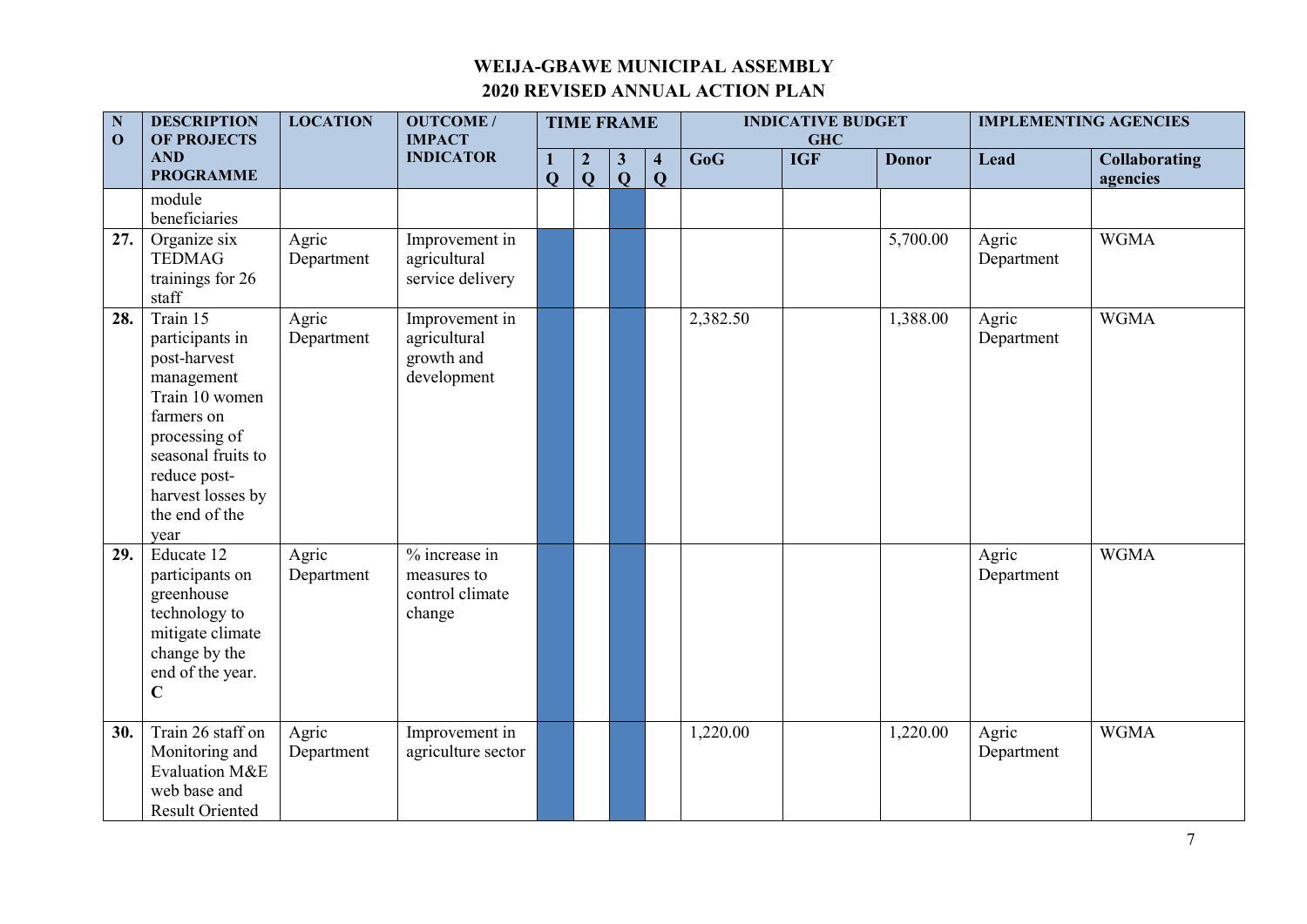| $\mathbf N$<br>$\mathbf{0}$ | <b>DESCRIPTION</b><br><b>OF PROJECTS</b>                                                                                | <b>LOCATION</b>     | <b>OUTCOME/</b><br><b>IMPACT</b>                                  |                         | <b>TIME FRAME</b>                |                              | <b>INDICATIVE BUDGET</b><br><b>GHC</b>  |          |            | <b>IMPLEMENTING AGENCIES</b> |                            |                                  |
|-----------------------------|-------------------------------------------------------------------------------------------------------------------------|---------------------|-------------------------------------------------------------------|-------------------------|----------------------------------|------------------------------|-----------------------------------------|----------|------------|------------------------------|----------------------------|----------------------------------|
|                             | <b>AND</b><br><b>PROGRAMME</b>                                                                                          |                     | <b>INDICATOR</b>                                                  | $\overline{\mathbf{Q}}$ | $\boldsymbol{2}$<br>$\mathbf{Q}$ | $\mathbf{3}$<br>$\mathbf{Q}$ | $\overline{\mathbf{4}}$<br>$\mathbf{Q}$ | GoG      | <b>IGF</b> | <b>Donor</b>                 | Lead                       | <b>Collaborating</b><br>agencies |
|                             | reporting by end<br>of 2020                                                                                             |                     |                                                                   |                         |                                  |                              |                                         |          |            |                              |                            |                                  |
| 31.                         | Sensitize 10<br>farmers and 10<br>staff on<br>HIV/AIDs and<br>climate smart<br>agriculture by<br>December 2020<br>G & C | Agric<br>Department | % increase in<br>measures to<br>control climate<br>change         |                         |                                  |                              |                                         | 730.00   |            | 4,752.00                     | Agric<br>Department        | <b>WGMA</b>                      |
| 32.                         | Organize a<br>training on food<br>safety practices<br>in pig/pork<br>production                                         | Agric<br>Department | Improvement in<br>agricultural<br>service delivery                |                         |                                  |                              |                                         | 1,025.00 |            | 1,025.00                     | Agric<br>Department        | <b>WGMA</b>                      |
| 33.                         | Organize MEOC<br>Meetings                                                                                               | Municipal<br>wide   | Improvement in<br>the educational<br>sector                       |                         |                                  |                              |                                         | 3,000.00 |            |                              | <b>MDE</b>                 | Municipal<br>Assembly            |
| 34.                         | Organize<br>Municipal Mock                                                                                              | Municipal<br>wide   | % increase in<br>students<br>preparedness for<br><b>BECE</b>      |                         |                                  |                              |                                         |          | 26,000.00  |                              | Statistics and<br>Planning |                                  |
| 35.                         | Conduct 2020<br><b>BECE</b>                                                                                             | Municipal<br>wide   | Improvement in<br>the educational<br>sector                       |                         |                                  |                              |                                         | 8520.00  |            |                              | Statistics and<br>Planning | Municipal<br>Assembly            |
| 36.                         | Organize Best<br>Teacher &<br>Worker Awards<br>for teachers<br>/workers                                                 | Municipal<br>wide   | % increase in<br>productivity and<br>efficiency among<br>teachers |                         |                                  |                              |                                         | 15000.00 |            |                              | <b>HRMD</b>                | Municipal<br>Assembly            |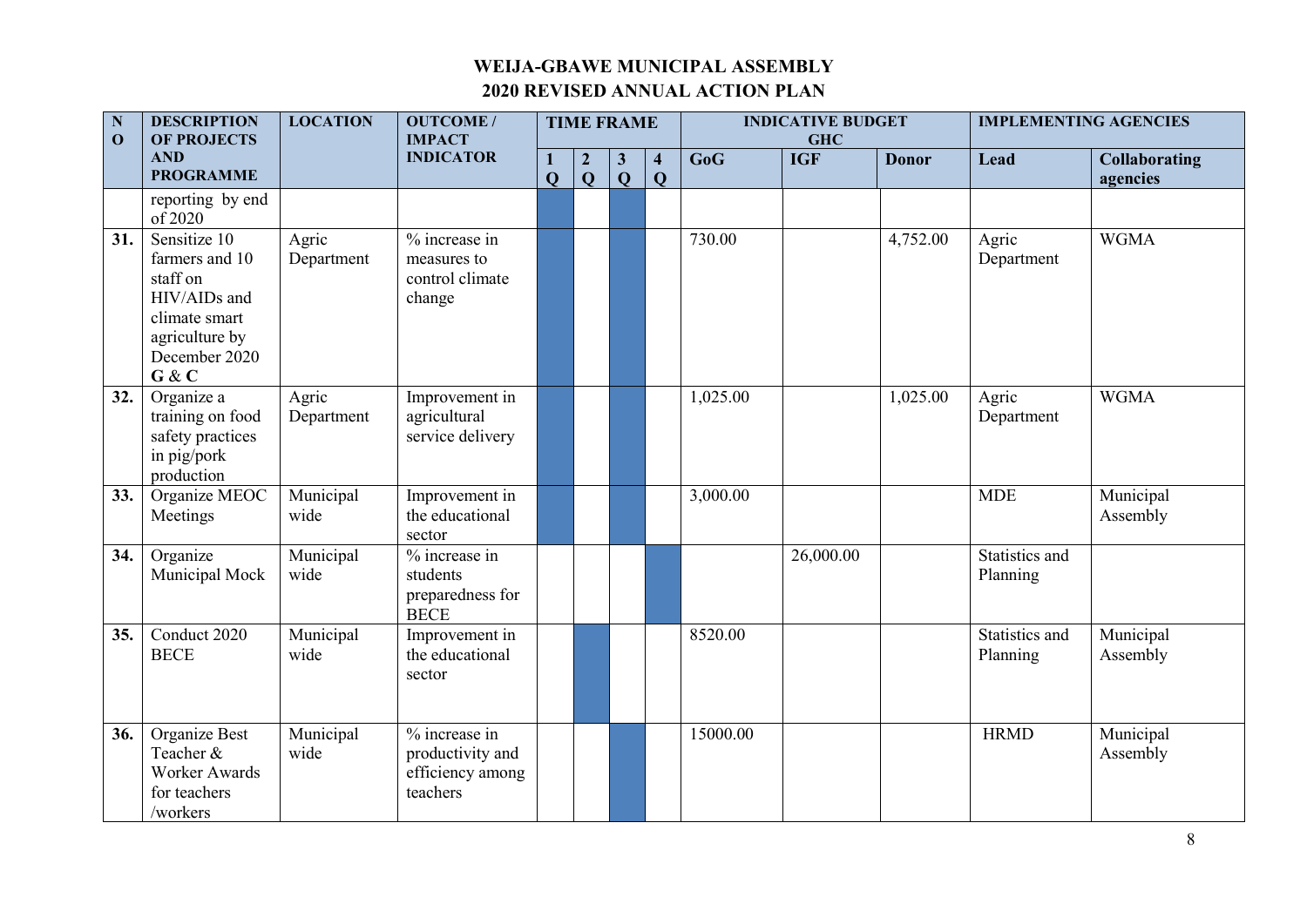| ${\bf N}$<br>$\mathbf{O}$ | <b>DESCRIPTION</b><br><b>OF PROJECTS</b>                                                                                      | <b>LOCATION</b>   | <b>OUTCOME/</b><br><b>IMPACT</b>                |                            | <b>TIME FRAME</b>                  |                              |                                        |     | <b>INDICATIVE BUDGET</b><br><b>GHC</b> |              | <b>IMPLEMENTING AGENCIES</b>  |                                  |
|---------------------------|-------------------------------------------------------------------------------------------------------------------------------|-------------------|-------------------------------------------------|----------------------------|------------------------------------|------------------------------|----------------------------------------|-----|----------------------------------------|--------------|-------------------------------|----------------------------------|
|                           | <b>AND</b><br><b>PROGRAMME</b>                                                                                                |                   | <b>INDICATOR</b>                                | $\bf{1}$<br>$\overline{Q}$ | $\boldsymbol{2}$<br>$\overline{Q}$ | $\mathbf{3}$<br>$\mathbf{Q}$ | $\overline{\mathbf{4}}$<br>$\mathbf Q$ | GoG | <b>IGF</b>                             | <b>Donor</b> | Lead                          | <b>Collaborating</b><br>agencies |
| 37.                       | Procure 5 laptops<br>and furniture for<br>office use                                                                          | Municipal<br>wide | Improvement in<br>the educational<br>department |                            |                                    |                              |                                        |     | 26,250.00                              |              | Finance and<br>Administration | Municipal<br>Assembly            |
| 38.                       | Supervise classes                                                                                                             | <b>WGMA</b>       | Enhancement in<br>reading and<br>writing        |                            |                                    |                              |                                        |     | 500.00                                 |              | <b>NFED</b>                   |                                  |
| 39.                       | Organize an end<br>of cycle<br>assessment for<br>batch 9 and<br>Batch 23 learners                                             | Assembly<br>Hall  | Enhancement in<br>reading and<br>writing        |                            |                                    |                              |                                        |     | 1,000.00                               |              | <b>WGMA</b>                   |                                  |
| 40.                       | Organize<br>International<br>Literacy Day<br>Celebration<br>coupled with<br>graduation of<br>Batch 9 and<br>Batch 23 learners | <b>WGMA</b>       | Improvement in<br>the educational<br>sector     |                            |                                    |                              |                                        |     | 5,000.00                               |              | <b>WGMA</b>                   |                                  |
| 41.                       | Sensitize the<br>public on<br>disability issues                                                                               | Municipal<br>wide | $%$ reduction in<br>stigmatization              |                            |                                    |                              |                                        |     |                                        | 2,000.00     | SW & CD                       | <b>DFMC</b>                      |
| 42.                       | Organize DFMC<br>quarterly<br>meetings                                                                                        | Municipal<br>wide | Improvement in<br>the welfare of<br><b>PWDs</b> |                            |                                    |                              |                                        |     |                                        | 3,500.00     | SW & CD                       | <b>DFMC</b>                      |
| 43.                       | <b>Monitor PWD</b><br>beneficiaries<br>assisted with<br>funds<br>$\bf V$                                                      | Municipal<br>wide | Betterment in the<br>lives of PWDs              |                            |                                    |                              |                                        |     |                                        | 2,000.00     | SW & CD                       | <b>DFMC</b>                      |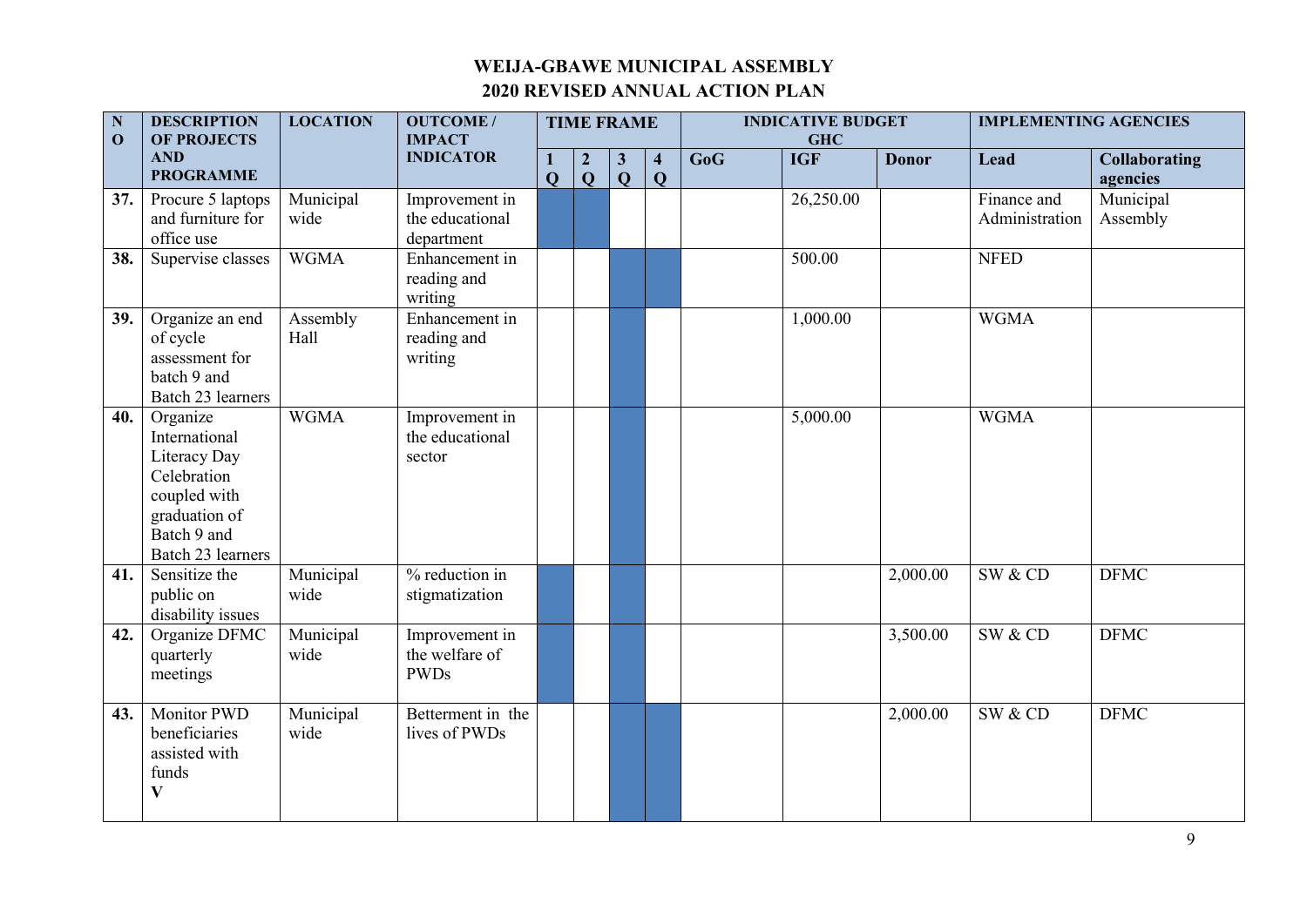| $\mathbf N$<br>$\mathbf{0}$ | <b>DESCRIPTION</b><br>OF PROJECTS                                                                                                                     | <b>LOCATION</b>   | <b>OUTCOME/</b><br><b>IMPACT</b>                            |                |                                  | <b>TIME FRAME</b>            |                                         |          | <b>INDICATIVE BUDGET</b><br><b>GHC</b> |              | <b>IMPLEMENTING AGENCIES</b> |                                  |
|-----------------------------|-------------------------------------------------------------------------------------------------------------------------------------------------------|-------------------|-------------------------------------------------------------|----------------|----------------------------------|------------------------------|-----------------------------------------|----------|----------------------------------------|--------------|------------------------------|----------------------------------|
|                             | <b>AND</b><br><b>PROGRAMME</b>                                                                                                                        |                   | <b>INDICATOR</b>                                            | $\overline{Q}$ | $\overline{2}$<br>$\overline{Q}$ | $\mathbf{3}$<br>$\mathbf{Q}$ | $\overline{\mathbf{4}}$<br>$\mathbf{Q}$ | GoG      | <b>IGF</b>                             | <b>Donor</b> | Lead                         | <b>Collaborating</b><br>agencies |
| 44.                         | Conduct social<br>inquiries on<br><b>PWDs</b><br>$\mathbf{V}$                                                                                         | Municipal<br>wide | Adequate data on<br><b>PWDs</b>                             |                |                                  |                              |                                         |          |                                        | 2,400.00     |                              | <b>DFMC</b>                      |
| 45.                         | Conduct 150<br>arbitration to<br>address issues on<br>family<br>reconciliation,<br>maintenance,<br>custody,<br>paternity and<br>access<br>$\mathbf G$ | Municipal<br>wide | % reduction in<br>gender based<br>violence<br>interventions |                |                                  |                              |                                         |          | 2,000.00                               |              | SW & CD                      | COURT,<br><b>DOVVSU</b>          |
| 46.                         | Conduct follow<br>ups on clients                                                                                                                      | Municipal<br>wide | Improvement in<br>productivity                              |                |                                  |                              |                                         |          | 2,000.00                               |              | SW & CD                      |                                  |
| 47.                         | Organize study<br>group and mass<br>meetings for<br>awareness/educat<br>ion, information<br>dissemination<br>and campaign<br>drivers                  | Municipal<br>wide | % improvement<br>in need-base<br>social<br>intervention     |                |                                  |                              |                                         | 6,000.00 |                                        |              | SW&CD                        | <b>WGMA</b>                      |
| 48.                         | Organize<br>sensitization on<br>child protection<br>issues like<br>violence, neglect,                                                                 | Municipal<br>wide | % reduction in<br>child abuse                               |                |                                  |                              |                                         | 5,000.00 | 2,000.00                               |              | SW&CD                        | NCE                              |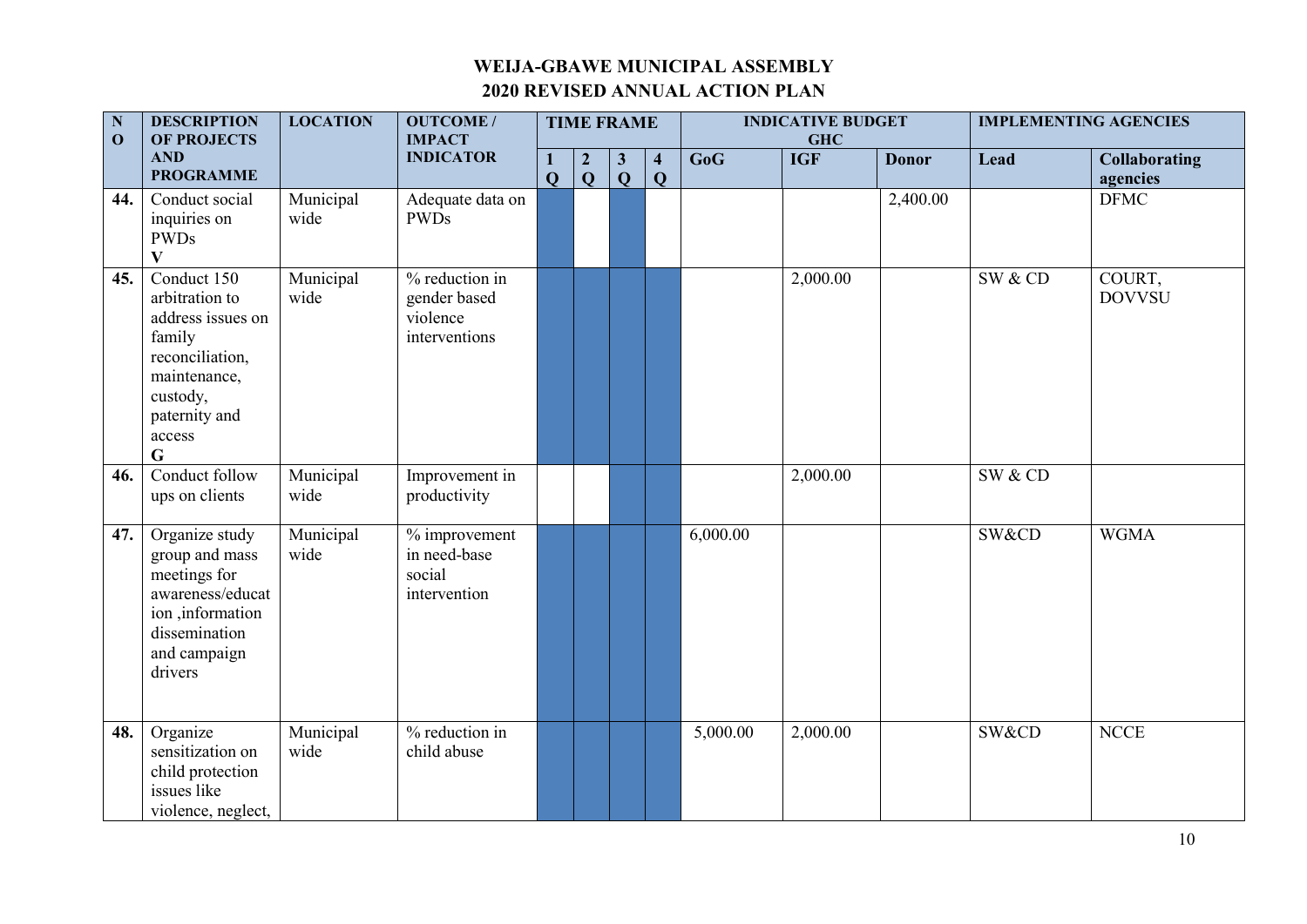| $\mathbf N$<br>$\mathbf{0}$ | <b>DESCRIPTION</b><br>OF PROJECTS                                                                | <b>LOCATION</b>   | <b>OUTCOME/</b><br><b>IMPACT</b>                                |                                | <b>TIME FRAME</b>              |                              |                                         |          | <b>INDICATIVE BUDGET</b><br><b>GHC</b> |              |             | <b>IMPLEMENTING AGENCIES</b>     |
|-----------------------------|--------------------------------------------------------------------------------------------------|-------------------|-----------------------------------------------------------------|--------------------------------|--------------------------------|------------------------------|-----------------------------------------|----------|----------------------------------------|--------------|-------------|----------------------------------|
|                             | <b>AND</b><br><b>PROGRAMME</b>                                                                   |                   | <b>INDICATOR</b>                                                | $\mathbf{1}$<br>$\overline{Q}$ | $\overline{2}$<br>$\mathbf{Q}$ | $\mathbf{3}$<br>$\mathbf{Q}$ | $\overline{\mathbf{4}}$<br>$\mathbf{Q}$ | GoG      | <b>IGF</b>                             | <b>Donor</b> | Lead        | <b>Collaborating</b><br>agencies |
|                             | abuse and<br>discrimination<br>V                                                                 |                   |                                                                 |                                |                                |                              |                                         |          |                                        |              |             |                                  |
| 49.                         | Sensitize<br>community on<br>foster parenting                                                    | Municipal<br>wide | % reduction in<br>child abuse and<br>child<br>homelessness      |                                |                                |                              |                                         | 6,000.00 |                                        |              | SW&CD       |                                  |
| 50.                         | Re-unite missing<br>children and<br>abandoned<br>babies with<br>families and<br>children's homes | Municipal<br>wide | $%$ reduction in<br>child abuse and<br>increase child<br>safety |                                |                                |                              |                                         |          | 1,000.00                               |              | SW&CD       | DOVVSU, Court                    |
| 51.                         | Organize<br>women, children<br>and youth<br>committee<br>meeting                                 | Municipal<br>wide | % reduction in<br>child abuse                                   |                                |                                |                              |                                         | 7,200.00 |                                        |              | SW&CD       | Committee<br>Members             |
| 52.                         | Organize social<br>services sub-<br>committee<br>meeting                                         | Municipal<br>wide | % improvement<br>in fair justice in<br>court                    |                                |                                |                              |                                         | 7,200.00 |                                        |              | SW&CD       | Committee<br>Members             |
| 53.                         | Organize<br>workshop for day<br>care attendants                                                  | Municipal<br>wide | % increase in<br>child safety                                   |                                |                                |                              |                                         |          |                                        | 3,000.00     | SW&CD       | <b>WGMA</b>                      |
| 54.                         | Undertake<br>sensitisation<br>campaigns on the<br>need for the<br>construction of                | Municipal<br>Wide | % reduction in<br>ODF                                           |                                |                                |                              |                                         |          |                                        | 26,000.00    | Env. Health |                                  |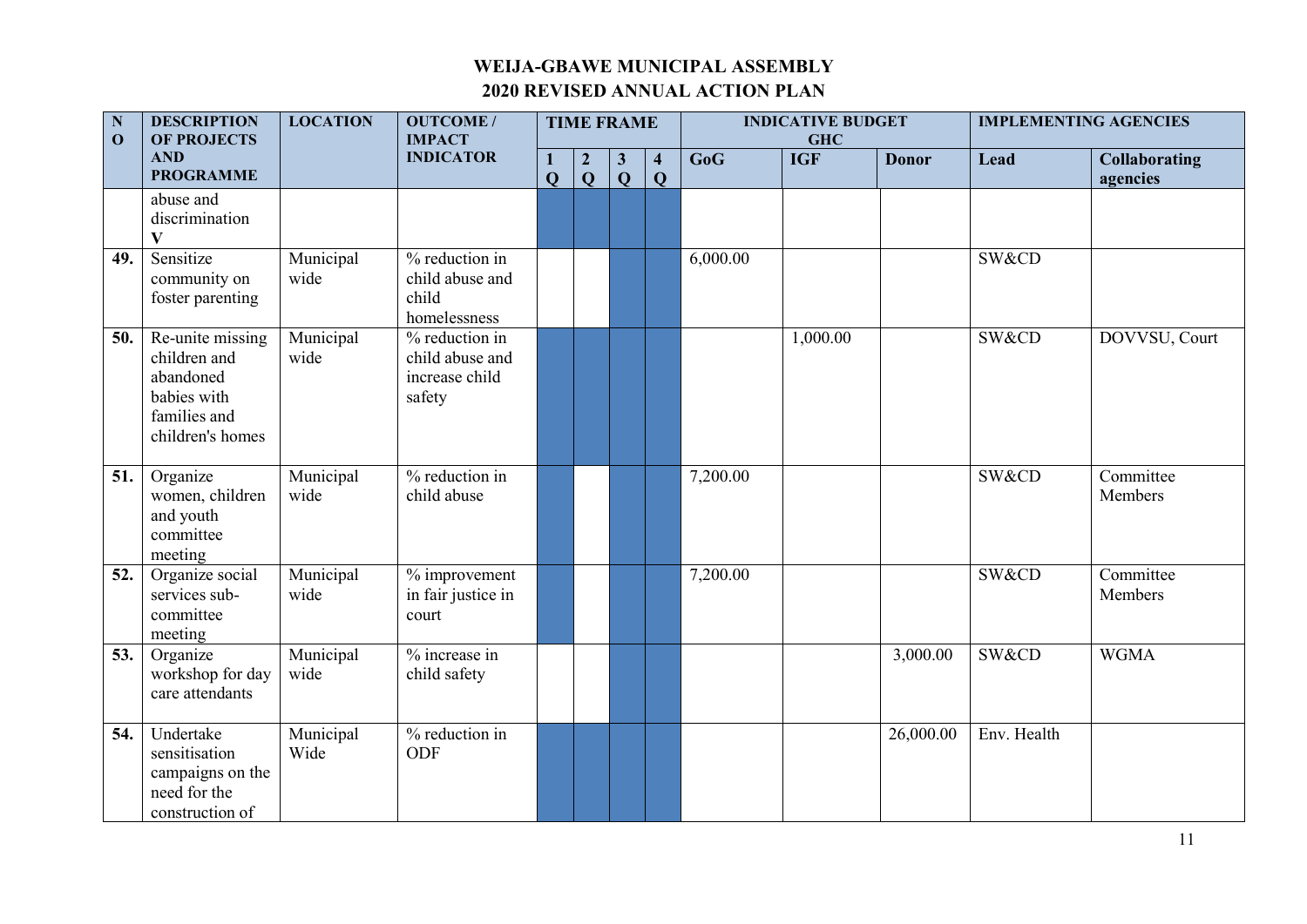| ${\bf N}$<br>$\mathbf{O}$ | <b>DESCRIPTION</b><br><b>OF PROJECTS</b> | <b>LOCATION</b>            | <b>OUTCOME/</b><br><b>IMPACT</b> |                     |                                | <b>TIME FRAME</b>            |                                         |     | <b>INDICATIVE BUDGET</b><br><b>GHC</b> |              | <b>IMPLEMENTING AGENCIES</b> |                                  |
|---------------------------|------------------------------------------|----------------------------|----------------------------------|---------------------|--------------------------------|------------------------------|-----------------------------------------|-----|----------------------------------------|--------------|------------------------------|----------------------------------|
|                           | <b>AND</b><br><b>PROGRAMME</b>           |                            | <b>INDICATOR</b>                 | 1<br>$\overline{Q}$ | $\overline{2}$<br>$\mathbf{Q}$ | $\mathbf{3}$<br>$\mathbf{Q}$ | $\overline{\mathbf{4}}$<br>$\mathbf{Q}$ | GoG | <b>IGF</b>                             | <b>Donor</b> | Lead                         | <b>Collaborating</b><br>agencies |
|                           | household toilet                         |                            |                                  |                     |                                |                              |                                         |     |                                        |              |                              |                                  |
|                           | to help attain                           |                            |                                  |                     |                                |                              |                                         |     |                                        |              |                              |                                  |
|                           | open defecation                          |                            |                                  |                     |                                |                              |                                         |     |                                        |              |                              |                                  |
|                           | free (ODF) status                        |                            |                                  |                     |                                |                              |                                         |     |                                        |              |                              |                                  |
| 55.                       | Procure sanitary                         | <b>WGMA</b>                | % reduction in                   |                     |                                |                              |                                         |     |                                        |              |                              |                                  |
|                           | tools and                                |                            | improper                         |                     |                                |                              |                                         |     |                                        |              |                              |                                  |
|                           | cleaning                                 |                            | sanitation in                    |                     |                                |                              |                                         |     |                                        |              |                              |                                  |
|                           | materials                                |                            | municipality                     |                     |                                |                              |                                         |     |                                        |              |                              |                                  |
| 56.                       | Manage and                               | Municipal                  | % reduction in                   |                     |                                |                              |                                         |     | 10800.00                               |              | Env. Health                  |                                  |
|                           | monitor the use                          | Wide                       | indiscriminate                   |                     |                                |                              |                                         |     |                                        |              |                              |                                  |
|                           | waste bins along                         |                            | dumping of waste                 |                     |                                |                              |                                         |     |                                        |              |                              |                                  |
|                           | the ceremonial                           |                            |                                  |                     |                                |                              |                                         |     |                                        |              |                              |                                  |
|                           | streets                                  |                            |                                  |                     |                                |                              |                                         |     |                                        |              |                              |                                  |
| 57.                       | Organize clean                           | Municipal                  | Improvement in                   |                     |                                |                              |                                         |     | 42000.00                               |              | Env. Health                  |                                  |
|                           | up exercises                             | Wide                       | human health and                 |                     |                                |                              |                                         |     |                                        |              |                              |                                  |
|                           | thrice in every                          |                            | wellbeing                        |                     |                                |                              |                                         |     |                                        |              |                              |                                  |
|                           | quarter                                  |                            |                                  |                     |                                |                              |                                         |     |                                        |              |                              |                                  |
| 58.                       | Organize medical                         | Municipal                  | % reduction in                   |                     |                                |                              |                                         |     | 3960.00                                |              | Env. Health                  |                                  |
|                           | screening and                            | Wide                       | the outbreak                     |                     |                                |                              |                                         |     |                                        |              |                              |                                  |
|                           | educate food                             |                            | communicable                     |                     |                                |                              |                                         |     |                                        |              |                              |                                  |
|                           | vendors /                                |                            | diseases                         |                     |                                |                              |                                         |     |                                        |              |                              |                                  |
|                           | handlers                                 |                            |                                  |                     |                                |                              |                                         |     |                                        |              |                              |                                  |
| 59.                       | Organize                                 | <b>WGMA</b>                | Improvement in                   |                     |                                |                              |                                         |     | 6440.00                                |              | Env. Health                  |                                  |
|                           | sanitation sub-<br>committee             |                            | sanitation                       |                     |                                |                              |                                         |     |                                        |              |                              |                                  |
|                           |                                          |                            |                                  |                     |                                |                              |                                         |     |                                        |              |                              |                                  |
|                           | meetings<br><b>Train Disease</b>         | Health                     |                                  |                     |                                |                              |                                         |     |                                        |              |                              | <b>WGMA</b>                      |
| 60.                       |                                          |                            | Improvement in                   |                     |                                |                              |                                         |     | 2,000.00                               |              | Municipal                    |                                  |
|                           | Control<br>Officers/Commu                | facilities and<br>outreach | health service                   |                     |                                |                              |                                         |     |                                        |              | Health                       |                                  |
|                           |                                          |                            | delivery                         |                     |                                |                              |                                         |     |                                        |              | Directorate                  |                                  |
|                           | nity Health                              | centres at<br>Weija and    |                                  |                     |                                |                              |                                         |     |                                        |              |                              |                                  |
|                           | Nurses on proper<br>stock                | Mallam                     |                                  |                     |                                |                              |                                         |     |                                        |              |                              |                                  |
|                           |                                          |                            |                                  |                     |                                |                              |                                         |     |                                        |              |                              |                                  |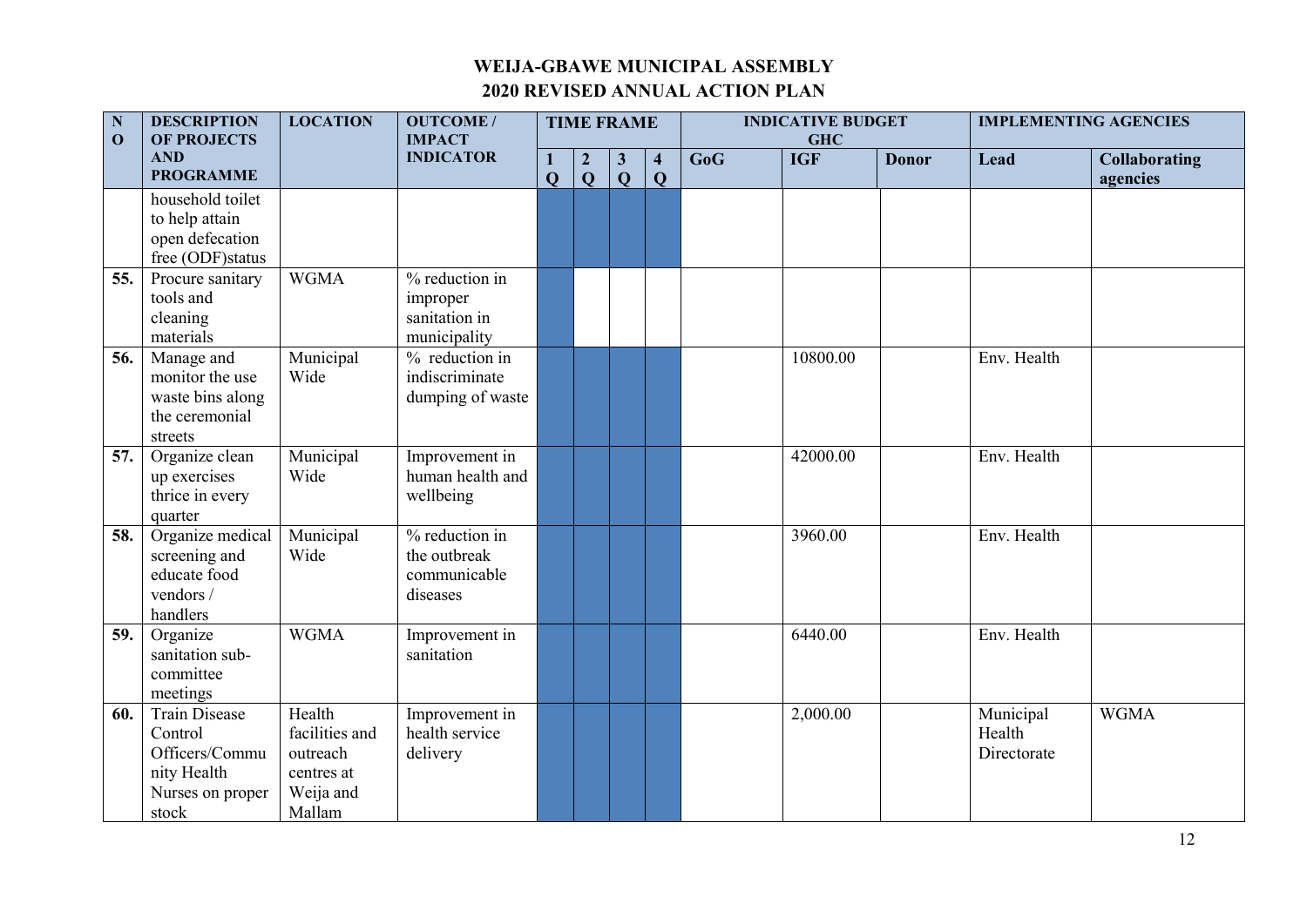| ${\bf N}$<br>$\mathbf{O}$ | <b>DESCRIPTION</b><br><b>OF PROJECTS</b>                                                                                                 | <b>LOCATION</b>                                                           | <b>OUTCOME/</b><br><b>IMPACT</b>                       |                   |                                  | <b>TIME FRAME</b>            |                                         |     | <b>INDICATIVE BUDGET</b><br><b>GHC</b> |              |                                    | <b>IMPLEMENTING AGENCIES</b>     |
|---------------------------|------------------------------------------------------------------------------------------------------------------------------------------|---------------------------------------------------------------------------|--------------------------------------------------------|-------------------|----------------------------------|------------------------------|-----------------------------------------|-----|----------------------------------------|--------------|------------------------------------|----------------------------------|
|                           | <b>AND</b><br><b>PROGRAMME</b>                                                                                                           |                                                                           | <b>INDICATOR</b>                                       | 1<br>$\mathbf{Q}$ | $\boldsymbol{2}$<br>$\mathbf{Q}$ | $\mathbf{3}$<br>$\mathbf{Q}$ | $\overline{\mathbf{4}}$<br>$\mathbf{Q}$ | GoG | <b>IGF</b>                             | <b>Donor</b> | Lead                               | <b>Collaborating</b><br>agencies |
|                           | management and<br>vaccine<br>estimation                                                                                                  |                                                                           |                                                        |                   |                                  |                              |                                         |     |                                        |              |                                    |                                  |
| 61.                       | Provide RDTs<br>and SP<br>throughout the<br>year                                                                                         | Weija and<br>Mallam                                                       | % increase in the<br>response to<br>malaria            |                   |                                  |                              |                                         |     | 2,500.00                               |              | Municipal<br>Health<br>Directorate | <b>WGMA</b>                      |
| 62.                       | Counsel and test<br>for TB/HIV at 3<br>urban slums and<br>screen all<br>diabetic patients<br>and relatives of<br>index clients for<br>TB | Weija and<br>Mallam                                                       | $%$ increase in the<br>awareness of TB<br>and HIV      |                   |                                  |                              |                                         |     | 2,000.00                               |              | Municipal<br>Health<br>Directorate | <b>WGMA</b>                      |
| 63.                       | Train 50 staff on<br><b>HIV/AIDS</b><br>campaign and<br>management                                                                       | Weija and<br>Mallam                                                       | $%$ increase in the<br>awareness of<br><b>HIV/AIDS</b> |                   |                                  |                              |                                         |     | 2,000.00                               |              | Municipal<br>Health<br>Directorate | <b>WGMA</b>                      |
| 64.                       | Sensitize leaders<br>of prayer camps<br>and fetish homes<br>on TB                                                                        | Weija and<br>Mallam                                                       | % increase in the<br>awareness of TB                   |                   |                                  |                              |                                         |     | 2,000.00                               |              | Municipal<br>Health<br>Directorate | <b>WGMA</b>                      |
| 65.                       | Conduct two<br>community<br>durbars at<br>Masalachi and<br>Oblogo and<br>quarterly<br><b>HIV/AIDS</b><br>monitoring and                  | Health<br>facilities and<br>outreach<br>centres at<br>Weija and<br>Mallam | % increase in<br>awareness on<br><b>HIV/AIDS</b>       |                   |                                  |                              |                                         |     | 2,600.00                               |              | Municipal<br>Health<br>Directorate | <b>WGMA</b>                      |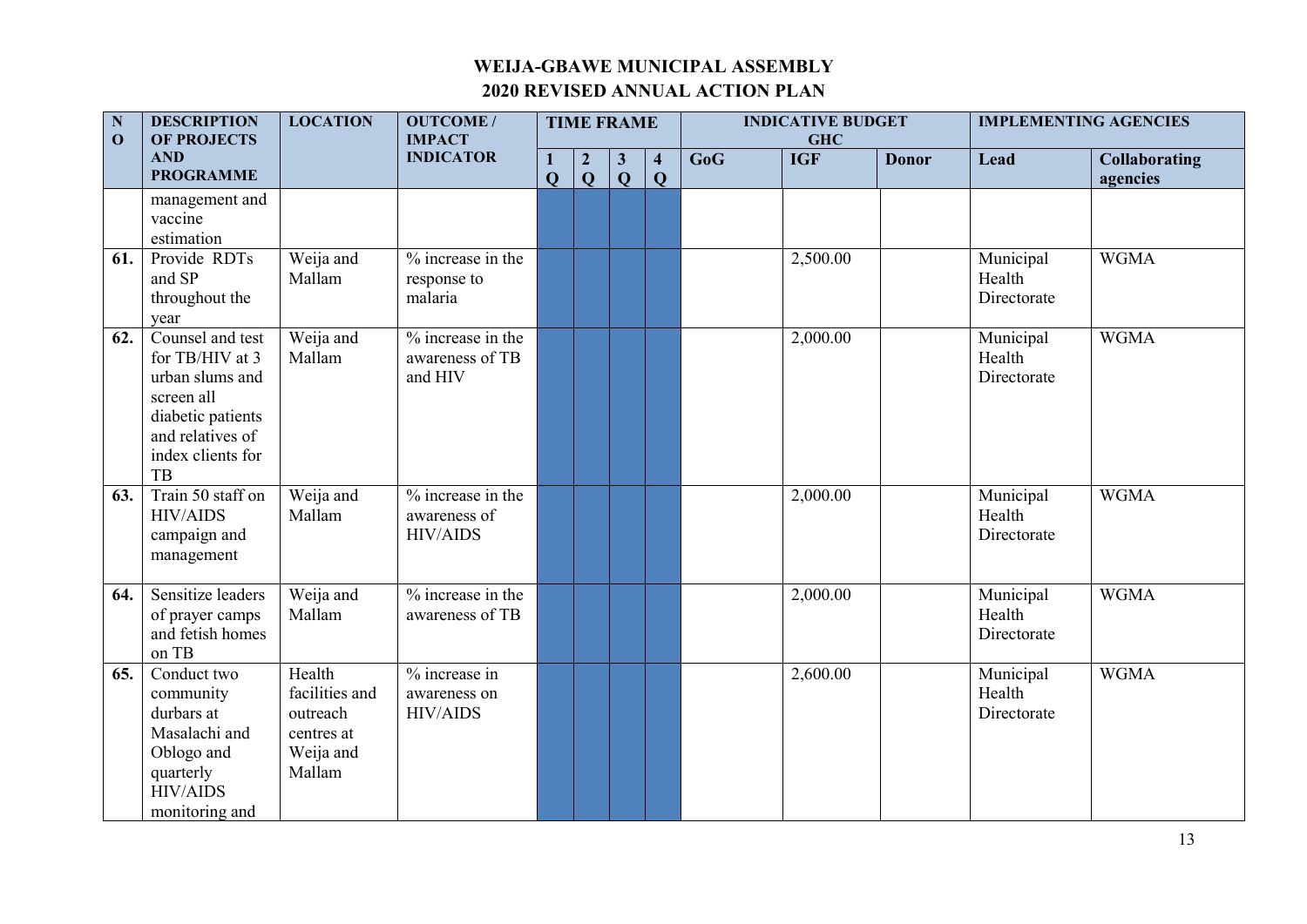| $\overline{\mathbf{N}}$<br>$\mathbf{0}$ | <b>DESCRIPTION</b><br><b>OF PROJECTS</b>                                                                                                              | <b>LOCATION</b>     | <b>OUTCOME/</b><br><b>IMPACT</b>                               |                          | <b>TIME FRAME</b>                |                                |                                         |     | <b>INDICATIVE BUDGET</b><br><b>GHC</b> |              |                                    | <b>IMPLEMENTING AGENCIES</b>     |
|-----------------------------------------|-------------------------------------------------------------------------------------------------------------------------------------------------------|---------------------|----------------------------------------------------------------|--------------------------|----------------------------------|--------------------------------|-----------------------------------------|-----|----------------------------------------|--------------|------------------------------------|----------------------------------|
|                                         | <b>AND</b><br><b>PROGRAMME</b>                                                                                                                        |                     | <b>INDICATOR</b>                                               | $\bf{l}$<br>$\mathbf{Q}$ | $\boldsymbol{2}$<br>$\mathbf{Q}$ | $\mathbf{3}$<br>$\overline{Q}$ | $\overline{\mathbf{4}}$<br>$\mathbf{Q}$ | GoG | <b>IGF</b>                             | <b>Donor</b> | Lead                               | <b>Collaborating</b><br>agencies |
|                                         | supervision<br>exercises                                                                                                                              |                     |                                                                |                          |                                  |                                |                                         |     |                                        |              |                                    |                                  |
| 66.                                     | Organize child<br>health promotion<br>week                                                                                                            | Weija-Gbawe         | Improvement in<br>child health care                            |                          |                                  |                                |                                         |     | 2,500.00                               |              | Municipal<br>Health<br>Directorate | <b>WGMA</b>                      |
| 67.                                     | Educate residents<br>on early ANC<br>delivery and<br>PNC services                                                                                     | Weija -<br>Gbawe    | % decrease in<br>child mortality                               |                          |                                  |                                |                                         |     | 2,500.00                               |              | Municipal<br>Health<br>Directorate | <b>WGMA</b>                      |
| 68.                                     | Intensify<br>Adolescent<br>health services<br>on family<br>planning services<br>for women in<br>fertility age                                         | Weija-Gbawe         | % reduction in<br>teenage<br>pregnancy                         |                          |                                  |                                |                                         |     | 2,500.00                               |              | Municipal<br>Health<br>Directorate | <b>WGMA</b>                      |
| 69.                                     | Embark on active<br>CMAM case<br>search for under<br>five children in<br>the population                                                               | Weija-Gbawe         | Improvement in<br>child health care                            |                          |                                  |                                |                                         |     | 3,000.00                               |              | Municipal<br>Health<br>Directorate | <b>WGMA</b>                      |
| 70.                                     | Embark on active<br>case search on<br>communicable<br>diseases<br>conditions(AFP,<br>Meningitis,<br>Pertussis, fever,<br>Measles, yellow,<br>tetanus) | <b>WGMA</b>         | % reduction in<br>the outbreak of<br>communicable<br>diseases. |                          |                                  |                                |                                         |     | 6,000.00                               |              | Municipal<br>Health<br>Directorate | <b>WGMA</b>                      |
| 71.                                     | Provide quarterly<br>screening for                                                                                                                    | Weija and<br>Mallam | % increase in<br>awareness and                                 |                          |                                  |                                |                                         |     | 2,000.00                               |              | Municipal<br>Health                | <b>WGMA</b>                      |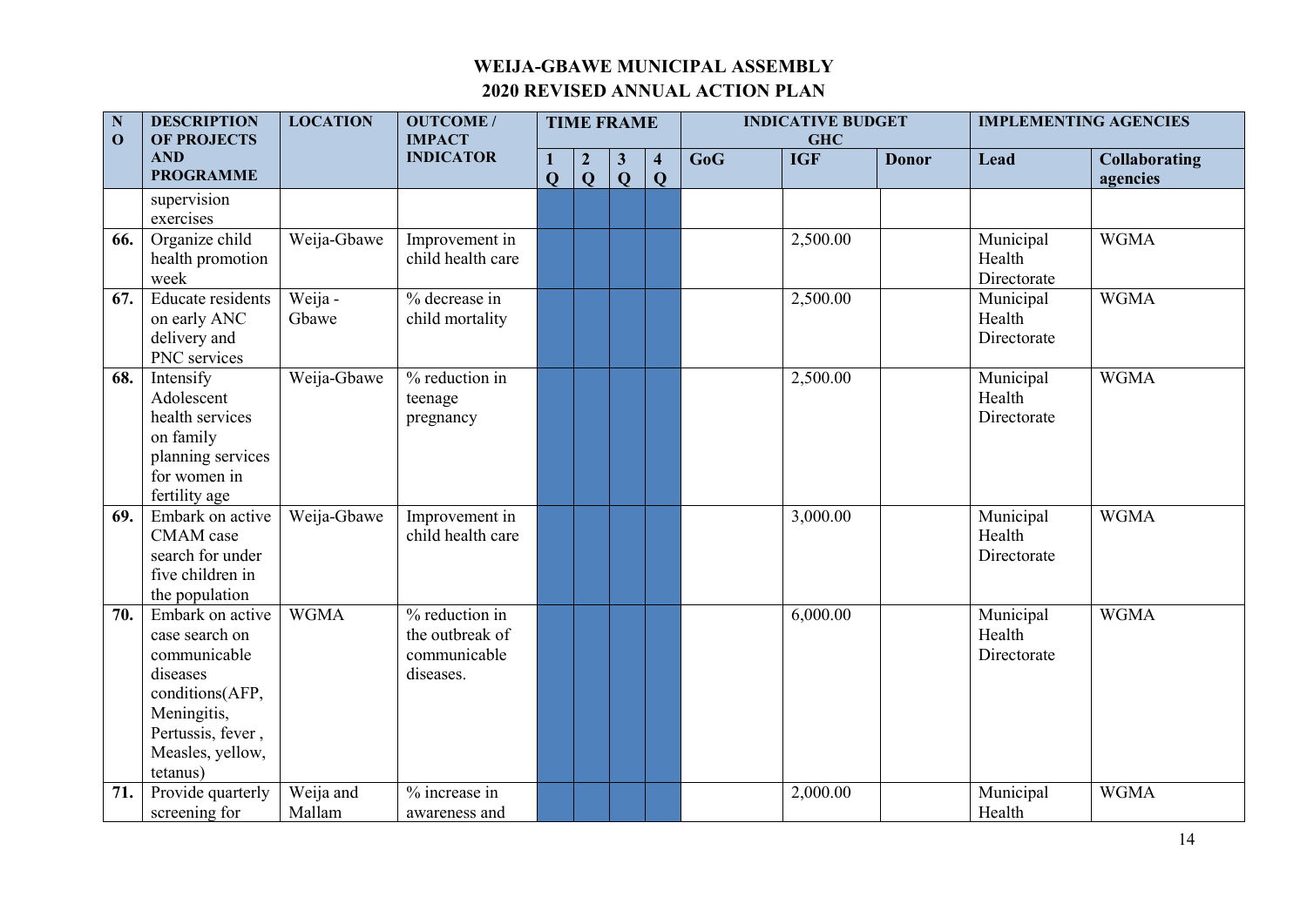| $\mathbf N$<br>$\mathbf{O}$ | <b>DESCRIPTION</b><br><b>OF PROJECTS</b>                                                                                           | <b>LOCATION</b>            | <b>OUTCOME/</b><br><b>IMPACT</b>                                                              |                                | <b>TIME FRAME</b>                |                              |                                         |     | <b>INDICATIVE BUDGET</b><br><b>GHC</b> |              |                                    | <b>IMPLEMENTING AGENCIES</b>                       |
|-----------------------------|------------------------------------------------------------------------------------------------------------------------------------|----------------------------|-----------------------------------------------------------------------------------------------|--------------------------------|----------------------------------|------------------------------|-----------------------------------------|-----|----------------------------------------|--------------|------------------------------------|----------------------------------------------------|
|                             | <b>AND</b><br><b>PROGRAMME</b>                                                                                                     |                            | <b>INDICATOR</b>                                                                              | $\mathbf{1}$<br>$\overline{Q}$ | $\boldsymbol{2}$<br>$\mathbf{Q}$ | $\mathbf{3}$<br>$\mathbf{Q}$ | $\overline{\mathbf{4}}$<br>$\mathbf{Q}$ | GoG | <b>IGF</b>                             | <b>Donor</b> | Lead                               | <b>Collaborating</b><br>agencies                   |
|                             | inmates at<br>leprosarium and<br>health workers                                                                                    |                            | response to<br>leprosy                                                                        |                                |                                  |                              |                                         |     |                                        |              | Directorate                        |                                                    |
|                             | 72.<br>Conduct half<br>yearly training<br>for Data clerks                                                                          | <b>WGMA</b>                | Improvement in<br>health data                                                                 |                                |                                  |                              |                                         |     | 8,000.00                               |              | Municipal<br>Health<br>Directorate | <b>WGMA</b>                                        |
|                             | Sensitize and<br>73.<br>create awareness<br>on the need to<br>register all births<br>and deaths                                    | Weija/Mallam<br>Tetegu     | Enhancement of<br>peoples<br>knowledge on<br>importance of<br>birth and death<br>certificates |                                |                                  |                              |                                         |     | 6,000.00                               |              | Births and<br>Deaths               | <b>Ga</b> Central Births<br>and Deaths<br>Registry |
|                             | Organize Mass<br>74.<br>Registration                                                                                               | Gbawe                      | % increase<br>registration                                                                    |                                |                                  |                              |                                         |     | 3,750.00                               |              | <b>Births</b> and<br>Deaths        |                                                    |
|                             | Organize training<br>75.<br>for staff and<br>councillors                                                                           | Weija                      | Enhancement of<br>staff capacity                                                              |                                |                                  |                              |                                         |     | 1,338.00                               |              | Assembly                           | ZC                                                 |
|                             | Organize training<br>76.<br>for revenue<br>collectors                                                                              | Weija                      | % increase in<br>internally<br>mobilised funds                                                |                                |                                  |                              |                                         |     | 473.00                                 |              | Assembly                           | $\overline{z}$                                     |
|                             | 77.<br>Purchase general<br>cleaning<br>materials                                                                                   | Weija                      | Improvement in<br>health and<br>wellbeing                                                     |                                |                                  |                              |                                         |     | 1,500.00                               |              | <b>ZC</b>                          |                                                    |
|                             | Conduct capacity<br>78.<br>building<br>education on<br>post-election<br>violence and<br>other topical<br>issues for<br>commission. | <b>WGMA</b><br>(WEIJA SCC) | % increase in<br>strategies to<br>promote peace.                                              |                                |                                  |                              |                                         |     |                                        |              | <b>NCCE</b>                        | <b>WGMA</b>                                        |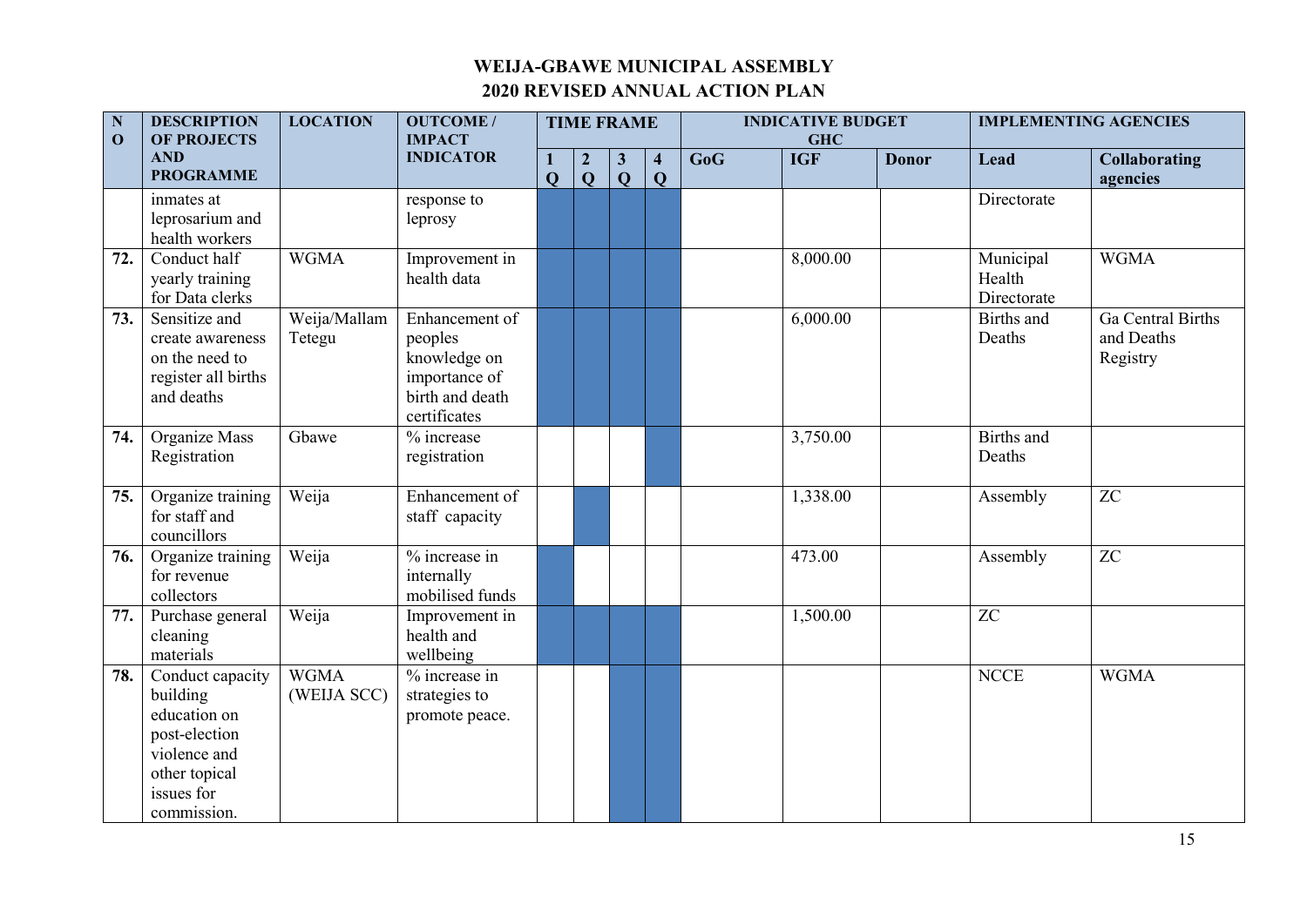| $\overline{\mathbf{N}}$<br>$\mathbf{0}$ | <b>DESCRIPTION</b><br><b>OF PROJECTS</b>                                                                                | <b>LOCATION</b>            | <b>OUTCOME/</b><br><b>IMPACT</b>                                                |                                     | <b>TIME FRAME</b>                |                             |                                         |           | <b>INDICATIVE BUDGET</b><br><b>GHC</b> |              |                                 | <b>IMPLEMENTING AGENCIES</b>     |
|-----------------------------------------|-------------------------------------------------------------------------------------------------------------------------|----------------------------|---------------------------------------------------------------------------------|-------------------------------------|----------------------------------|-----------------------------|-----------------------------------------|-----------|----------------------------------------|--------------|---------------------------------|----------------------------------|
|                                         | <b>AND</b><br><b>PROGRAMME</b>                                                                                          |                            | <b>INDICATOR</b>                                                                | $\bf{l}$<br>$\overline{\mathbf{Q}}$ | $\boldsymbol{2}$<br>$\mathbf{Q}$ | $\mathbf{3}$<br>$\mathbf Q$ | $\overline{\mathbf{4}}$<br>$\mathbf{Q}$ | GoG       | <b>IGF</b>                             | <b>Donor</b> | Lead                            | <b>Collaborating</b><br>agencies |
| 79.                                     | Educate and<br>sensitize<br>residents on<br>political and<br>electoral                                                  | <b>WGMA</b><br>(WEIJA SCC) | % reduction in<br>post-election<br>violence.                                    |                                     |                                  |                             |                                         |           |                                        |              | <b>NCCE</b>                     | <b>WGMA</b>                      |
|                                         | tolerance.                                                                                                              |                            |                                                                                 |                                     |                                  |                             |                                         |           |                                        |              |                                 |                                  |
| 80.                                     | Educate and<br>sensitize<br>residents on tax<br>and rate<br>payments                                                    | <b>WGMA</b><br>(WEIJA SCC) | % increase in<br>internal revenue<br>mobilized by the<br>Municipal<br>Assembly. |                                     |                                  |                             |                                         |           |                                        |              | <b>NCCE</b>                     | <b>WGMA</b>                      |
| 81.                                     | Organize<br>refresher training<br>for Staff on<br><b>GIFMIS Process</b>                                                 | <b>WGMA</b>                | % increase in<br>transparency                                                   |                                     |                                  |                             |                                         |           | 4,000.00                               |              | Finance<br>(Finance<br>officer) | <b>Internal Audit</b>            |
| 82.                                     | Construct a wall<br>fence and supply<br>of 23 office<br>furniture and 4<br>conditioners at<br>the Zonal office          | Zonal<br>Office            | % increase in<br>productivity and<br>efficiency of<br>work                      |                                     |                                  |                             |                                         | 33,000.00 |                                        |              | Procurement                     | Zonal Council                    |
|                                         |                                                                                                                         |                            | ENVIRONMENT INFRASTRUCTURE AND HUMAN SETTLEMENTS                                |                                     |                                  |                             |                                         |           |                                        |              |                                 |                                  |
| 83.                                     | <b>Engage City</b><br>guards to manage<br>parking<br>enforcement<br>services to<br>Weija-Gbawe<br>municipal<br>Assembly | Municipal<br>wide          | Improvement in<br>service delivery                                              |                                     |                                  |                             |                                         |           |                                        |              | Transport<br>Department         | Administration                   |
| 84.                                     | Engage service<br>providers for                                                                                         | <b>WGMA</b>                | % reduction in<br>running costs of                                              |                                     |                                  |                             |                                         |           | 60,000.00                              |              | Transport<br>Department         | Procurement Unit                 |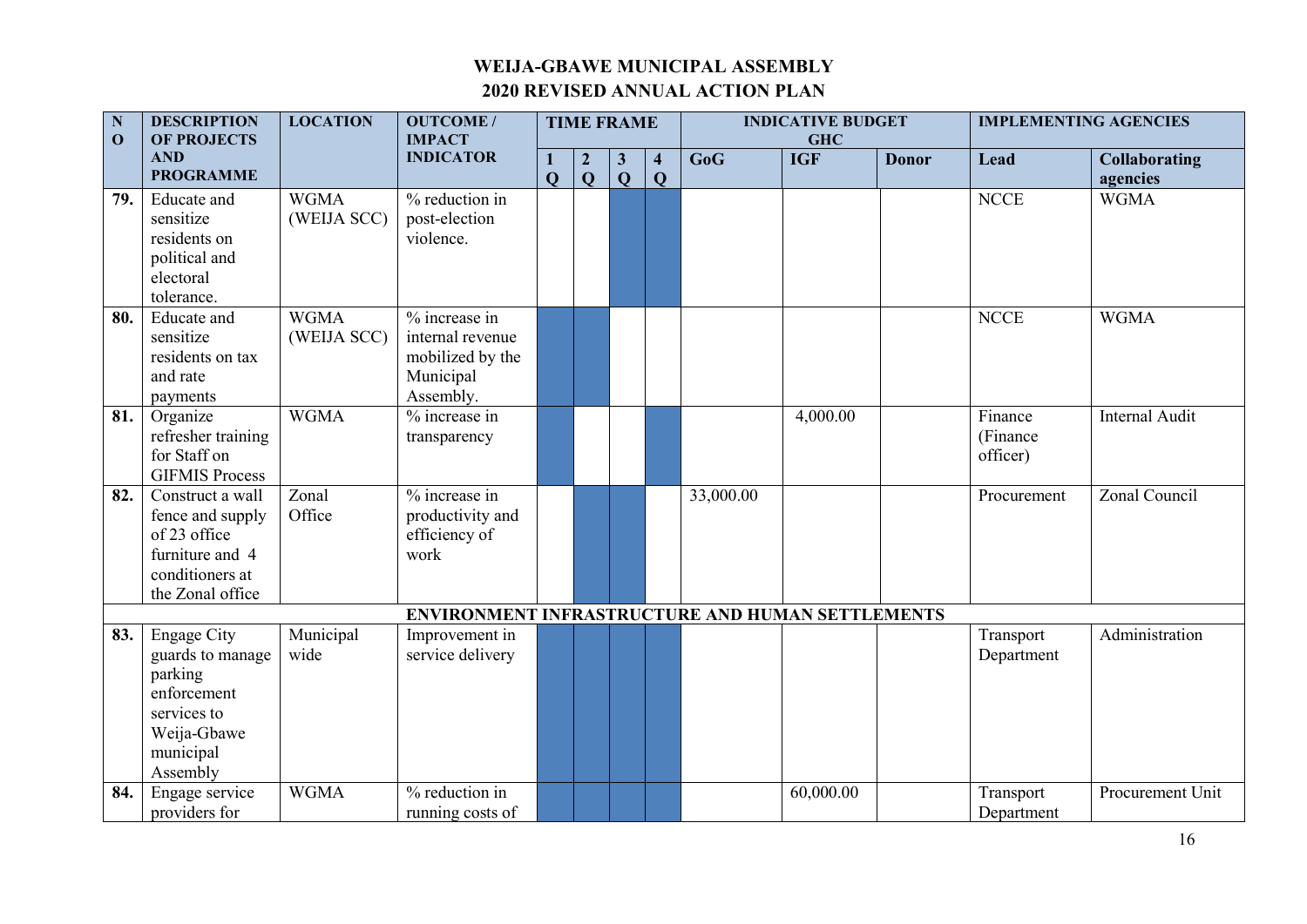| $\overline{\mathbf{N}}$<br>$\mathbf{0}$ | <b>DESCRIPTION</b><br><b>OF PROJECTS</b>                                                       | <b>LOCATION</b>        | <b>OUTCOME/</b><br><b>IMPACT</b>                                                                       |   | <b>TIME FRAME</b>              |                              |                                         |           | <b>INDICATIVE BUDGET</b><br><b>GHC</b> |              |              | <b>IMPLEMENTING AGENCIES</b>     |
|-----------------------------------------|------------------------------------------------------------------------------------------------|------------------------|--------------------------------------------------------------------------------------------------------|---|--------------------------------|------------------------------|-----------------------------------------|-----------|----------------------------------------|--------------|--------------|----------------------------------|
|                                         | <b>AND</b><br><b>PROGRAMME</b>                                                                 |                        | <b>INDICATOR</b>                                                                                       | Q | $\overline{2}$<br>$\mathbf{Q}$ | $\mathbf{3}$<br>$\mathbf{Q}$ | $\overline{\mathbf{4}}$<br>$\mathbf{Q}$ | GoG       | <b>IGF</b>                             | <b>Donor</b> | Lead         | <b>Collaborating</b><br>agencies |
|                                         | maintenance of<br>Assembly<br>vehicles                                                         |                        | vehicles                                                                                               |   |                                |                              |                                         |           |                                        |              |              |                                  |
| 85.                                     | Educate and<br>sensitize the<br>public on disaster<br>prevention and<br>mitigation             | Municipal<br>wide      | % reduction in<br>the occurrence of<br>public disasters                                                |   |                                |                              |                                         | 13,000.00 | 3,400.00                               |              | <b>NADMO</b> |                                  |
| 86.                                     | Celebrate World<br>Disaster Risk<br>Reduction week                                             | Municipal<br>wide      | $%$ increase in<br>public awareness<br>of disasters                                                    |   |                                |                              |                                         | 5,600.00  | 4,000.00                               |              | <b>NADMO</b> | <b>MPCU</b>                      |
| 87.                                     | Organize one<br>capacity building<br>training for 43<br>NADMO staff                            | <b>NADMO</b><br>staffs | % increase in<br>positive response<br>to disasters                                                     |   |                                |                              |                                         | 6,880.00  | 2,000.00                               |              | <b>NADMO</b> | <b>HR</b>                        |
| 88.                                     | Undertake<br>emergency<br>response, assess<br>the impact of<br>disasters and<br>provide relief | Municipal<br>Wide      | $\frac{6}{10}$ increase in the<br>number of<br>disaster victims<br>of rescued and<br>relieved          |   |                                |                              |                                         | 13,750.00 | 18,000.00                              |              | <b>NADMO</b> | MPCU/Procuremen<br>t             |
| 89.                                     | Organize one<br>training for five<br>$(5)$ Disaster<br>Volunteer<br>Groups (DVGs)              | Municipal<br>wide      | Improvement in<br>the response to<br>disasters                                                         |   |                                |                              |                                         | 8,000.00  | 2,000.00                               |              | <b>NADMO</b> | <b>HR</b>                        |
| 90.                                     | Organize<br>Disaster<br>Technical<br>Committee<br>meeting                                      | Municipal<br>Wide      | Formulation of<br>disaster risk<br>reduction policies<br>to manage<br>disasters in the<br>municipality |   |                                |                              |                                         | 3,000.00  | 7,000.00                               |              | <b>NADMO</b> | <b>MPCU</b>                      |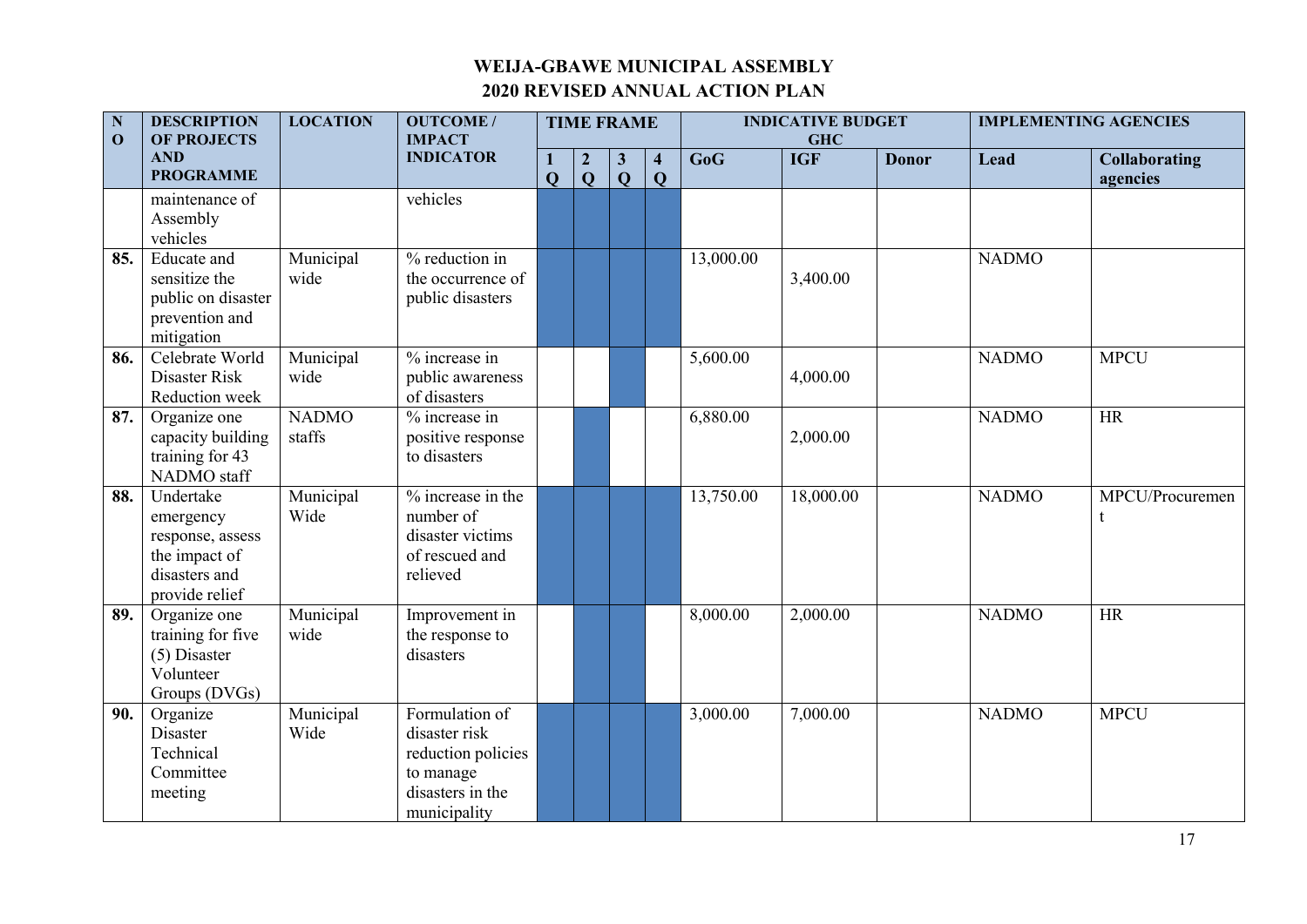| N<br>$\mathbf{O}$ | <b>DESCRIPTION</b><br><b>OF PROJECTS</b>                                                    | <b>LOCATION</b>   | <b>OUTCOME/</b><br><b>IMPACT</b>                                                                       |              |                                | <b>TIME FRAME</b>            |                                         |          | <b>INDICATIVE BUDGET</b><br><b>GHC</b> |              |              | <b>IMPLEMENTING AGENCIES</b>             |
|-------------------|---------------------------------------------------------------------------------------------|-------------------|--------------------------------------------------------------------------------------------------------|--------------|--------------------------------|------------------------------|-----------------------------------------|----------|----------------------------------------|--------------|--------------|------------------------------------------|
|                   | <b>AND</b><br><b>PROGRAMME</b>                                                              |                   | <b>INDICATOR</b>                                                                                       | $\mathbf{Q}$ | $\overline{2}$<br>$\mathbf{Q}$ | $\mathbf{3}$<br>$\mathbf{Q}$ | $\overline{\mathbf{4}}$<br>$\mathbf{Q}$ | GoG      | <b>IGF</b>                             | <b>Donor</b> | Lead         | <b>Collaborating</b><br>agencies         |
| 91.               | Organize public<br>durbar to create<br>awareness on<br>climate change<br>effects on society | Municipal<br>wide | % increase in<br>awareness on<br>climate change                                                        |              |                                |                              |                                         | 3,600.00 | 5,000.00                               |              | <b>NADMO</b> | <b>MPCU</b>                              |
| 92.               | Dredge major<br>drains/Estuary in<br>the municipality                                       | Municipal<br>wide | % reduction in<br>flooding                                                                             |              |                                |                              |                                         | 4,000.00 | 27,000.00                              |              | <b>NADMO</b> | MPCU/Works                               |
| 93.               | Prepare Disaster<br>Preparedness<br>Plan for the<br>Municipality                            | Municipal<br>wide | Formulation of<br>disaster risk<br>reduction policies<br>to manage<br>disasters in the<br>municipality |              |                                |                              |                                         |          | 7,000.00                               |              | <b>NADMO</b> |                                          |
| 94.               | Prepare One<br>Planning Scheme<br>for a fast<br>developing area.                            | Tetegu            | Enhancement in<br>local land use<br>plan                                                               |              |                                |                              |                                         |          |                                        |              | <b>PPD</b>   | Budget Unit,<br>Finance Dept.<br>S.P.C.M |
| 95.               | Organize 4<br><b>Spatial Planning</b><br>Committee<br>meeting                               | Municipal<br>wide | Improvement in<br>development<br>control                                                               |              |                                |                              |                                         |          | 13,252.00                              |              | <b>PPD</b>   | Budget Unit,<br>Finance Dept.<br>S.P.C.M |
| 96.               | Organize four<br><b>Technical Sub</b><br>/Site inspection<br>Committee<br>meeting           | Municipal<br>wide | Improvement in<br>development<br>control                                                               |              |                                |                              |                                         |          | 8,800.00                               |              | <b>PPD</b>   | Budget Unit,<br>Finance Dept.<br>S.P.C.M |
| 97.               | Prepare Street<br>Address Maps,<br>Generate<br>Codification and                             | Gbawe             | Improvement in<br>development<br>control                                                               |              |                                |                              |                                         |          | 100,000                                |              |              |                                          |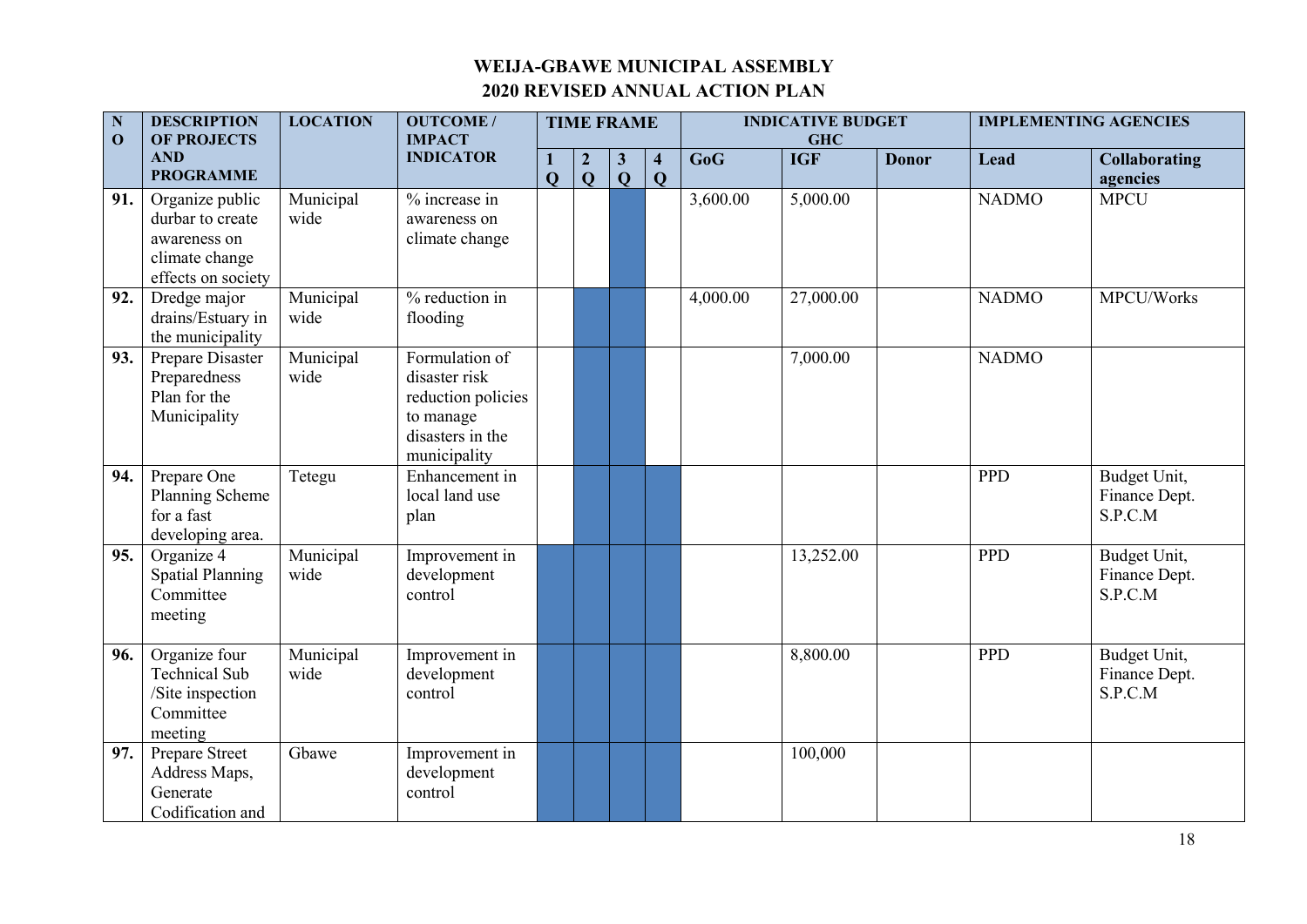| $\mathbf N$<br>$\mathbf{O}$ | <b>DESCRIPTION</b><br><b>OF PROJECTS</b>                                                                                                                                                   | <b>LOCATION</b> | <b>OUTCOME/</b><br><b>IMPACT</b>                       |        |                       | <b>TIME FRAME</b>            |                              |                         | <b>INDICATIVE BUDGET</b><br><b>GHC</b> |              | <b>IMPLEMENTING AGENCIES</b> |                                                       |
|-----------------------------|--------------------------------------------------------------------------------------------------------------------------------------------------------------------------------------------|-----------------|--------------------------------------------------------|--------|-----------------------|------------------------------|------------------------------|-------------------------|----------------------------------------|--------------|------------------------------|-------------------------------------------------------|
|                             | <b>AND</b><br><b>PROGRAMME</b>                                                                                                                                                             |                 | <b>INDICATOR</b>                                       | 1<br>Q | $\boldsymbol{2}$<br>Q | $\mathbf{3}$<br>$\mathbf{Q}$ | $\overline{\mathbf{4}}$<br>Q | GoG                     | <b>IGF</b>                             | <b>Donor</b> | Lead                         | <b>Collaborating</b><br>agencies                      |
|                             | conduct ground<br>trothing                                                                                                                                                                 |                 |                                                        |        |                       |                              |                              |                         |                                        |              |                              |                                                       |
| 98.                         | Organize four<br>S.A.T review<br>meeting                                                                                                                                                   | <b>WGMA</b>     | Improvement in<br>development<br>control               |        |                       |                              |                              |                         | 7,623.00                               |              | Procurement                  | Budget Unit,<br>Finance Dept.<br>S.P.C.M              |
| 99.                         | Construct<br>Ground Floor of<br>2 Unit KG<br>classroom Block<br>with Office<br>Store, Toilet<br>Facility and<br>Furniture                                                                  | Oblogo<br>Weija | $%$ increase in<br>educational<br>facilities           |        |                       |                              |                              | 48,067.24<br>479,706.40 |                                        |              | Work                         | Procurement/Devel<br>opment<br>Planning/Education     |
| 100.                        | Construct<br>Modern ICT<br>Centre at Weija<br>Presby School                                                                                                                                | Weija           | % increase in<br>general<br>knowledge of<br><b>ICT</b> |        |                       |                              |                              | 850,000.00              |                                        |              | Works                        | Procurement/<br>Development<br>Planning/<br>Education |
| 101.                        | Construct 6 bed<br>capacity clinic<br>with ancillary<br>facilities                                                                                                                         | Oblogo          | Improvement in<br>the health sector                    |        |                       |                              |                              | 400,000.00              |                                        |              | <b>WORKS</b>                 | Health                                                |
| 102.                        | Construct<br>Ground floor 8<br>Unit Class room<br><b>Block with</b><br>Ancillary<br>facilities at<br>Tetegu Phase 1<br>(Construct 4 -<br>Unit Classroom<br>Block with, Store<br>and Toilet | Tetegu          | $%$ increase in<br>educational<br>facilities           |        |                       |                              |                              | 779,229.50              |                                        |              | Works                        | Procurement/<br>Development<br>Planning/<br>Education |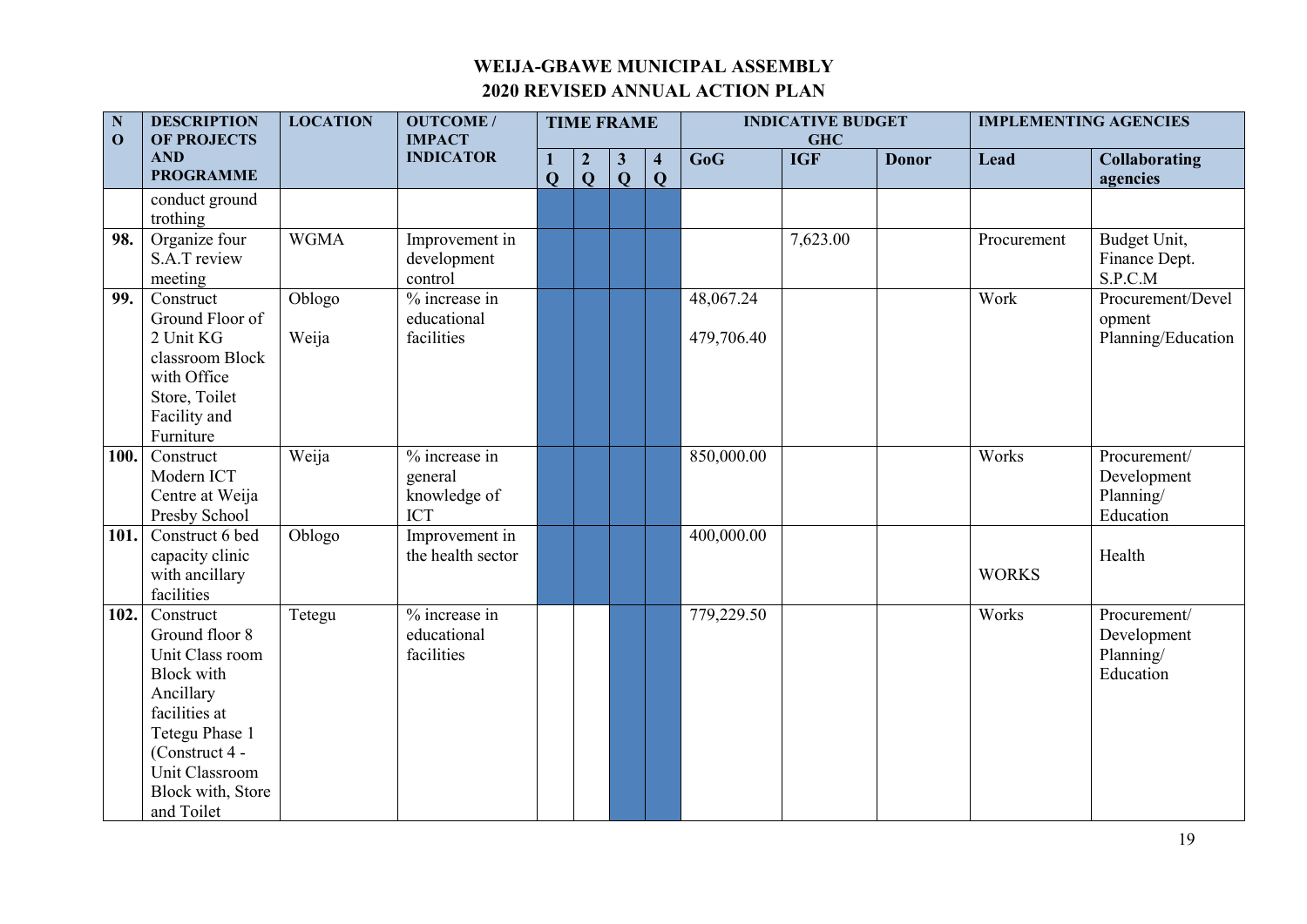| $\mathbf N$<br>$\mathbf{O}$ | <b>DESCRIPTION</b><br><b>OF PROJECTS</b>                                  | <b>LOCATION</b>   | <b>OUTCOME/</b><br><b>IMPACT</b>                              |              | <b>TIME FRAME</b>                |                              |                     |                               | <b>INDICATIVE BUDGET</b><br><b>GHC</b> |              |                    | <b>IMPLEMENTING AGENCIES</b>                     |
|-----------------------------|---------------------------------------------------------------------------|-------------------|---------------------------------------------------------------|--------------|----------------------------------|------------------------------|---------------------|-------------------------------|----------------------------------------|--------------|--------------------|--------------------------------------------------|
|                             | <b>AND</b><br><b>PROGRAMME</b>                                            |                   | <b>INDICATOR</b>                                              | $\mathbf{Q}$ | $\boldsymbol{2}$<br>$\mathbf{O}$ | $\mathbf{3}$<br>$\mathbf{Q}$ | $\overline{4}$<br>Q | GoG                           | <b>IGF</b>                             | <b>Donor</b> | Lead               | <b>Collaborating</b><br>agencies                 |
|                             | Facilities)                                                               |                   |                                                               |              |                                  |                              |                     |                               |                                        |              |                    |                                                  |
| 103.                        | Construct<br>Piggery<br><b>Structures</b>                                 | Gbawe             | Improvement in<br><b>LED</b>                                  |              |                                  |                              |                     | 500,000.00                    |                                        |              | Works              | Procurement/Devel<br>opment<br>planning/Agric    |
| 104.                        | Beautify the<br>immediate<br>environs of<br>Weija Zonal<br>Council Office | Weija             | % reduction in<br>erosion                                     |              |                                  |                              |                     | 90,000.00                     |                                        |              | Works              | Procurement/Devel<br>opment planning             |
| 105.                        | Construct a<br>Slaughter House<br>under the EU<br>project                 | Gbawe             | Enhancement in<br>hygienic meat<br>consumption                |              |                                  |                              |                     | 500,000.00                    |                                        |              | Works              | Procurement/Devel<br>opment<br>planning/Agric    |
| 106.                        | Organize routine<br>Decongestion<br>and Demolition<br>exercises.          | Municipal<br>wide | Improvement in<br>settlement pattern                          |              |                                  |                              |                     |                               |                                        |              |                    |                                                  |
| 107.                        | Renovate and<br>wall Mallam<br>Demonstration<br>Clinic                    | Mallam            | Enhancement in<br>health service<br>delivery                  |              |                                  |                              |                     | 450,000.00                    |                                        |              | Works              | Procurement/<br>Development<br>planning / Health |
| 108.                        | Support self-help<br>projects                                             | Municipal<br>wide | Availability of<br>infrastructural<br>facilities              |              |                                  |                              |                     | 300,000.00                    | 150,000.00                             |              | Works              | Budget                                           |
| 109.                        | Acquire lands in<br>the Municipality                                      | Municipal<br>wide | Availability of<br>lands for<br>infrastructural<br>facilities |              |                                  |                              |                     |                               | 60,000.00                              |              | Works              | Procurement/<br>Development<br>planning          |
| 110.                        | Rehabilitate<br>Tetegu main road<br>Phase 1<br>$(1.00km)$ -LOT 4          | Tetegu            | Improvement in<br>road surface<br>condition                   |              |                                  |                              |                     | 1,473,239.1<br>$\overline{2}$ |                                        |              | <b>Urban Roads</b> |                                                  |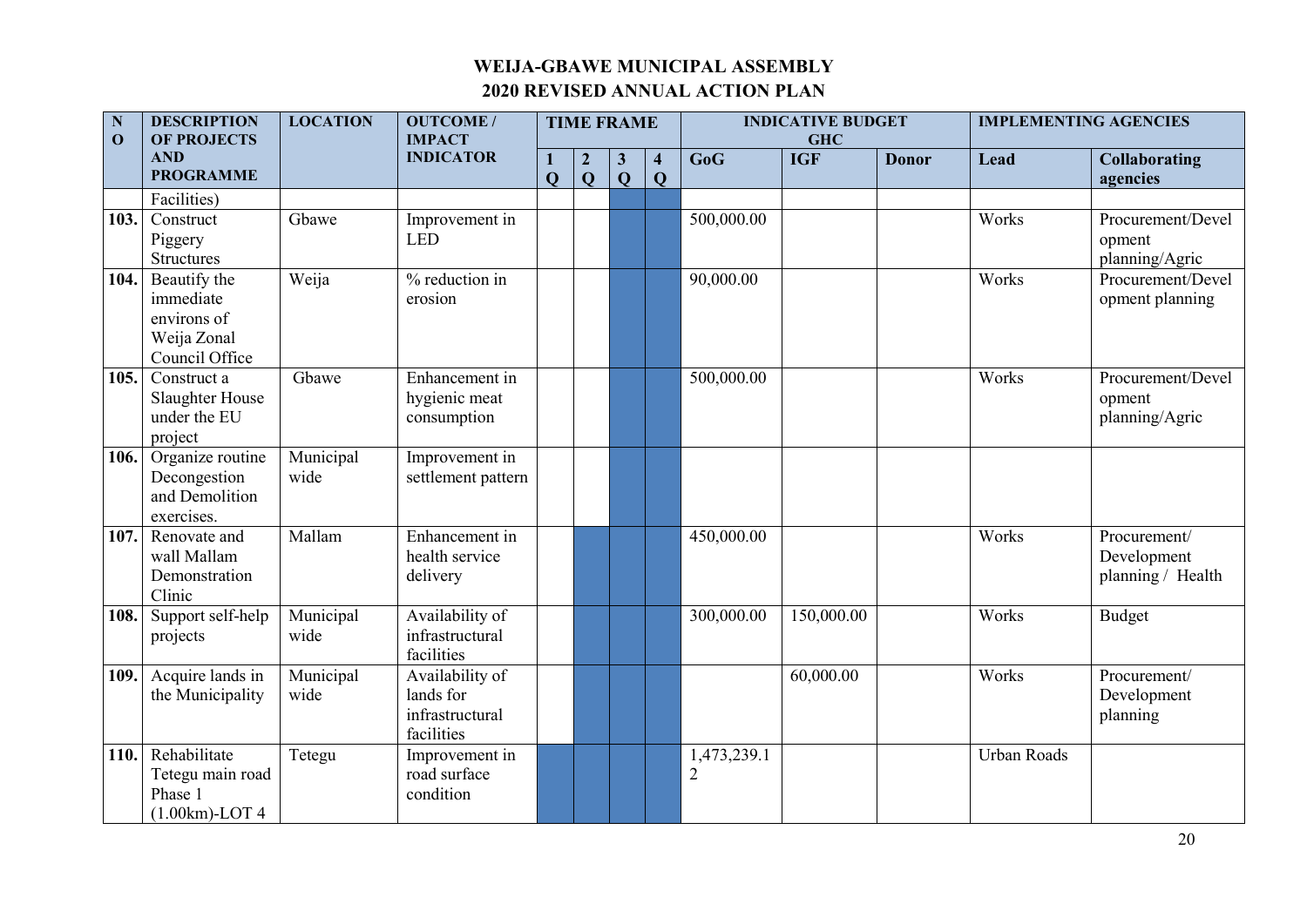| $\mathbf N$<br>$\mathbf{0}$ | <b>DESCRIPTION</b><br><b>OF PROJECTS</b>                                                                | <b>LOCATION</b>                  | <b>OUTCOME/</b><br><b>IMPACT</b>                            |                   | <b>TIME FRAME</b>                |                              |                              |                   | <b>INDICATIVE BUDGET</b><br><b>GHC</b> |              | <b>IMPLEMENTING AGENCIES</b> |                                   |
|-----------------------------|---------------------------------------------------------------------------------------------------------|----------------------------------|-------------------------------------------------------------|-------------------|----------------------------------|------------------------------|------------------------------|-------------------|----------------------------------------|--------------|------------------------------|-----------------------------------|
|                             | <b>AND</b><br><b>PROGRAMME</b>                                                                          |                                  | <b>INDICATOR</b>                                            | 1<br>$\mathbf{Q}$ | $\boldsymbol{2}$<br>$\mathbf{Q}$ | $\mathbf{3}$<br>$\mathbf{Q}$ | $\overline{\mathbf{4}}$<br>Q | GoG               | <b>IGF</b>                             | <b>Donor</b> | Lead                         | <b>Collaborating</b><br>agencies  |
| 111.                        | Reconstruct<br>selected roads in<br>the municipality<br>partially, phase 2<br>$(2.25 \text{ km})$       | Mallam                           | Improvement in<br>road surface<br>condition                 |                   |                                  |                              |                              | 3,458,317.4       |                                        |              | Urban Roads                  |                                   |
| 112.                        | Rehabilitate<br>Agape High-<br>street and<br>selected roads in<br>Gbawe Top<br>Base $(4.20 \text{ km})$ | Weija-Top<br>Base<br>Agape-Gonse | Improvement in<br>road surface<br>condition                 |                   |                                  |                              |                              | 14,495,683.<br>64 |                                        |              | <b>Urban Roads</b>           |                                   |
| 113.                        | Rehabilitate<br>selected roads in<br>Gbawe area<br>$(8.60)$ km                                          | Gbawe                            | Improvement in<br>road surface<br>condition                 |                   |                                  |                              |                              | 21,143,149.<br>11 |                                        |              | Urban Roads                  |                                   |
| 114.                        | De-silt selected<br>drains within the<br>Municipality                                                   | Municipality<br>wide             | % reduction in<br>flooding                                  |                   |                                  |                              |                              | 310,000.00        | 70,000.00                              |              | Urban Roads                  |                                   |
| 115.                        | Reshape/re-<br>gravelling of<br>selected roads<br>within the<br>Municipality                            | Municipal<br>wide                | Improvement in<br>road surface<br>conditions                |                   |                                  |                              |                              | 760,000.00        | 200,000.00                             |              | Urban Roads                  | <b>MPCU</b>                       |
| 116.                        | Construct 3<br>pedestrian<br>bridges in<br>selected areas<br><b>MP</b>                                  | Municipal<br>wide                | Improvement in<br>the transport<br>sector                   |                   |                                  |                              |                              | 180,000.00        |                                        |              | Urban Roads                  | <b>MPCU</b>                       |
| 117.                        | Procure one<br>wooden office<br>cabinet by<br>December 2020                                             | <b>WGMA</b>                      | Improvement in<br>productivity and<br>efficiency of<br>work |                   |                                  |                              |                              |                   | 2,000.00                               |              | Procurement                  | <b>Entity Tender</b><br>Committee |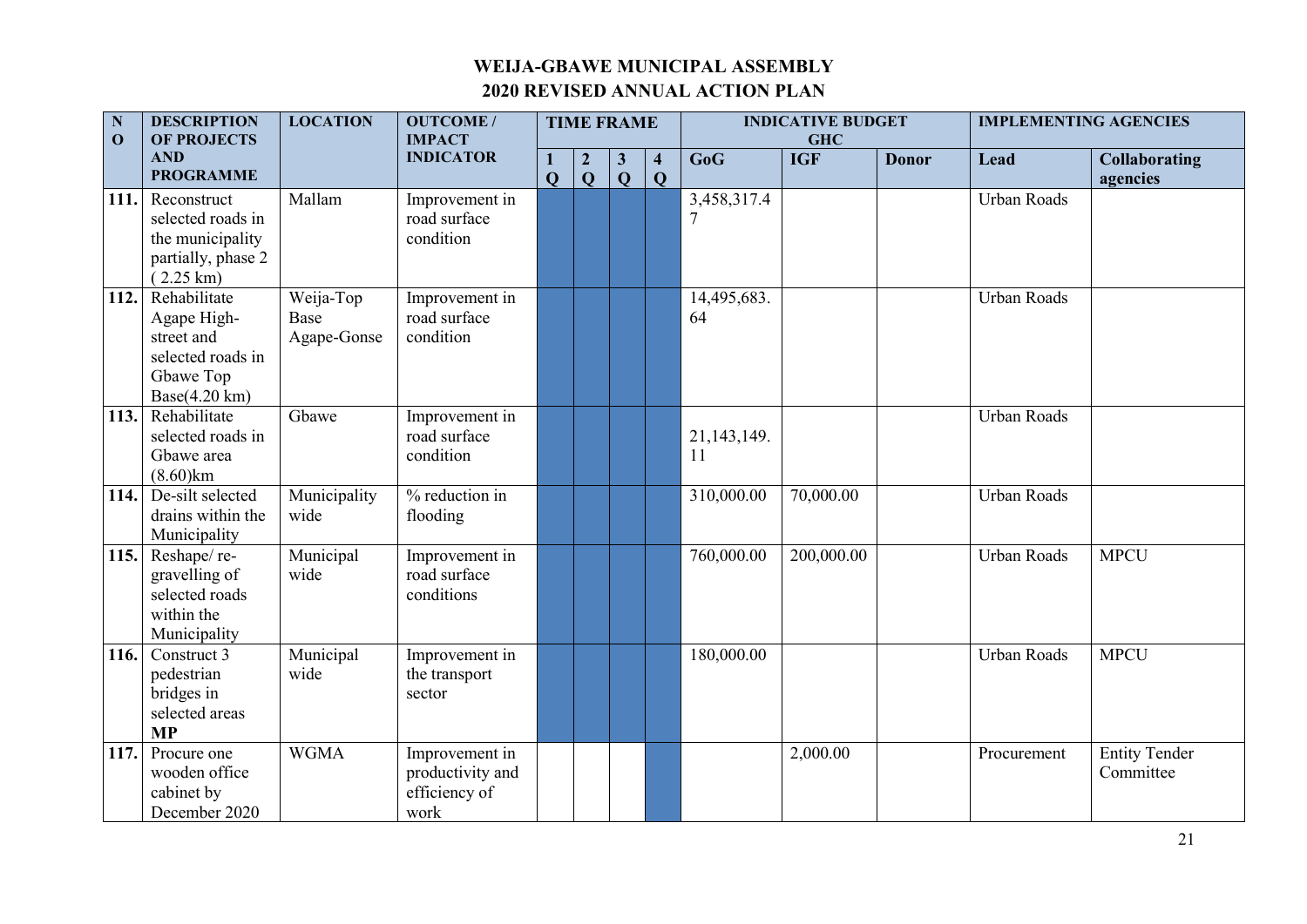| $\mathbf N$<br>$\mathbf{0}$ | <b>DESCRIPTION</b><br><b>OF PROJECTS</b>                                 | <b>LOCATION</b>     | <b>OUTCOME/</b><br><b>IMPACT</b>                                  |                | <b>TIME FRAME</b>                |                              |                                         |     | <b>INDICATIVE BUDGET</b><br><b>GHC</b> |              |                     | <b>IMPLEMENTING AGENCIES</b>     |
|-----------------------------|--------------------------------------------------------------------------|---------------------|-------------------------------------------------------------------|----------------|----------------------------------|------------------------------|-----------------------------------------|-----|----------------------------------------|--------------|---------------------|----------------------------------|
|                             | <b>AND</b><br><b>PROGRAMME</b>                                           |                     | <b>INDICATOR</b>                                                  | $\overline{Q}$ | $\boldsymbol{2}$<br>$\mathbf{Q}$ | $\mathbf{3}$<br>$\mathbf{Q}$ | $\overline{\mathbf{4}}$<br>$\mathbf{Q}$ | GoG | <b>IGF</b>                             | <b>Donor</b> | Lead                | <b>Collaborating</b><br>agencies |
| 118.                        | Undertake IT<br>resource<br>maintenance<br>(minor & major)               | <b>WGMA</b>         | Improvement in<br>productivity and<br>efficiency of<br>work       |                |                                  |                              |                                         |     | 15,000.00                              |              | <b>MIS</b>          | <b>WGMA</b>                      |
| 119.                        | Print Bills(BOP,<br>Property Rate,<br>Signage)                           | <b>WGMA</b>         | $\frac{9}{6}$ in internally<br>generated funds<br>of the Assembly |                |                                  |                              |                                         |     | 3,000.00                               |              | <b>MIS</b>          | Revenue unit                     |
| 120.                        | Maintain and<br>Update<br>Assembly's<br>Website<br>regularly             | <b>WGMA</b>         | Improvement in<br>I.T service<br>delivery                         |                |                                  |                              |                                         |     | 2,000.00                               |              | <b>MIS</b>          | <b>WGMA</b>                      |
| 121.                        | Design and<br>develop an<br>Inventory<br>Management<br>System            | <b>WGMA</b>         | Improvement in<br>I.T service<br>delivery                         |                |                                  |                              |                                         |     | 5,000.00                               |              | <b>MIS</b>          | <b>WGMA</b>                      |
| 122.                        | Design and<br>develop WGMA<br>web portal                                 | <b>WGMA</b>         | Improvement in<br>I.T service<br>delivery                         |                |                                  |                              |                                         |     | 7,000.00                               |              | <b>MIS</b>          | <b>WGMA</b>                      |
| 123.                        | Complete LAN<br>and install<br>intercom at the<br>new office<br>building | <b>WGMA</b>         | Improvement in<br>I.T service<br>delivery                         |                |                                  |                              |                                         |     |                                        |              | <b>MIS</b>          | <b>WGMA</b>                      |
| 124.                        | Renew antivirus<br>licenses annually                                     | <b>WGMA</b>         | Improvement in<br>I.T service<br>delivery                         |                |                                  |                              |                                         |     |                                        |              | <b>MIS</b>          | <b>WGMA</b>                      |
|                             |                                                                          |                     | <b>GOVERNANCE, CORRUPTION AND PUBLIC ACCOUNTABILITY</b>           |                |                                  |                              |                                         |     |                                        |              |                     |                                  |
| 125.                        | Organize home<br>and farm visits                                         | Agric<br>Department | % increase in<br>agricultural<br>service delivery                 |                |                                  |                              |                                         |     |                                        | 22,000.00    | Agric<br>Department | <b>WGMA</b>                      |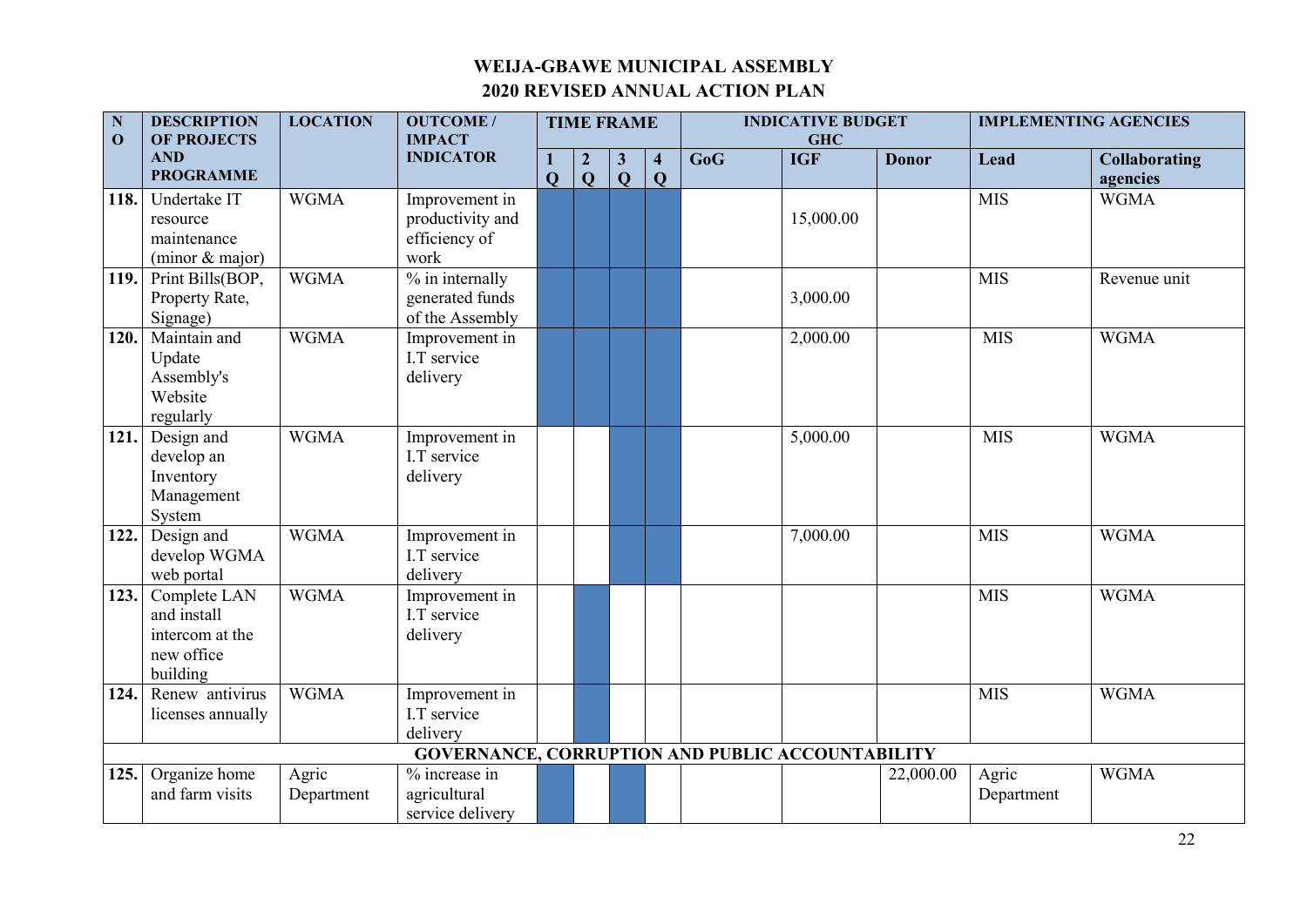| N<br>$\mathbf{0}$ | <b>DESCRIPTION</b><br><b>OF PROJECTS</b>                                                                                                 | <b>LOCATION</b>                          | <b>OUTCOME/</b><br><b>IMPACT</b>                  |                | <b>TIME FRAME</b>                |                              |                                         |           | <b>INDICATIVE BUDGET</b><br><b>GHC</b> |              | <b>IMPLEMENTING AGENCIES</b> |                                  |
|-------------------|------------------------------------------------------------------------------------------------------------------------------------------|------------------------------------------|---------------------------------------------------|----------------|----------------------------------|------------------------------|-----------------------------------------|-----------|----------------------------------------|--------------|------------------------------|----------------------------------|
|                   | <b>AND</b><br><b>PROGRAMME</b>                                                                                                           |                                          | <b>INDICATOR</b>                                  | $\overline{Q}$ | $\boldsymbol{2}$<br>$\mathbf{Q}$ | $\mathbf{3}$<br>$\mathbf{Q}$ | $\overline{\mathbf{4}}$<br>$\mathbf{Q}$ | GoG       | <b>IGF</b>                             | <b>Donor</b> | Lead                         | <b>Collaborating</b><br>agencies |
| 126.              | Organize annual<br>stakeholder<br>meeting for all<br>government<br>flagship<br>programmes-<br>Planting (PFJ,<br>RFJ, PERD,<br>1D1F, etc. | Agric<br>Department                      | % increase in<br>agricultural<br>service delivery |                |                                  |                              |                                         | 2,150.00  |                                        | 1,800.00     | Agric<br>Department          | <b>WGMA</b>                      |
| 127.              | Conduct weekly<br>field monitoring<br>of beneficiaries.                                                                                  | Gbawe,<br>Mallam,<br>Weija, SCC,<br>etc. | Enhancement in<br>productivity                    |                |                                  |                              |                                         |           | 10,800.00                              |              | YEA WGMA                     |                                  |
| 128.              | Organize annual<br><b>RELC</b> review<br>and planning<br>session                                                                         | Agric<br>Department                      | % increase in<br>agricultural<br>service delivery |                |                                  |                              |                                         | 2,000.00  |                                        | 18,000.00    | Agric<br>Department          | <b>WGMA</b>                      |
| 129.              | Organize farmers<br>Day celebration                                                                                                      | Agric<br>Department                      | % increase in<br>agricultural<br>service delivery |                |                                  |                              |                                         | 40,000.00 |                                        |              | Agric<br>Department          | <b>WGMA</b>                      |
| 130.              | Organize<br>Monitoring visits<br>by MCE, MCD,<br>Agric Director<br>& Planning<br>Officer                                                 | Municipal<br>wide                        | % increase in<br>agricultural<br>service delivery |                |                                  |                              |                                         |           |                                        | 9,457.00     | Agric<br>Department          | <b>WGMA</b>                      |
| 131.              | Collect and<br>update MESSAP<br>Data                                                                                                     | Assembly                                 | Updated data                                      |                |                                  |                              |                                         |           | 15500.00                               |              | Env. Health                  |                                  |
| 132.              | Compile, prepare<br>$&$ submit<br>quarterly,                                                                                             | Agric<br>Department                      | % increase in<br>agricultural<br>service delivery |                |                                  |                              |                                         |           |                                        | 921.50       | Agric<br>Department          | <b>WGMA</b>                      |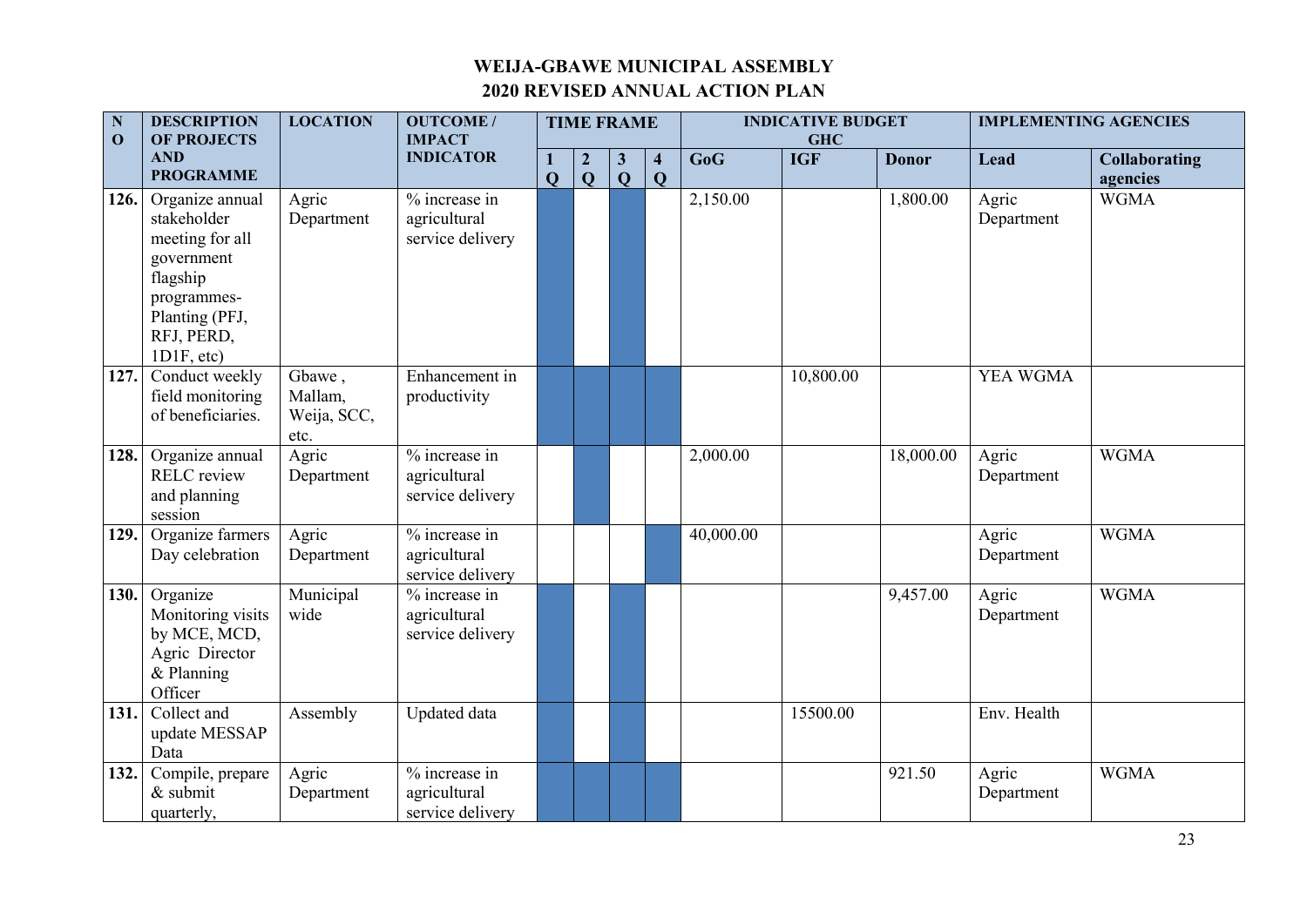| $\mathbf N$<br>$\mathbf{O}$ | <b>DESCRIPTION</b><br><b>OF PROJECTS</b>                                            | <b>LOCATION</b>     | <b>OUTCOME/</b><br><b>IMPACT</b>                       |                     |                                             | <b>TIME FRAME</b>         |                                           |           | <b>INDICATIVE BUDGET</b><br><b>GHC</b> |              | <b>IMPLEMENTING AGENCIES</b>              |                                  |
|-----------------------------|-------------------------------------------------------------------------------------|---------------------|--------------------------------------------------------|---------------------|---------------------------------------------|---------------------------|-------------------------------------------|-----------|----------------------------------------|--------------|-------------------------------------------|----------------------------------|
|                             | <b>AND</b><br><b>PROGRAMME</b>                                                      |                     | <b>INDICATOR</b>                                       | L<br>$\overline{Q}$ | $\boldsymbol{2}$<br>$\overline{\mathbf{Q}}$ | $\vert 3$<br>$\mathbf{Q}$ | $\overline{\mathbf{4}}$<br>$\overline{Q}$ | GoG       | <b>IGF</b>                             | <b>Donor</b> | Lead                                      | <b>Collaborating</b><br>agencies |
|                             | midyear &<br>annual technical<br>and financial<br>reports                           |                     |                                                        |                     |                                             |                           |                                           |           |                                        |              |                                           |                                  |
| 133.                        | Prepare MAG<br>Annual Work<br>Plan and<br>Programme<br>Budget                       | Agric<br>Department | % increase in<br>agricultural<br>service delivery      |                     |                                             |                           |                                           |           |                                        | 945.00       | Agriculture<br>Department                 | <b>WGMA</b>                      |
| 134.                        | Collect<br>institutional data<br>for quarterly and<br>annual progress<br>reports    | Municipal<br>wide   | Updated<br>institutional data                          |                     |                                             |                           |                                           |           | 2000.00                                |              | <b>STAT</b>                               | <b>MPCU</b>                      |
| 135.                        | Compile data on<br>all commercial<br>vehicles working<br>within the<br>municipality | Municipal<br>wide   | Updated data on<br>all commercial<br>vehicles          |                     |                                             |                           |                                           |           | 1000.00                                |              | <b>STAT</b>                               | MPCU/GPRTU                       |
| 136.                        | Organize<br>Independence<br>Day Anniversary<br>celebration                          | Municipal<br>wide   | Inculcation of<br>Ghanaian culture<br>in students      |                     |                                             |                           |                                           | 16,000.00 |                                        |              | Supervision<br>and<br>Monitoring<br>(S&M) |                                  |
| 137.                        | Manage and<br>monitor GAMA<br>projects, policies<br>and programmes.                 | Municipal<br>Wide   | Improved<br>sanitation and<br>good hygiene             |                     |                                             |                           |                                           |           |                                        | 74,000.00    | Env. Health                               |                                  |
| 138.                        | Engage<br>stakeholders of<br>public & private<br>heads,<br>Environmental            | Municipal<br>wide   | Improvement in<br>quality of<br>education<br>delivered |                     |                                             |                           |                                           | 1942.00   |                                        |              | Supervision<br>and<br>Monitoring<br>(S&M) |                                  |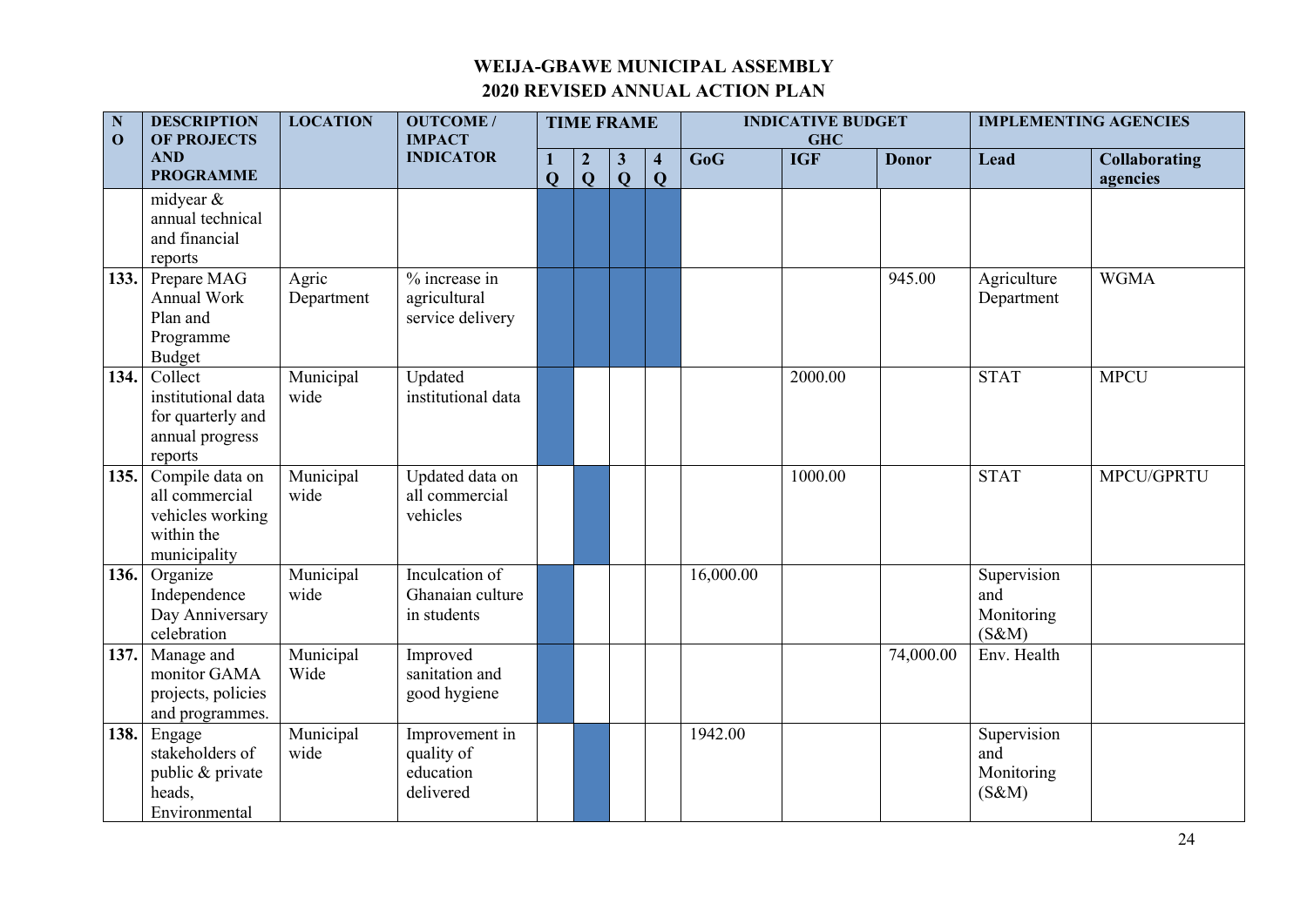| N<br>$\mathbf 0$ | <b>DESCRIPTION</b><br><b>OF PROJECTS</b>                                                                                                   | <b>LOCATION</b>                                                         | <b>OUTCOME/</b><br><b>IMPACT</b>                     |                   |                                | <b>TIME FRAME</b>              |                                        |           | <b>INDICATIVE BUDGET</b><br><b>GHC</b> |              | <b>IMPLEMENTING AGENCIES</b>              |                                  |  |
|------------------|--------------------------------------------------------------------------------------------------------------------------------------------|-------------------------------------------------------------------------|------------------------------------------------------|-------------------|--------------------------------|--------------------------------|----------------------------------------|-----------|----------------------------------------|--------------|-------------------------------------------|----------------------------------|--|
|                  | <b>AND</b><br><b>PROGRAMME</b>                                                                                                             |                                                                         | <b>INDICATOR</b>                                     | 1<br>$\mathbf{Q}$ | $\overline{2}$<br>$\mathbf{Q}$ | $\mathbf{3}$<br>$\overline{Q}$ | $\overline{\mathbf{4}}$<br>$\mathbf Q$ | GoG       | <b>IGF</b>                             | <b>Donor</b> | Lead                                      | <b>Collaborating</b><br>agencies |  |
|                  | Health and<br>Assembly                                                                                                                     |                                                                         |                                                      |                   |                                |                                |                                        |           |                                        |              |                                           |                                  |  |
| 139.             | Monitor the<br>activities of 136<br>Public & Private<br>schools for 11<br>weeks                                                            | Municipal<br>wide                                                       | Improvement in<br>the educational<br>sector          |                   |                                |                                |                                        | 11,800.00 |                                        |              | Supervision<br>and<br>Monitoring<br>(S&M) | Municipal<br>Assembly            |  |
| 140.             | Monitor the<br>activities of Solid<br>Waste<br>Contractors and<br>organize meeting                                                         | <b>WGMA</b>                                                             | % reduction in<br>indiscriminate<br>dumping of waste |                   |                                |                                |                                        |           | 960.00                                 |              | Env. Health                               |                                  |  |
| 141.             | Undertake<br>routine premises<br>inspection and<br>education,<br>monitor<br>Environment<br>Health activities<br>and prosecute<br>offenders | Municipal<br>Wide                                                       | Improvement in<br>sanitation and<br>personal hygiene |                   |                                |                                |                                        |           |                                        |              | Env. Health                               |                                  |  |
| 142.             | Monitor policy<br>implementation/3<br>T <sub>s</sub>                                                                                       | Weija and<br>Mallam                                                     | Improvement in<br>health service<br>delivery         |                   |                                |                                |                                        |           | 500.00                                 |              | Municipal<br>Health<br>Directorate        | <b>WGMA</b>                      |  |
| 143.             | Monitor stock of<br>vaccines and<br>logistics                                                                                              | Health<br>facilities &<br>outreach<br>centres at<br>Weija and<br>Mallam | Improvement in<br>health service<br>delivery         |                   |                                |                                |                                        |           |                                        |              | Municipal<br>Health<br>Directorate        | <b>WGMA</b>                      |  |
| 144.             | Organize<br>quarterly review                                                                                                               | Weija and<br>Mallam                                                     | Improvement in<br>health service                     |                   |                                |                                |                                        |           | 250.00                                 |              | Municipal<br>Health                       | <b>WGMA</b>                      |  |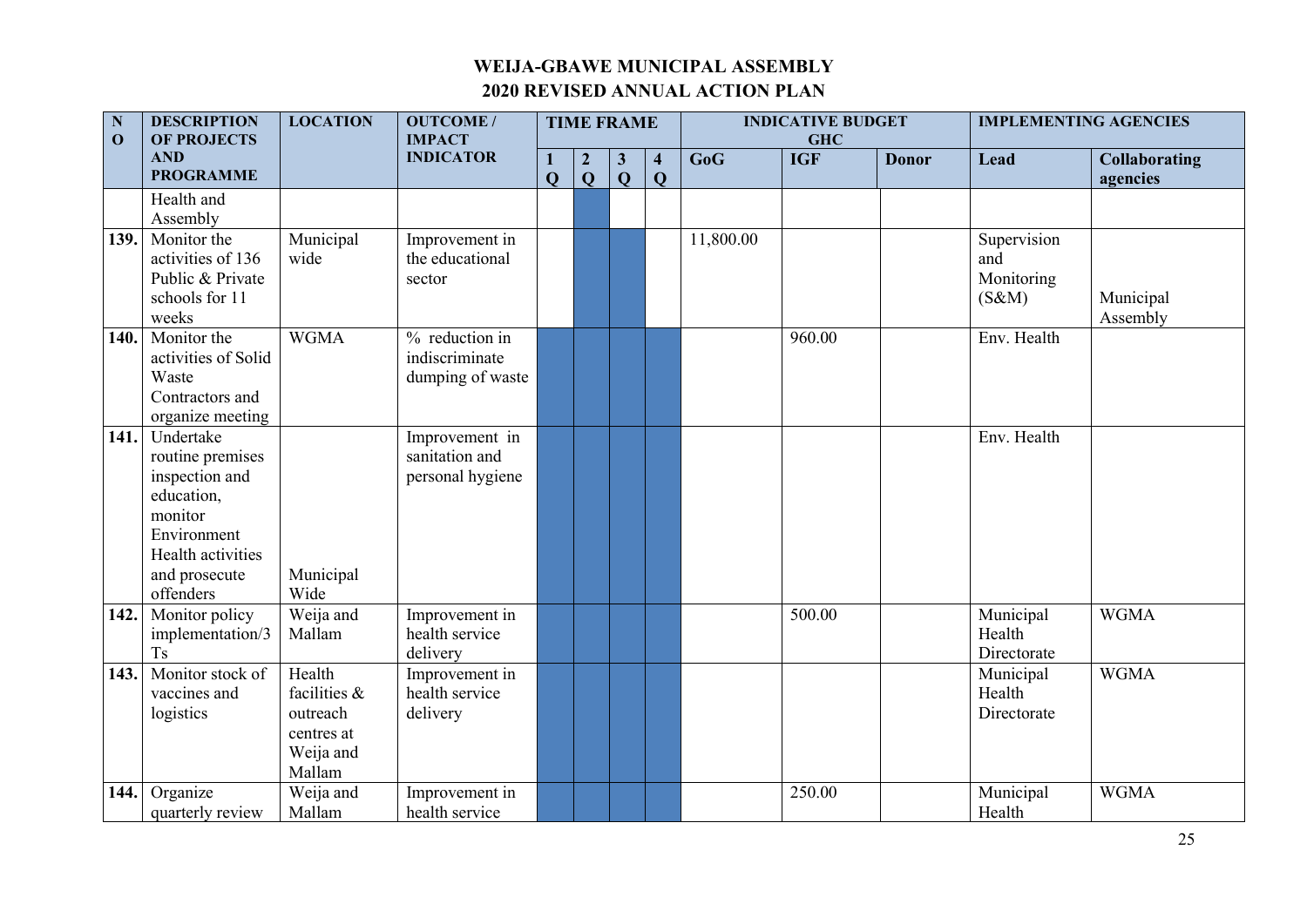| $\mathbf N$<br>$\mathbf{0}$ | <b>DESCRIPTION</b><br><b>OF PROJECTS</b>                                                                   | <b>LOCATION</b>     |                                                      | <b>TIME FRAME</b>   |                                |                              |                                         | <b>INDICATIVE BUDGET</b><br><b>GHC</b> |            |              | <b>IMPLEMENTING AGENCIES</b>       |                                  |
|-----------------------------|------------------------------------------------------------------------------------------------------------|---------------------|------------------------------------------------------|---------------------|--------------------------------|------------------------------|-----------------------------------------|----------------------------------------|------------|--------------|------------------------------------|----------------------------------|
|                             | <b>AND</b><br><b>PROGRAMME</b>                                                                             |                     | <b>IMPACT</b><br><b>INDICATOR</b>                    | 1<br>$\overline{Q}$ | $\overline{2}$<br>$\mathbf{Q}$ | $\mathbf{3}$<br>$\mathbf{Q}$ | $\overline{\mathbf{4}}$<br>$\mathbf{Q}$ | GoG                                    | <b>IGF</b> | <b>Donor</b> | Lead                               | <b>Collaborating</b><br>agencies |
|                             | meetings with all<br>DCOs/CHNs                                                                             |                     | delivery                                             |                     |                                |                              |                                         |                                        |            |              | Directorate                        |                                  |
| 145.                        | Compile data on<br>IPT(quarterly<br>validating of IPT<br>data)                                             | Weija and<br>Mallam | Proportion of IPT<br>data validated.                 |                     |                                |                              |                                         |                                        | 500.00     |              | Municipal<br>Health<br>Directorate | <b>WGMA</b>                      |
| 146.                        | Monitor<br>continuous<br>distribution of<br>LLINs to<br>beneficiaries<br>monthly or<br>quarterly           | <b>WGMA</b>         | % reduction in<br>malaria cases<br>recorded          |                     |                                |                              |                                         |                                        | 2,000.00   |              | Municipal<br>Health<br>Directorate | <b>WGMA</b>                      |
| 147.                        | Conduct<br>quarterly<br>monitoring and<br>supervision<br>exercises in<br>thirty eight<br>health facilities | <b>WGMA</b>         | % increase in<br>quality health<br>delivery          |                     |                                |                              |                                         |                                        | 4,000.00   |              | Municipal<br>Health<br>Directorate | <b>WGMA</b>                      |
| 148.                        | Document and<br>report on AEFI                                                                             | Weija and<br>Mallam | Enhancement in<br>quality report<br>writing skills   |                     |                                |                              |                                         |                                        | 500.00     |              | Municipal<br>Health<br>Directorate | <b>WGMA</b>                      |
| 149.                        | Organize<br>quarterly officers<br>meetings on<br>financial<br>validation                                   | <b>WGMA</b>         | Enhancement in<br>transparency and<br>accountability |                     |                                |                              |                                         |                                        | 10,000.00  |              | Municipal<br>Health<br>Directorate | <b>WGMA</b>                      |
| 150.                        | Carry out<br>monthly<br>assessment of A4<br>sheet,                                                         | <b>WGMA</b>         | Enhancement in<br>judicious use<br>resources         |                     |                                |                              |                                         |                                        | 82,000.00  |              | Municipal<br>Health<br>Directorate | <b>WGMA</b>                      |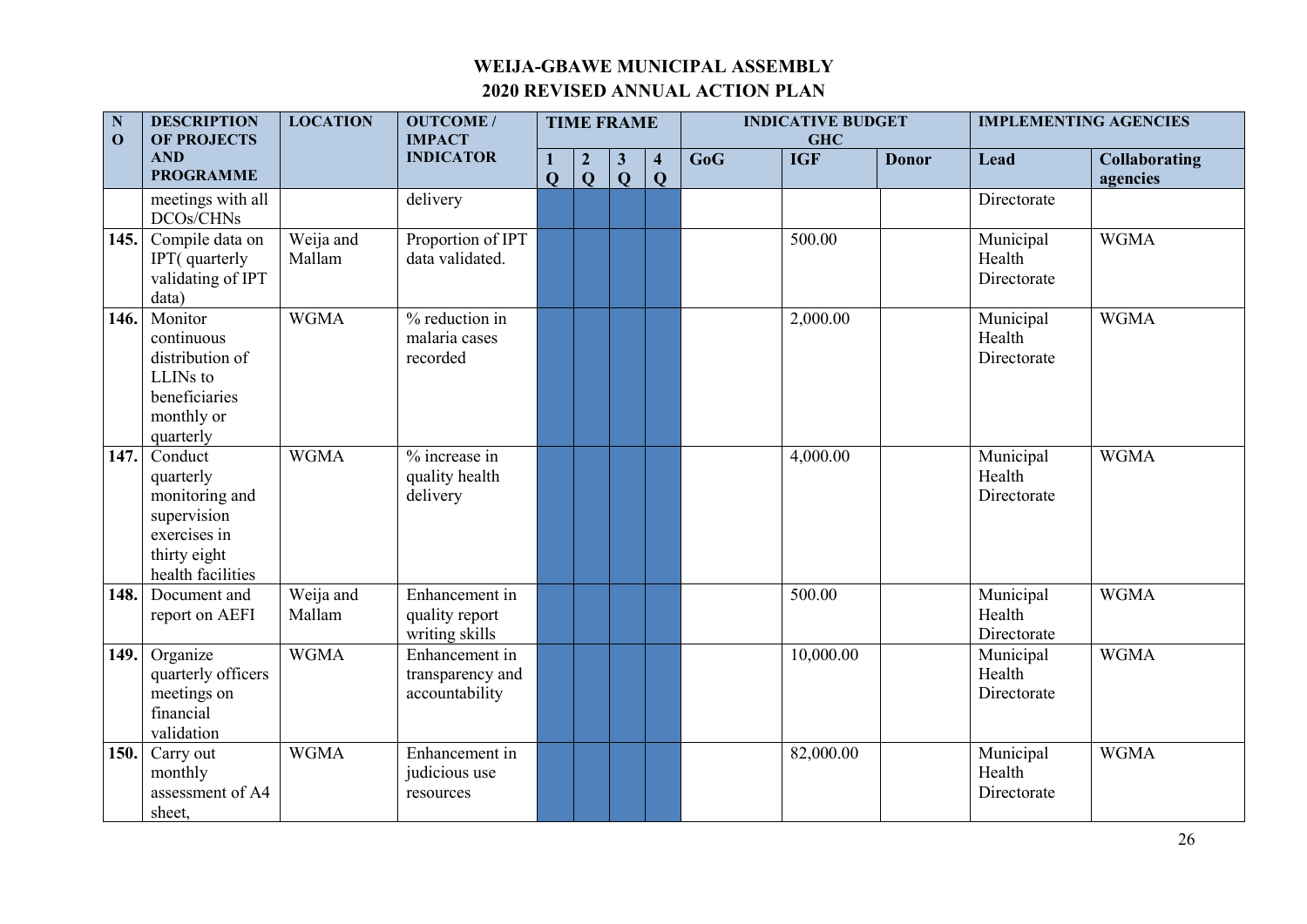| $\mathbf N$<br>$\mathbf 0$ | <b>DESCRIPTION</b><br><b>OF PROJECTS</b>                                                                                                                                                                                         | <b>LOCATION</b>  | <b>OUTCOME/</b><br><b>IMPACT</b>    | <b>TIME FRAME</b> |                                |                              |                                         |     | <b>INDICATIVE BUDGET</b><br><b>GHC</b> |              | <b>IMPLEMENTING AGENCIES</b> |                                  |  |
|----------------------------|----------------------------------------------------------------------------------------------------------------------------------------------------------------------------------------------------------------------------------|------------------|-------------------------------------|-------------------|--------------------------------|------------------------------|-----------------------------------------|-----|----------------------------------------|--------------|------------------------------|----------------------------------|--|
|                            | <b>AND</b><br><b>PROGRAMME</b>                                                                                                                                                                                                   |                  | <b>INDICATOR</b>                    | $\mathbf{Q}$      | $\overline{2}$<br>$\mathbf{Q}$ | $\mathbf{3}$<br>$\mathbf{Q}$ | $\overline{\mathbf{4}}$<br>$\mathbf{Q}$ | GoG | <b>IGF</b>                             | <b>Donor</b> | <b>Lead</b>                  | <b>Collaborating</b><br>agencies |  |
|                            | toners , fuel,<br>vehicle<br>maintenance<br>cost, usage,                                                                                                                                                                         |                  |                                     |                   |                                |                              |                                         |     |                                        |              |                              |                                  |  |
| 151.                       | replenishment<br>Implement on<br>quarterly basis,<br>planned capacity<br>building<br>interventions and<br>submit 4 quarter<br>reports on<br>capacity building<br>to OHLGS<br>through RCC by<br>the end of 31st<br>December, 2020 | HR Office        | Improvement in<br>capacity building |                   |                                |                              |                                         |     | 127,490                                |              | <b>HR</b><br>Department      |                                  |  |
| 152.                       | Validate and<br>work on staffs<br>salaries, both<br>GOG and IGF                                                                                                                                                                  | HR Office        | Improvement in<br>service delivery  |                   |                                |                              |                                         |     | 600.00                                 |              | <b>HR</b><br>Department      |                                  |  |
| 153.                       | Prepare and<br>submit 4<br>quarterly reports<br>on HRM<br>activities and<br>submit HRMIS<br>database backups<br>to RCC every<br>month                                                                                            | HR Office        | Improvement in<br>service delivery  |                   |                                |                              |                                         |     |                                        |              | HR<br>Department             |                                  |  |
| 154.                       | Conduct one<br>promotion                                                                                                                                                                                                         | Assembly<br>Hall | Improvement in<br>service delivery  |                   |                                |                              |                                         |     | 9,000                                  |              | <b>HR</b><br>Department      |                                  |  |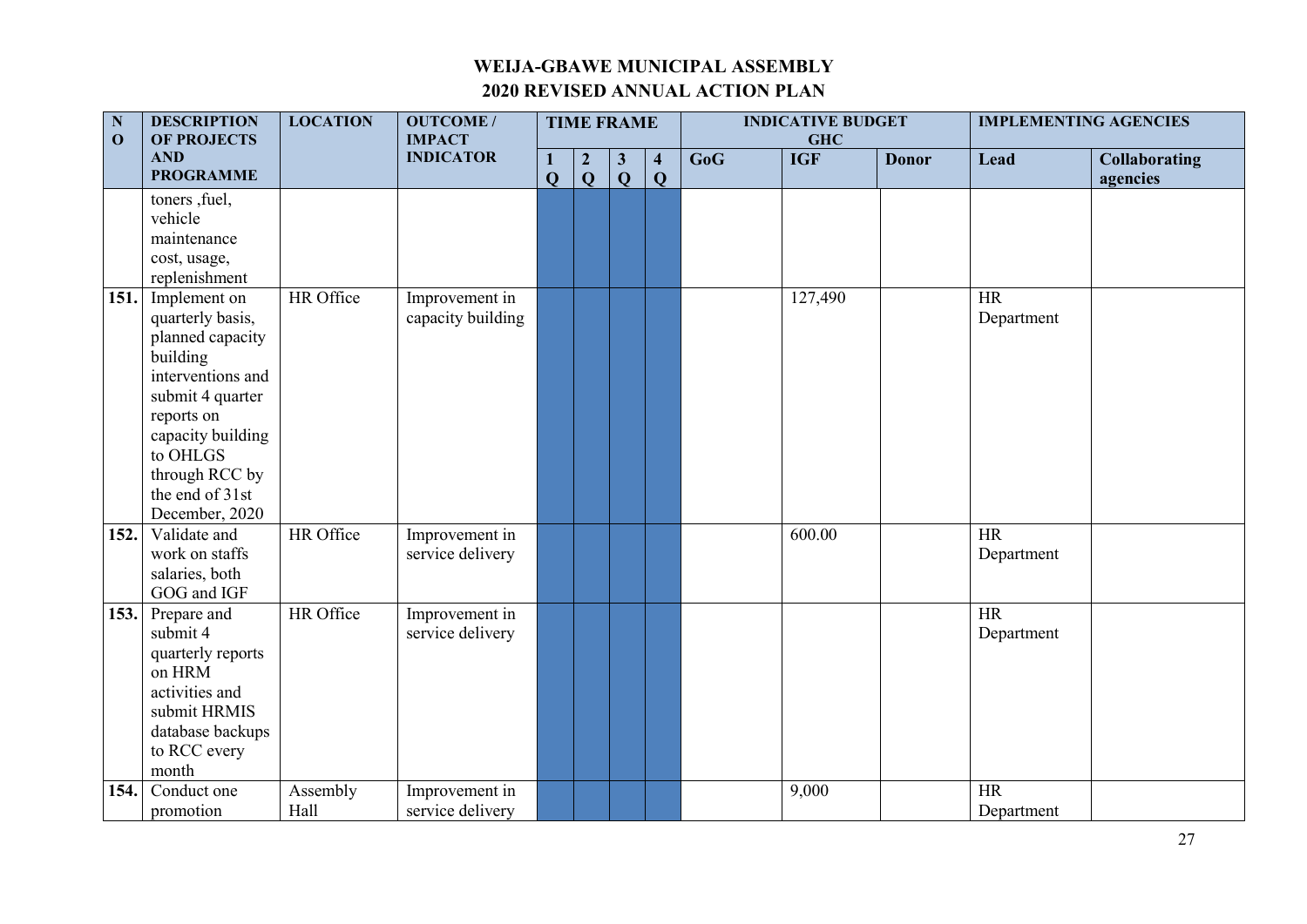| $\overline{\mathbf{N}}$<br><b>DESCRIPTION</b><br><b>LOCATION</b><br>$\mathbf{O}$<br><b>OF PROJECTS</b> |                                                                                                                            | <b>OUTCOME/</b><br><b>IMPACT</b> | <b>TIME FRAME</b>                   |              |                                |                              |                                         | <b>INDICATIVE BUDGET</b><br><b>GHC</b> |            | <b>IMPLEMENTING AGENCIES</b> |                                                    |                                  |
|--------------------------------------------------------------------------------------------------------|----------------------------------------------------------------------------------------------------------------------------|----------------------------------|-------------------------------------|--------------|--------------------------------|------------------------------|-----------------------------------------|----------------------------------------|------------|------------------------------|----------------------------------------------------|----------------------------------|
|                                                                                                        | <b>AND</b><br><b>PROGRAMME</b>                                                                                             |                                  | <b>INDICATOR</b>                    | $\mathbf{Q}$ | $\overline{2}$<br>$\mathbf{Q}$ | $\mathbf{3}$<br>$\mathbf{Q}$ | $\overline{\mathbf{4}}$<br>$\mathbf{Q}$ | GoG                                    | <b>IGF</b> | <b>Donor</b>                 | Lead                                               | <b>Collaborating</b><br>agencies |
|                                                                                                        | interview for<br>staff due for<br>promotions and<br>two other<br>recruitment<br>exercises.                                 |                                  |                                     |              |                                |                              |                                         |                                        |            |                              |                                                    |                                  |
| 155.                                                                                                   | Organize<br>Retirement<br>ceremony and<br>Awards for staffs<br>that will be<br>retiring in 2020                            | Assembly<br>Hall                 | Improvement in<br>service delivery  |              |                                |                              |                                         |                                        | 10,500     |                              | <b>HR</b><br>Department                            |                                  |
| 156.                                                                                                   | Supervise the<br>execution of<br>performance<br>management<br>tools and monitor<br>effective<br>compliance                 | <b>WGMA</b>                      | Enhancement in<br>capacity building |              |                                |                              |                                         |                                        | 0.00       | $\overline{a}$               | <b>HR</b><br>Department/<br>Heads of<br>Department |                                  |
| 157.                                                                                                   | Prepare<br>promotion<br>register and other<br>documentation in<br>respect of GOG<br>staffs due for<br>promotion in<br>2020 | HR Office                        | Improvement in<br>capacity building |              |                                |                              |                                         |                                        | 0.00       |                              | HR<br>Department                                   |                                  |
| 158.                                                                                                   | Organize staff<br>meeting / durbar<br>at least twice in<br>the year to<br>provide direct                                   | <b>ITS Hall</b>                  | Improvement in<br>capacity building |              |                                |                              |                                         |                                        | 4,800      |                              | <b>HR</b><br>Department<br>Central Admin           |                                  |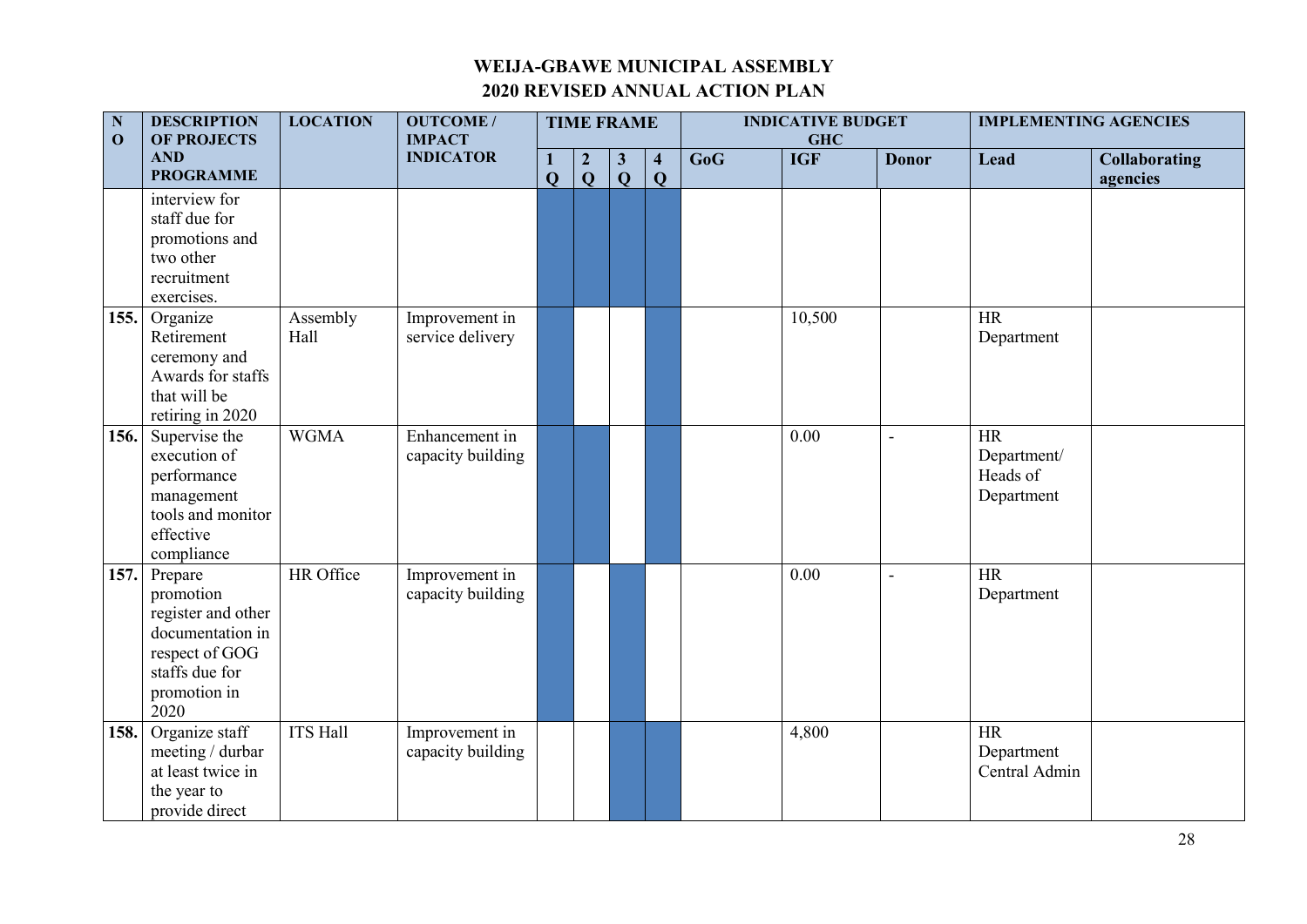| ${\bf N}$<br>$\mathbf{O}$ | <b>DESCRIPTION</b><br><b>OF PROJECTS</b>                                                                                                        | <b>LOCATION</b> | <b>OUTCOME/</b><br><b>IMPACT</b>                                                |                     | <b>TIME FRAME</b>                |                              |                                | <b>INDICATIVE BUDGET</b><br><b>GHC</b> |            |              | <b>IMPLEMENTING AGENCIES</b> |                                   |  |  |
|---------------------------|-------------------------------------------------------------------------------------------------------------------------------------------------|-----------------|---------------------------------------------------------------------------------|---------------------|----------------------------------|------------------------------|--------------------------------|----------------------------------------|------------|--------------|------------------------------|-----------------------------------|--|--|
|                           | <b>AND</b><br><b>PROGRAMME</b>                                                                                                                  |                 | <b>INDICATOR</b>                                                                | 1<br>$\overline{Q}$ | $\overline{2}$<br>$\overline{Q}$ | $\mathbf{3}$<br>$\mathbf{Q}$ | $\overline{4}$<br>$\mathbf{Q}$ | GoG                                    | <b>IGF</b> | <b>Donor</b> | Lead                         | <b>Collaborating</b><br>agencies  |  |  |
|                           | interface between<br>staffs and<br>Management                                                                                                   |                 |                                                                                 |                     |                                  |                              |                                |                                        |            |              |                              |                                   |  |  |
| 159.                      | Prepare<br>composite<br>Capacity<br><b>Building Plan</b><br>and Budget and<br>Submit to<br>OHLGS through<br>RCC                                 | Assembly        | Enhancement in<br>capacity building                                             |                     |                                  |                              |                                |                                        |            |              | <b>HR</b><br>Department      |                                   |  |  |
| 160.                      | Facilitate one<br><b>Regional Entity</b><br><b>Tender Review</b><br>Meeting by<br>December 2020                                                 | <b>WGMA</b>     | % increase in<br>accountability<br>and transparency<br>of public<br>procurement |                     |                                  |                              |                                |                                        |            |              | Procurement                  | MCE/MCD/MFO                       |  |  |
| 161.                      | Prepare and<br>submit all duty<br>roster for 12 no.<br>Assembly<br>vehicles by<br>January 15, 2020<br>and 3 No. Motor<br>bikes and<br>tricycles | <b>WGMA</b>     | Improvement in<br>capacity building                                             |                     |                                  |                              |                                |                                        |            |              | Transport<br>Department      | Administration                    |  |  |
| 162.                      | Organize 4<br><b>Statutory Entity</b><br>Tender<br>Committee<br>meetings by Dec.<br>2020                                                        | <b>WGMA</b>     | % increase in<br>accountability<br>and transparency<br>of public<br>procurement |                     |                                  |                              |                                |                                        | 10,000.00  |              | Procurement                  | <b>Entity Tender</b><br>Committee |  |  |
|                           | 163. Facilitate 4                                                                                                                               | <b>WGMA</b>     | % increase in                                                                   |                     |                                  |                              |                                |                                        |            |              | Procurement                  | MCD/MFO                           |  |  |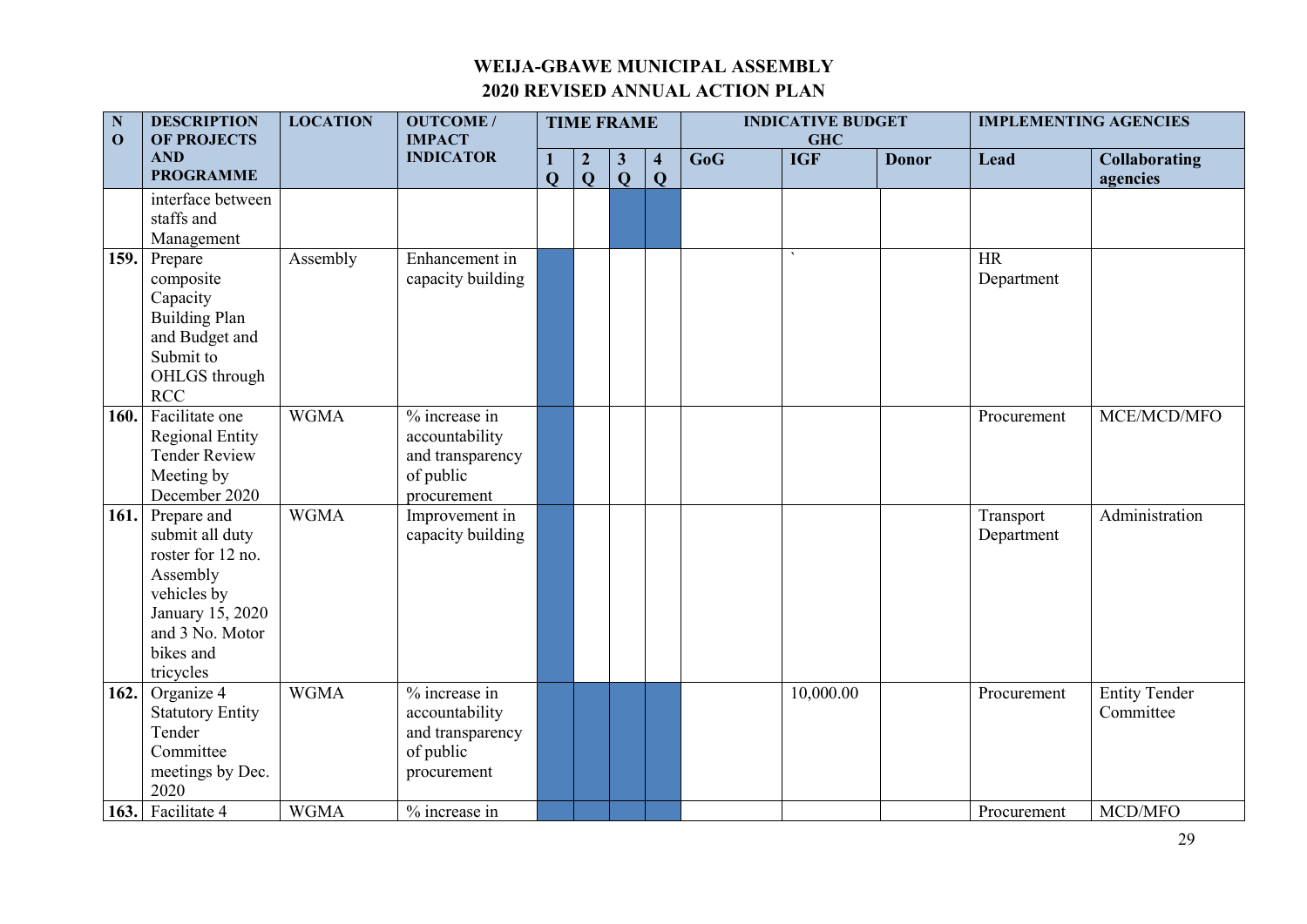| N<br><b>DESCRIPTION</b><br>$\mathbf 0$<br><b>OF PROJECTS</b> | <b>LOCATION</b>                                                                                            | <b>OUTCOME/</b><br><b>IMPACT</b> | <b>TIME FRAME</b>                                                                            |                   |                                  |                   |                              | <b>INDICATIVE BUDGET</b><br><b>GHC</b> |            | <b>IMPLEMENTING AGENCIES</b> |             |                                                       |
|--------------------------------------------------------------|------------------------------------------------------------------------------------------------------------|----------------------------------|----------------------------------------------------------------------------------------------|-------------------|----------------------------------|-------------------|------------------------------|----------------------------------------|------------|------------------------------|-------------|-------------------------------------------------------|
|                                                              | <b>AND</b><br><b>PROGRAMME</b>                                                                             |                                  | <b>INDICATOR</b>                                                                             | 1<br>$\mathbf{Q}$ | $\boldsymbol{2}$<br>$\mathbf{Q}$ | $\mathbf{3}$<br>Q | $\overline{\mathbf{4}}$<br>Q | GoG                                    | <b>IGF</b> | <b>Donor</b>                 | Lead        | <b>Collaborating</b><br>agencies                      |
|                                                              | Public<br>Advertisements<br>of Procurement<br>Notices IN 2<br>National Daily<br>papers by<br>December 2020 |                                  | accountability<br>and transparency<br>of public<br>procurement                               |                   |                                  |                   |                              |                                        |            |                              |             |                                                       |
| 164.                                                         | Prepare 25<br>Tender<br>Document &<br>Contract<br>Document For<br>Goods and<br>Works by Dec<br>2020        | <b>WGMA</b>                      | % increase in<br>accountability<br>and transparency<br>of public<br>procurement              |                   |                                  |                   |                              |                                        |            |                              | Procurement | <b>Entity Tender</b><br>Committee, MCE/<br><b>MCD</b> |
| 165.                                                         | Organise $6\overline{No}$<br>Adhoc Tender<br>Opening by<br>December 2020                                   | <b>WGMA</b>                      | % increase in<br>accountability<br>and transparency<br>of public<br>procurement              |                   |                                  |                   |                              |                                        | 10,000.00  |                              | <b>MPO</b>  | MCD/MCE                                               |
| 166.                                                         | Prepare 2021<br>Annual<br>Procurement<br>Plan by Nov<br>2020                                               | <b>WGMA</b>                      | % increase in<br>accountability<br>and transparency<br>of public<br>procurement              |                   |                                  |                   |                              |                                        |            |                              | Procurement | <b>Entity Tender</b><br>Committee                     |
| 167.                                                         | Undertake the<br>Quarterly update<br>of 2020 Annual<br>Procurement<br>Plan                                 | <b>WGMA</b>                      | $%$ increase in<br>accountability<br>and transparency<br>of public<br>procurement<br>methods |                   |                                  |                   |                              | 16,000,00                              |            |                              | Procurement |                                                       |
|                                                              | 168. Organize $4$ No.                                                                                      | Municipal                        | Enhancement in                                                                               |                   |                                  |                   |                              | 28,800.00                              |            |                              | <b>MPCU</b> | <b>WGMA</b>                                           |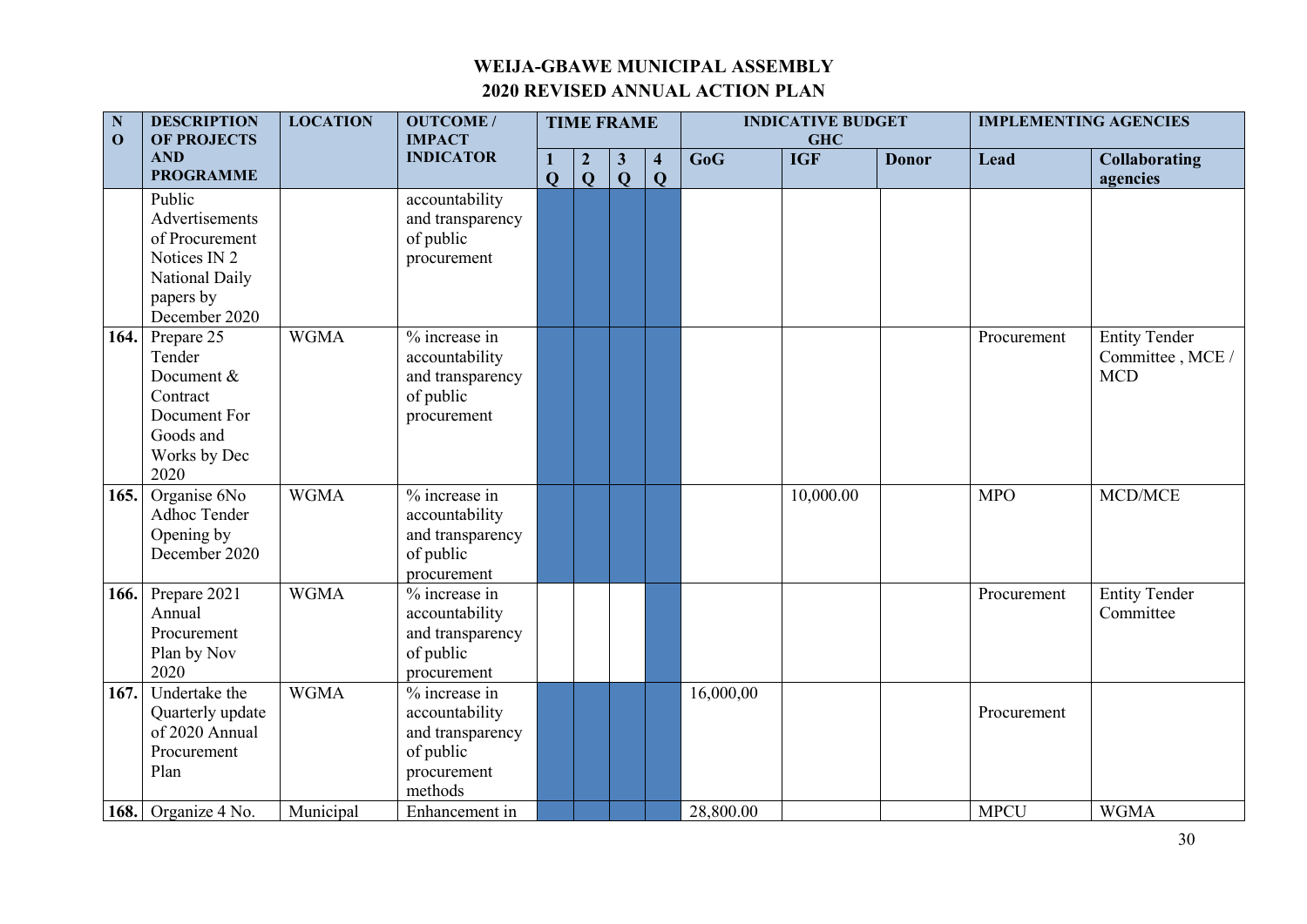| $\mathbf N$<br>$\mathbf{0}$ | <b>DESCRIPTION</b><br><b>OF PROJECTS</b>                                                    | <b>LOCATION</b>   | <b>OUTCOME/</b><br><b>IMPACT</b>                                          | <b>TIME FRAME</b> |                                  |                              |                                         |           | <b>INDICATIVE BUDGET</b><br><b>GHC</b> | <b>IMPLEMENTING AGENCIES</b> |             |                                  |
|-----------------------------|---------------------------------------------------------------------------------------------|-------------------|---------------------------------------------------------------------------|-------------------|----------------------------------|------------------------------|-----------------------------------------|-----------|----------------------------------------|------------------------------|-------------|----------------------------------|
|                             | <b>AND</b><br><b>PROGRAMME</b>                                                              |                   | <b>INDICATOR</b>                                                          | $\overline{Q}$    | $\boldsymbol{2}$<br>$\mathbf{Q}$ | $\mathbf{3}$<br>$\mathbf{Q}$ | $\overline{\mathbf{4}}$<br>$\mathbf{Q}$ | GoG       | <b>IGF</b>                             | <b>Donor</b>                 | Lead        | <b>Collaborating</b><br>agencies |
|                             | monitoring visits<br>to projects sites<br>and follow up<br>interface sessions               | wide              | efficiency and<br>effectiveness of<br>service provision                   |                   |                                  |                              |                                         |           |                                        |                              |             |                                  |
| 169.                        | Organize<br>quarterly LED<br>meetings                                                       | <b>WGMA</b>       | $\frac{1}{2}$ increase in<br>economic<br>activities                       |                   |                                  |                              |                                         | 9,100.00  |                                        |                              | <b>MPCU</b> | <b>BAC</b>                       |
| 170.                        | Prepare 2021<br>Action Plan by<br>end of August<br>2020                                     | <b>WGMA</b>       | Enhancement in<br>efficiency and<br>effectiveness of<br>service provision |                   |                                  |                              |                                         | 20,000.00 |                                        |                              | <b>MPCU</b> | <b>WGMA</b>                      |
| 171.                        | Organize 4<br><b>MPCU</b> meetings                                                          | <b>WGMA</b>       | Enhancement in<br>efficiency and<br>effectiveness of<br>service provision |                   |                                  |                              |                                         | 15,280.00 |                                        |                              | <b>MPCU</b> | <b>WGMA</b>                      |
| 172.                        | Prepare and<br>submit 4<br>quarterly<br>progress reports<br>and 1 annual<br>progress report | <b>WGMA</b>       | Enhancement in<br>efficiency and<br>effectiveness of<br>service provision |                   |                                  |                              |                                         | 5,000.00  |                                        |                              | <b>MPCU</b> | <b>WGMA</b>                      |
| 173.                        | Organize 2<br>Departmental<br>Review meetings                                               | <b>WGMA</b>       | Enhancement in<br>efficiency and<br>effectiveness of<br>service provision |                   |                                  |                              |                                         | 15,280.00 |                                        |                              | <b>MPCU</b> | <b>WGMA</b>                      |
| 174.                        | Organize<br>statutory<br>meetings                                                           | <b>WGMA</b>       | Enhancement in<br>efficiency and<br>effectiveness of<br>service provision |                   |                                  |                              |                                         | 7,340.00  |                                        |                              | CA          | <b>WGMA</b>                      |
| 175.                        | Monitor School<br>Feeding<br>Programme                                                      | Municipal<br>wide | Enhancement in<br>efficiency and<br>effectiveness of                      |                   |                                  |                              |                                         |           |                                        |                              | <b>MPCU</b> | <b>WGMA</b>                      |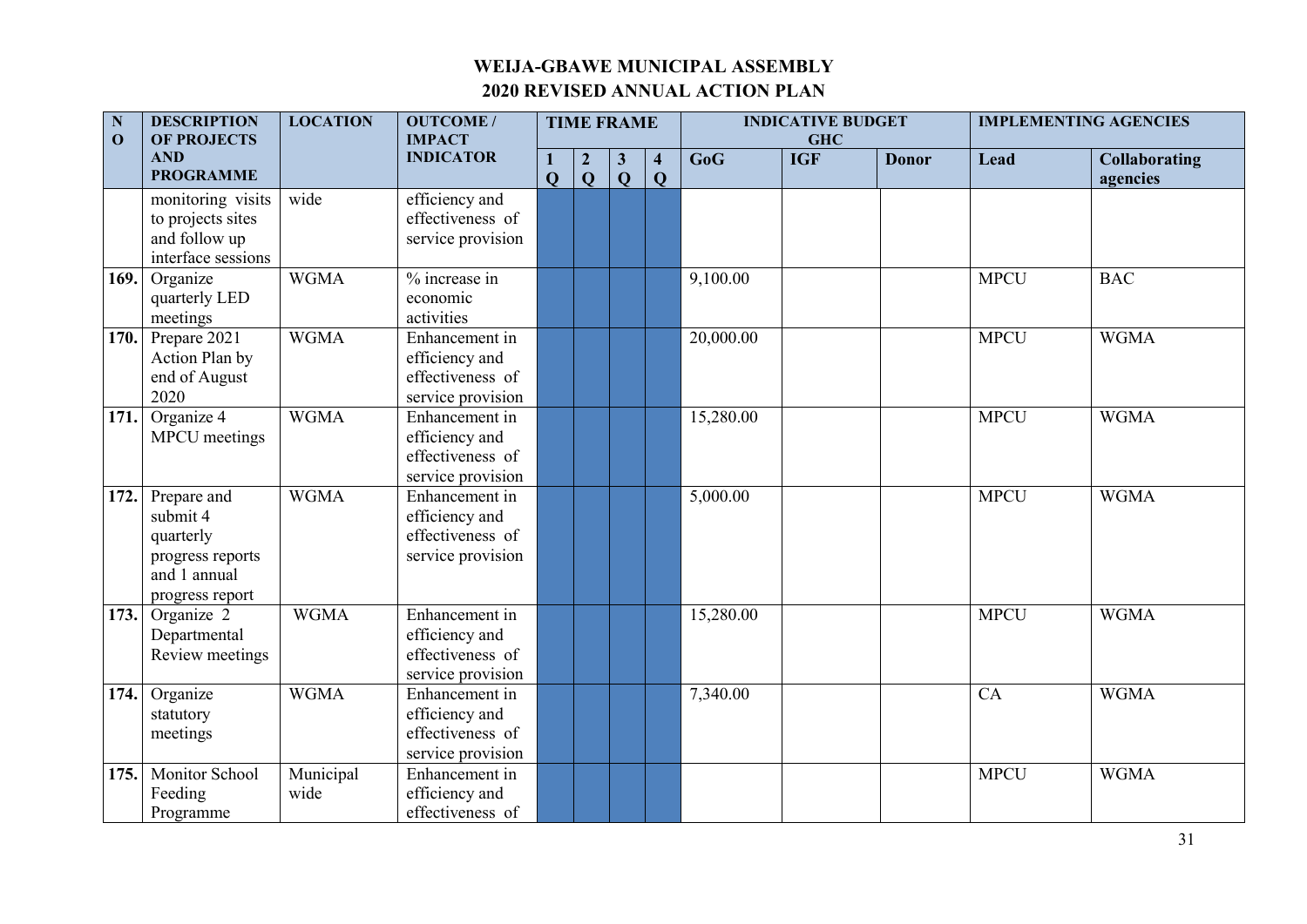| $\mathbf N$<br>$\mathbf{O}$ | <b>DESCRIPTION</b><br><b>OF PROJECTS</b>                                          | <b>LOCATION</b>                     | <b>OUTCOME/</b><br><b>IMPACT</b>                                                               |                   | <b>TIME FRAME</b>     |                   |                                         |           | <b>INDICATIVE BUDGET</b><br><b>GHC</b> |              | <b>IMPLEMENTING AGENCIES</b> |                                                    |  |
|-----------------------------|-----------------------------------------------------------------------------------|-------------------------------------|------------------------------------------------------------------------------------------------|-------------------|-----------------------|-------------------|-----------------------------------------|-----------|----------------------------------------|--------------|------------------------------|----------------------------------------------------|--|
|                             | <b>AND</b><br><b>PROGRAMME</b>                                                    |                                     | <b>INDICATOR</b>                                                                               | 1<br>$\mathbf{Q}$ | $\boldsymbol{2}$<br>Q | $\mathbf{3}$<br>Q | $\overline{\mathbf{4}}$<br>$\mathbf{Q}$ | GoG       | <b>IGF</b>                             | <b>Donor</b> | <b>Lead</b>                  | <b>Collaborating</b><br>agencies                   |  |
| 176.                        | Organize 2 Town<br>hall meetings                                                  | <b>WGMA</b>                         | service provision<br>Enhancement in<br>efficiency and<br>effectiveness of<br>service provision |                   |                       |                   |                                         | 15,100.00 |                                        |              | <b>MPCU</b>                  | <b>WGMA</b>                                        |  |
| 177.                        | Organize 4<br><b>HIV/AIDS</b><br>sensitization<br>within the<br>municipality      | <b>WGMA</b>                         | % decrease in<br>HIV/AIDS rate                                                                 |                   |                       |                   |                                         | 9,000.00  |                                        |              | <b>MPCU</b>                  | Health Directorate                                 |  |
| 178.                        | Organize<br><b>Quarterly Budget</b><br>Committee<br>meetings                      | Assembly<br>Office                  | Judicious use of<br>Assembly's<br>finances                                                     |                   |                       |                   |                                         |           | 18,180.00                              |              | <b>Budget</b>                | <b>Budget Committee</b><br>Members                 |  |
| 179.                        | Prepare 2021<br>Program Based<br><b>Budget</b>                                    | Assembly<br>Office                  | Enhancement in<br>efficiency and<br>effectiveness in<br>service provision                      |                   |                       |                   |                                         |           | 40,000.00                              |              | <b>Budget</b>                | All Units of the<br>Assembly and other<br>Agencies |  |
| 180.                        | Review 2021<br>fees in<br>consultation with<br>rate payers and<br>secure approval | Assembly<br>Office/Market<br>square | Improvement in<br>IGF collection                                                               |                   |                       |                   |                                         |           | 5,000.00                               |              | <b>Budget</b>                | All Stakeholders in<br>the Municipality            |  |
| 181.                        | <b>Submit Quarterly</b><br>report on budget<br>performance to<br>management       | <b>Budget Unit</b>                  | Judicious use of<br>public funds                                                               |                   |                       |                   |                                         |           |                                        |              | <b>Budget</b>                | All departments of<br>the Assembly                 |  |
| 182.                        | Prepare and<br>Implement<br>Revenue<br>Mobilization<br><b>Action Plan</b>         | Assembly<br>Office                  | % increase in<br>revenue<br>mobilised by the<br>Assembly                                       |                   |                       |                   |                                         |           | 5,820.00                               |              | <b>Budget</b>                | Revenue/MIS /<br>Physical Planning/<br>Finance     |  |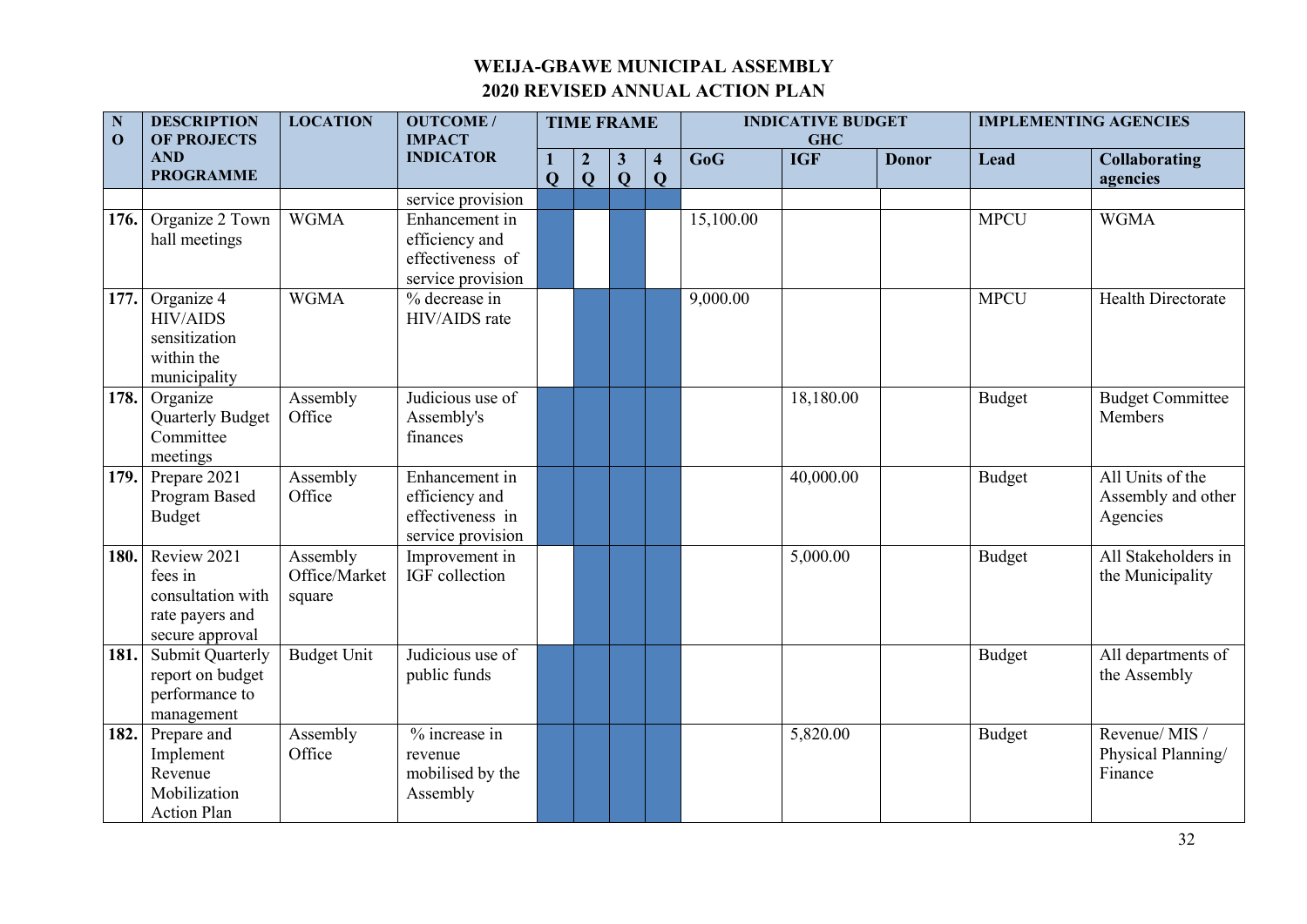| $\mathbf N$<br>$\mathbf{O}$ | <b>DESCRIPTION</b><br><b>OF PROJECTS</b>                            | <b>LOCATION</b>                          | <b>OUTCOME/</b><br><b>IMPACT</b>                                          |              |                                  | <b>TIME FRAME</b>            |                              | <b>INDICATIVE BUDGET</b><br><b>GHC</b> |            |              | <b>IMPLEMENTING AGENCIES</b> |                                                  |  |
|-----------------------------|---------------------------------------------------------------------|------------------------------------------|---------------------------------------------------------------------------|--------------|----------------------------------|------------------------------|------------------------------|----------------------------------------|------------|--------------|------------------------------|--------------------------------------------------|--|
|                             | <b>AND</b><br><b>PROGRAMME</b>                                      |                                          | <b>INDICATOR</b>                                                          | $\mathbf{Q}$ | $\boldsymbol{2}$<br>$\mathbf{Q}$ | $\mathbf{3}$<br>$\mathbf{Q}$ | $\overline{\mathbf{4}}$<br>Q | GoG                                    | <b>IGF</b> | <b>Donor</b> | Lead                         | <b>Collaborating</b><br>agencies                 |  |
|                             |                                                                     |                                          |                                                                           |              |                                  |                              |                              |                                        |            |              |                              |                                                  |  |
| 183.                        | Prepare and<br>submit quarterly<br>reports                          | Weija                                    | Enhancement in<br>efficiency and<br>effectiveness of<br>service provision |              |                                  |                              |                              |                                        | 500.00     |              | ${\rm ZC}$                   |                                                  |  |
| 184.                        | Organize 2<br>councillors<br>meetings                               | Weija                                    | Enhancement in<br>efficiency and<br>effectiveness of<br>service provision |              |                                  |                              |                              |                                        | 3,000.00   |              | ZC                           |                                                  |  |
| 185.                        | Organize<br>quarterly<br>committee<br>meetings                      | Weija                                    | Enhancement in<br>efficiency and<br>effectiveness of<br>service provision |              |                                  |                              |                              |                                        | 8,984.00   |              | ZC                           |                                                  |  |
| 186.                        | Carry out<br>revenue<br>mobilization<br>activities                  | Weija                                    | % increase in<br>revenue<br>mobilised                                     |              |                                  |                              |                              |                                        | 500.00     |              | ${\rm ZC}$                   |                                                  |  |
| 187.                        | Prepare internal<br>audit reports                                   | Municipal<br>Assembly                    | $%$ increase in<br>accountability<br>and transparency                     |              |                                  |                              |                              |                                        |            |              | Internal Audit               | Budget, Finance<br>and other auditors            |  |
| 188.                        | <b>Attend Annual</b><br>Internal Audit<br>Conference                | $\overline{\text{Conference}}$<br>Centre | <b>Effective and</b><br>efficient use of<br>resources                     |              |                                  |                              |                              |                                        | 2,400.00   |              | Internal Audit               | Budget, Finance<br>and Central<br>Administration |  |
| 189.                        | Facilitate in the<br>organisation of<br>audit committee<br>meetings | Assembly<br>Hall                         | <b>Effective</b> and<br>efficient use of<br>resources                     |              |                                  |                              |                              |                                        | 17,600.00  |              | Internal Audit               | Finance MCD                                      |  |
| 190.                        | Organize<br>education on<br>good governance<br>for Assembly         | <b>WGMA</b><br>(WEIJA SCC)               | Improvement in<br>Local<br>Government<br>System                           |              |                                  |                              |                              |                                        |            |              | <b>NCCE</b>                  | <b>WGMA</b>                                      |  |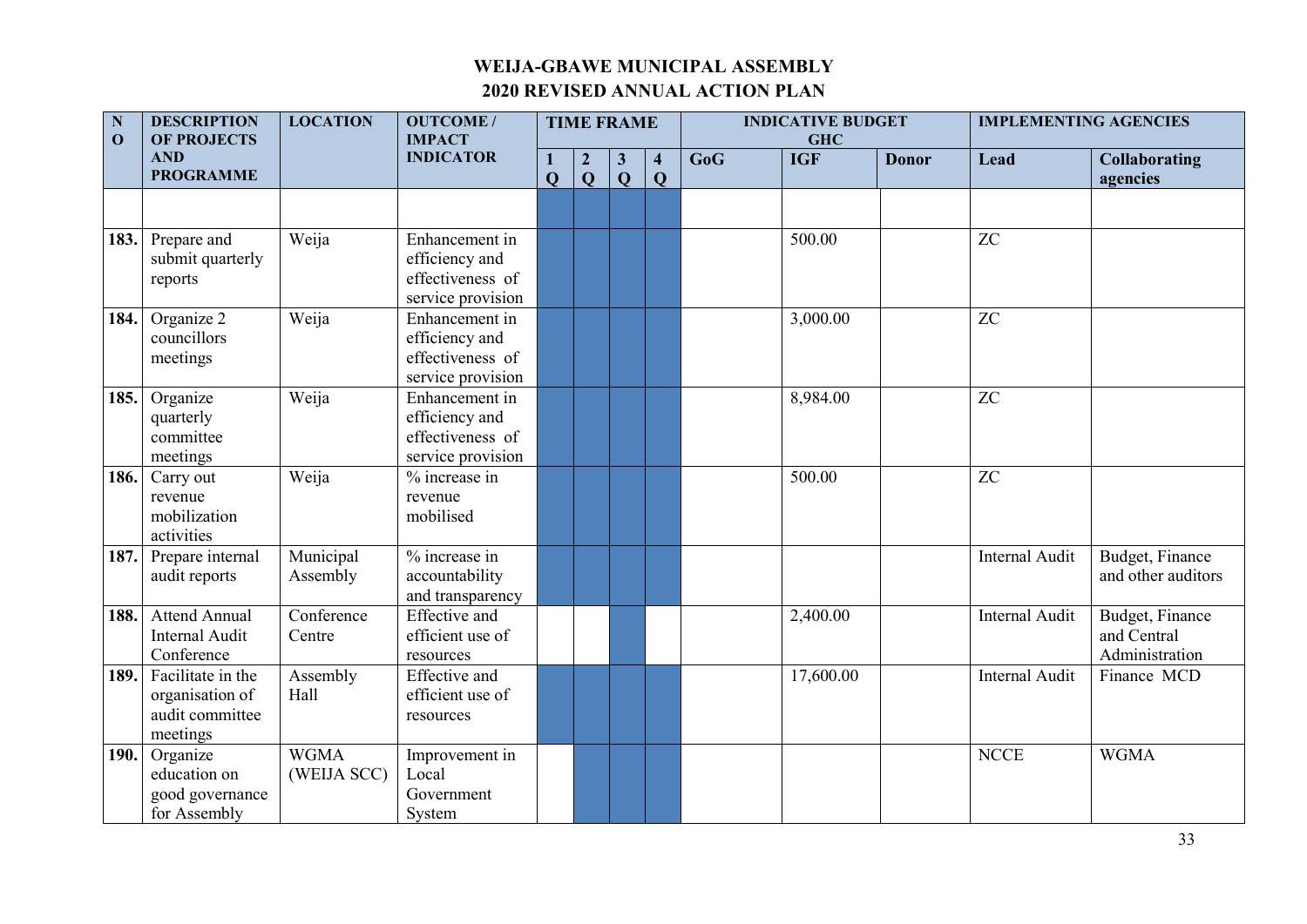| ${\bf N}$<br>$\mathbf{O}$ | <b>DESCRIPTION</b><br><b>OF PROJECTS</b>                                                                               | <b>LOCATION</b>   | <b>OUTCOME/</b><br><b>IMPACT</b>                                   |              | <b>TIME FRAME</b>                  |                              |                                         |     | <b>INDICATIVE BUDGET</b><br><b>GHC</b> |              | <b>IMPLEMENTING AGENCIES</b>           |                                  |
|---------------------------|------------------------------------------------------------------------------------------------------------------------|-------------------|--------------------------------------------------------------------|--------------|------------------------------------|------------------------------|-----------------------------------------|-----|----------------------------------------|--------------|----------------------------------------|----------------------------------|
|                           | <b>AND</b><br><b>PROGRAMME</b>                                                                                         |                   | <b>INDICATOR</b>                                                   | $\mathbf{Q}$ | $\boldsymbol{2}$<br>$\overline{Q}$ | $\mathbf{3}$<br>$\mathbf{Q}$ | $\overline{\mathbf{4}}$<br>$\mathbf{Q}$ | GoG | <b>IGF</b>                             | <b>Donor</b> | Lead                                   | <b>Collaborating</b><br>agencies |
|                           | and Unit<br>Committee<br>members and<br>also promote<br>good governance<br>and the local<br>government<br>system among |                   |                                                                    |              |                                    |                              |                                         |     |                                        |              |                                        |                                  |
| 191.                      | citizens<br>Prepare monthly<br><b>Financial Reports</b>                                                                | <b>WGMA</b>       | Enhancement in<br>transparency and<br>accountability               |              |                                    |                              |                                         |     | 5,000.00                               |              | Finance(Finan<br>ce officer)           | <b>MPCU</b>                      |
| 192.                      | Prepare Public<br>Revenue &<br>Expenditure<br><b>Reports Annually</b>                                                  | Municipal<br>Wide | Enhancement in<br>transparency and<br>accountability               |              |                                    |                              |                                         |     |                                        |              | Finance Dept.                          | <b>Budget Internal</b><br>Audit  |
| 193.                      | Organize<br>quarterly<br>meetings with<br>Revenue<br>Collectors                                                        | Assembly          | % increase in<br>internally<br>generated funds<br>mobilised        |              |                                    |                              |                                         |     | 6,000.00                               |              | Finance Dept.<br>Revenue<br>Accountant | <b>Budget Internal</b><br>Audit  |
| 194.                      | Establish<br>Revenue<br><b>Monitoring Desk</b>                                                                         | Assembly          | % increase in<br>internally<br>generated funds<br>mobilised        |              |                                    |                              |                                         |     | 8,000.00                               |              | Finance(Finan<br>ce officer)           | <b>Budget</b>                    |
| 195.                      | Secure municipal<br>office stores                                                                                      | <b>MEO</b>        | <b>Efficient</b> and<br>effective use of<br>municipal<br>resources |              |                                    |                              |                                         |     | 2,500.00                               |              | Finance and<br>Administration          | Municipal<br>Assembly            |